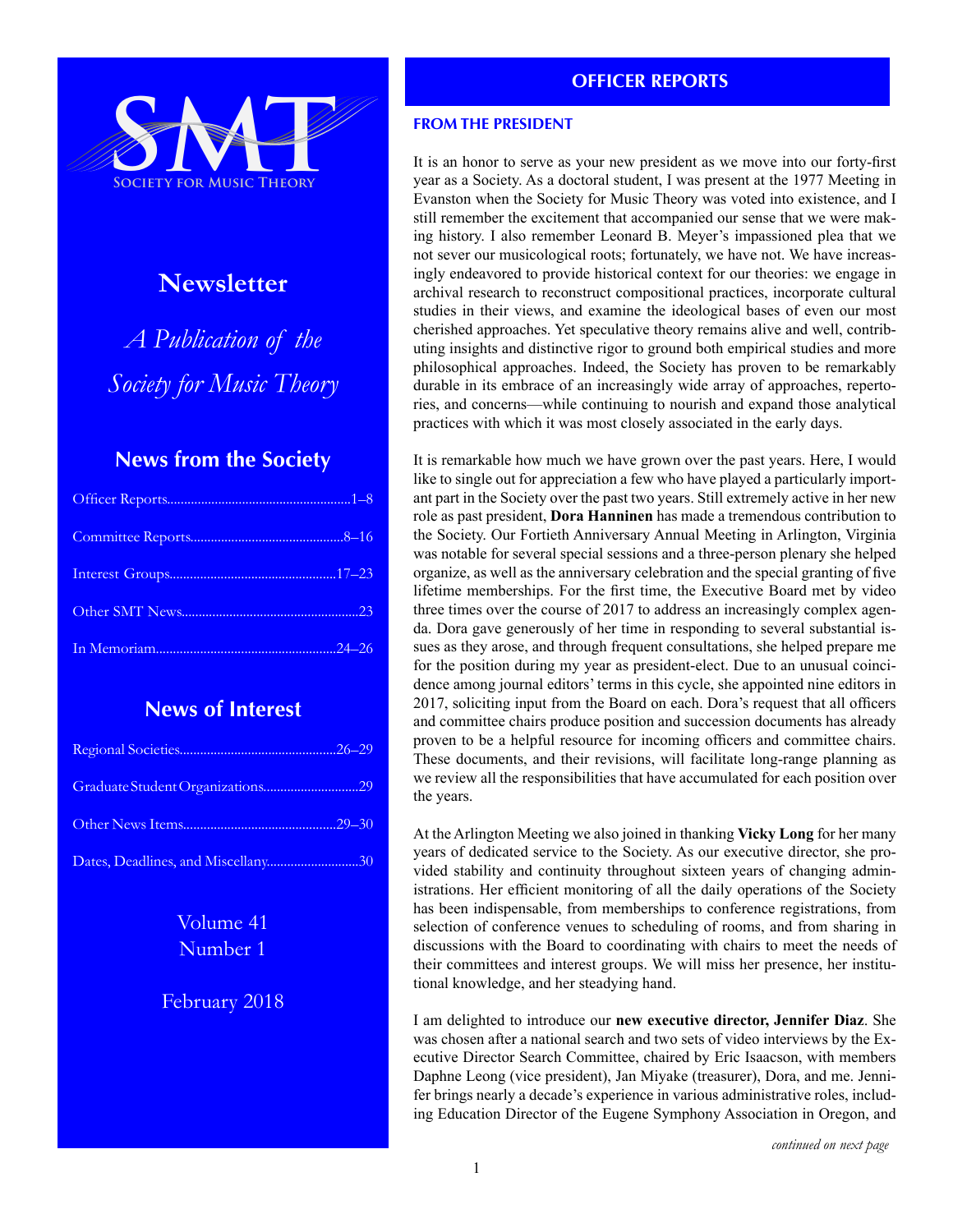#### **FROM THE PRESIDENT**

# **Future Annual Meetings**

# 2018

November 1–4 Grand Hyatt San Antonio Hotel San Antonio, Texas (SMT and AMS)

# 2019

November 7–10 Hyatt Regency Columbus Columbus, Ohio

# 2020

November 5–8 Hyatt Regency Minneapolis Minneapolis, Minnesota (SMT and AMS)



# *SMT Executive Board Statement: Our Values as a Scholarly Society*

*The Executive Board of the Society for Music Theory reaffirms the society's values of inclusivity and diversity, open and respectful dialogue, academic freedom, and scholarly integrity. We further support the principle that all in the music-theoretic community and beyond should have the opportunity to study, work, and engage in free enquiry across cultural, linguistic, and other social boundaries. As musicians and theorists we affirm the SMT's commitment to ideals of justice and freedom of expression.*

her organizational abilities are well-proven. By the time you read this, the SMT office will have moved from the University of Chicago to the Jacobs School of Music at Indiana University in Bloomington, where Jennifer is based. I am grateful to Eric Isaacson for chairing the search committee, masterfully conducting the search, and negotiating details of contracts with both the University and Jennifer.

Our new vice president, **Nancy Rogers**, has been leading the Executive Director Transition Committee, along with committee members Phil Stoecker (secretary), Dora, Eric, and me, as we have acquainted Jennifer with the organization of the Society and some of the responsibilities of the new position. In December, Vicky graciously met with Jennifer at the Chicago office to transfer files and to explain the various responsibilities of the position in more detail, even as Eric diligently packed boxes and prepared the office for the move. Jennifer only recently began her official term as Executive Director, but she has served as a very active and effective "acting ED" since the beginning of the year, throughout the time it took to complete contract negotiations with Indiana University. I hope you will all have a chance to welcome Jennifer when you meet her in San Antonio.

Although **Daphne Leong** completed an effective two-year term as vice president last November, she generously agreed to serve beyond that point as a member of the Executive Director Search Committee appointed by Dora in late August. Given her ongoing engagement with the issues, I appointed her to chair the Interest Groups Task Force, as one of three initiatives approved at our Board meeting in Arlington under Dora's tenure. I have charged the IGTF with discerning a way forward for our growing number of interest groups (currently twenty-four), and the task force is already at work.

Following up on another Board proposal, I also appointed an **Annual Meetings Ad Hoc Committee**, which **Catherine Losada** has graciously agreed to chair and to solicit feedback from members, specifically regarding the trial move to thirty-minute time slots (twenty plus ten minutes for presentation and questions) for our 2018 joint meeting with AMS in San Antonio. This change will significantly raise the percentage of papers that can be accepted (especially for AMS, with its more numerous concurrent sessions), but there will undoubtedly be other concerns to address—and other innovative ideas to consider—for our next solo meeting, in Columbus, Ohio (2019). The web address for the surveys will be: https://[societymusictheory.org/annual\\_meeting\\_survey](https://societymusictheory.org/annual_meeting_survey), and the first survey will be available from 5–19 March. Please take time to complete this survey, as your feedback is very important to the society.

A third Board proposal in November led to my appointment of a **Demographics and Diversity Task Force**, chaired by **Deborah Rifkin**. The DDTF will design a comprehensively categorized, private, easy to use, and welcoming format for demographic reporting that will both encourage self-reporting and ensure consistency across all our platforms (membership, abstract and article submissions and acceptances, grant applications and acceptances, etc.). Having the most accurate information possible with regard to race, gender/orientation, disability, work/ rank, and nationality can provide a foundation for reaching out more effectively to underserved and often underappreciated members and potential members.

Finally, we will continue to monitor outside events as they impinge on our organization and its members. In this regard, please see the special announcement concerning the 2018 meeting, below, and a shorter version that appears on the SMT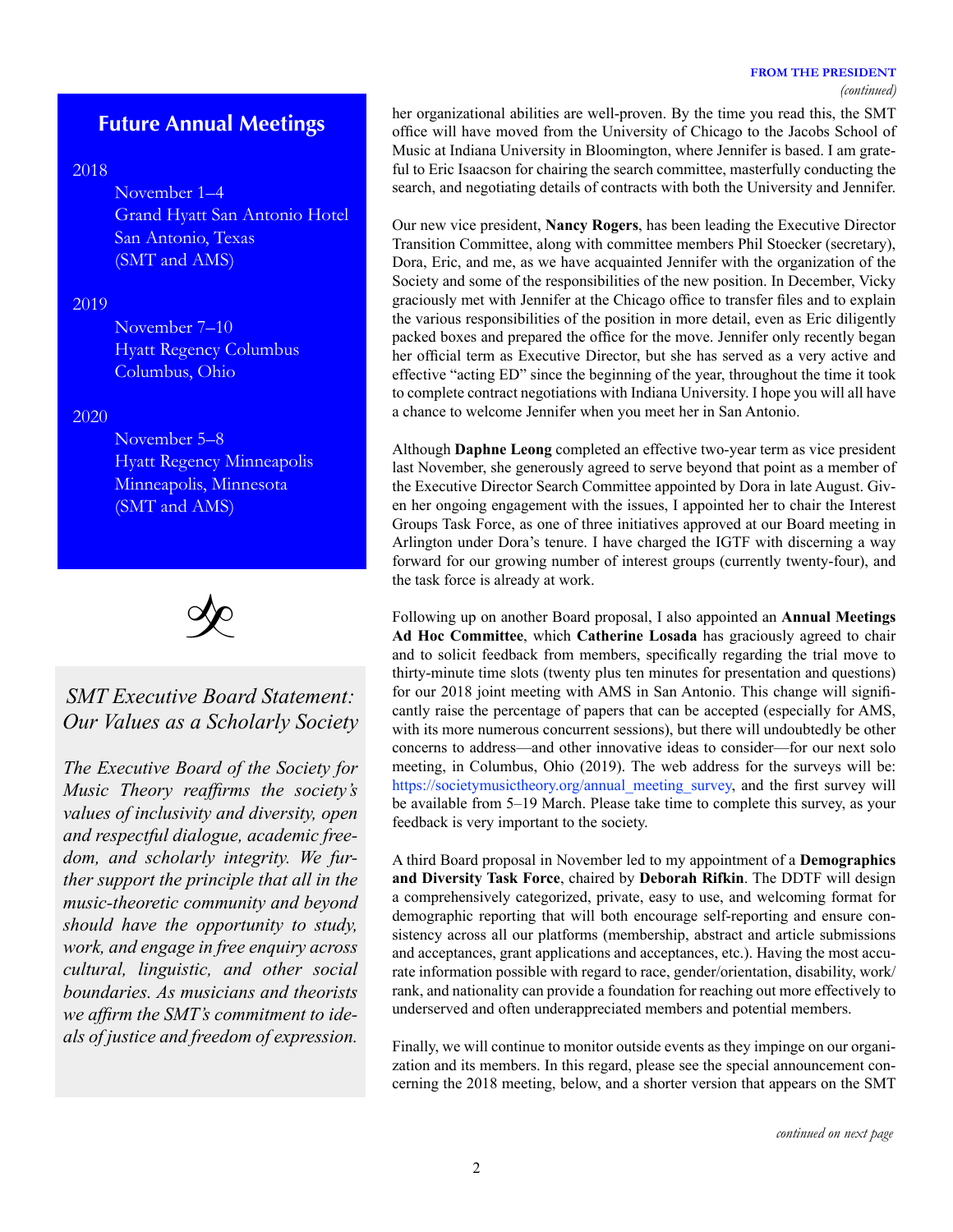#### **FROM THE PRESIDENT**

#### *(continued)*

website, along with our Response Policy, approved by the Board with guidance from the **Communications Subcommittee** (led by Dora, with contributions by Board members Maryam Moshaver (chair), Catherine Losada, Debbie Rifkin, and me).

As for the state of our Society, I am happy to report that we are thriving, thanks to the hard work of our officers and committees (around 150 member-volunteers each year), in addition to the work of Executive Director Vicky Long, and now Jennifer Diaz. We successfully completed the SMT-40 campaign at the end of 2017, which added over \$80,000 in five years to our quasi-endowment fund. See Joel Lester's report from the **Development Committee**, below, for the many programs made possible or enhanced by the careful stewardship of distributions from interest accumulated by our growing endowment.

Building on the momentum of SMT-40, and on the advice of the Development Committee, the Board has approved an ongoing campaign, **SMT Forward**, to further a heartening sentiment among members who want not only to give back to the Society for all that they have received, but also to give forward for all that the Society is poised to accomplish in the future. We want to enhance opportunities for everyone, and (speaking as an older member) to help mentor and support our younger scholars, instilling in them the Society's values of scholarly excellence, generosity, empathy, and respect. We are committed to working together toward a common goal of illuminating the structural and expressive meanings of music, in all of its diverse and fascinating cultural and individual manifestations. We will be moving forward, as well, with plans to seek funding from foundations, in order to provide support for more ambitious grants, subventions, dissertation fellowships, and programs that, as always, support the mission of our Society.

As we embrace the far-reaching aspirations of a growing membership, please consider all the ways you can contribute to the needs of our members—not only through financial support to SMT Forward, but through your service volunteering your time and your ideas to enhance the effectiveness of our Society in its increasingly complex operations. And if you are not in a position to contribute, please know that we want to be there for you, as well as to learn from you about how we can better support your professional aspirations. We are fortunate as theorists (and musicologists and composers, teachers and students, performers and listeners) in sharing a profound commitment to music as that most humane and spiritual of interactions, whose explanation and interpretation we offer as our gifts to each other, as well as to the world.

As we move forward, I welcome your thoughts and appreciate your support. —Robert Hatten

#### \* \* \* \* \*

#### **Announcement concerning the 2018 AMS/SMT joint meeting:**

The 2018 joint annual meeting of the American Musicological Society and the Society for Music Theory is scheduled to be held in San Antonio. Last year, Texas passed a bill that unfortunately allows for discrimination against the LGBTQ community (among others) by allowing providers to deny adoption based on their religious convictions (Texas House Bill 3859, "The Protection of Rights of Conscience for Child Welfare Services Providers"). The state of California recently passed its own law (Bill AB1887) prohibiting funding for travel

# **Society for Music Theory 2018 Executive Board**

Robert Hatten, *President* Butler School of Music MRH 3.710 UT Austin 2406 Robert Dedman Drive Austin, Texas 78712 [rohatten@austin.utexas.edu](mailto:rohatten%40austin.utexas.edu?subject=)

 Nancy Rogers, *Vice President* Florida State University College of Music LON 406 122 N. Copeland Street Tallahassee, FL 32306 [nancy.rogers@fsu.edu](mailto:nancy.rogers%40fsu.edu?subject=)

Philip Stoecker, *Secretary* Department of Music 160 Hofstra University 101B Shapiro Family Hall Hempstead, New York 11549 [philip.s.stoecker@hofstra.edu](mailto:philip.s.stoecker%40hofstra.edu?subject=)

Jan Miyake, *Treasurer* Oberlin Conservatory of Music Kohl 314 Oberlin, Ohio 44074 j[an.miyake@oberlin.edu](mailto:Jan.Miyake%40oberlin.edu?subject=)

Jennifer Diaz, *Executive Director (ex officio )* The Society for Music Theory Indiana University Jacobs School of Music 1201 East Third Street Bloomington, IN 47405 [jenndiaz@iu.edu](mailto:jenndiaz%40iu.edu?subject=)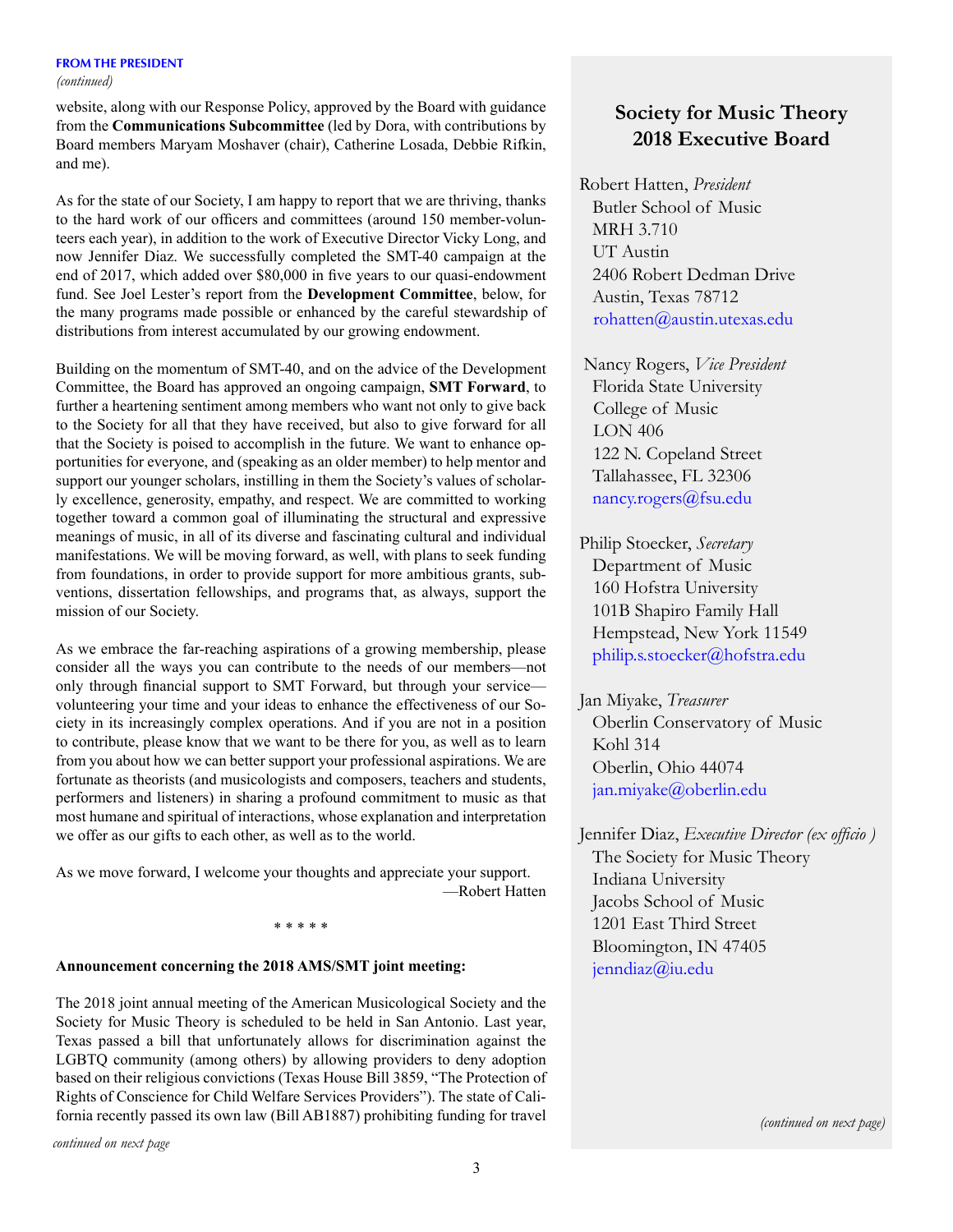# **Society for Music Theory 2018 Executive Board**

*(continued)*

# *Members-at-Large*

C. Catherine Losada, 2018 Cincinnati College-Conservatory of Music

Deborah Rifkin, 2018 Ithaca College

Yonatan Malin, 2019 University of Colorado Boulder

Maryam Moshaver, 2019 University of Alberta

Inessa Bazayev 2020 Louisiana State University

Julian Hook 2020 Indiana University



# **Contacting the Society**

Society for Music Theory Jennifer Diaz, Executive Director The Society for Music Theory Indiana University Jacobs School of Music 1201 East Third Street Bloomington, IN 47405 [smt@societymusictheory.org](mailto:smt%40societymusictheory.org?subject=)

of state employees to states that have passed laws that discriminate against LGBTQ individuals.

On the 11th and the 13th of January, respectively, the Executive Boards of SMT and AMS met in independent but coordinated video conferences to discuss the consequences of these laws for our members, and how we might respond. On the one hand, members recognized the serious moral and ethical concerns that could lead members to decide not to attend. On the other hand, we recognized the cost of rescinding contractual obligations for the San Antonio meeting (the penalty from the hotel for withdrawing from our contract is \$150,000), along with the difficulty and further expense of making alternative arrangements for the joint meeting at this late date. Furthermore, we considered the disproportionate effect of the cost of relocation, compared to the impact SMT might have on this discriminatory Texas law by withdrawing. Finally, we discussed how the California law might affect our members (see the box appended below for further information and a possible exemption).

After careful consideration, and despite significant reservations, both Boards voted unanimously not to relocate the conference, but to focus our attention on ways in which our presence and actions could both support our members and make a statement affirming the rights of the LGBTQ community. We agreed on the creation of an ad hoc committee that could plan a special joint session addressing these issues and their further implications. (Subsequently, AMS President Martha Feldman and I decided to form parallel ad hoc committees, each with a liaison from the other society's committee, to facilitate planning.) Among other actions being considered by both societies are the best ways to express solidarity with and support for our members who may decide, for reasons of conscience, not to attend the meeting (e.g., through expanding streaming of sessions). In addition, we are considering ways to help SMT members express their individual support for the LGBTQ community in San Antonio (e.g., a pre-conference service opportunity). We welcome your thoughts and suggestions. Please send ideas to **Vice President Nancy Rogers, chair of the Ad Hoc 2018 Meeting Response Committee** [\(nancy.rogers@fsu.edu\)](mailto:nancy.rogers@fsu.edu). The other members of the committee are Jennifer Diaz (SMT executive director), Roman Ivanovitch (chair, Program Committee), Catherine Losada (chair, Annual Meetings Ad Hoc Committee), Judy Lochhead (chair, Committee on the Status of Women), Gavin Lee (member of SMT Queer Resources Group and AMS LGBTQ Study Group), Brian Moseley (chair of Networking), Jenny Beavers (member of 2018 Local Arrangements and Texas Society for Music Theory), and Robert Hatten (ex officio).

—Robert Hatten, President

*California's AB1887 bans funding for travel by state employees to states that have discriminatory laws (framed as "religious freedom" or "religious belief" laws). Although over 20 states have such laws, only Texas, Alabama, Kentucky, South Dakota, Mississippi, Kansas, and North Carolina are included in California's current law. Please note that one California state employee, a music professor from UC Davis, nevertheless received such travel funding on the basis of an exception granted in cases of "required" travel involving contracts signed before January 1, 2017 (which is the case for our joint meeting in San Antonio). For the precise wording, please go to [https://](https://oag.ca.gov/ab1887) [oag.ca.gov/ab1887](https://oag.ca.gov/ab1887) and read, under "Exceptions," no. 3.*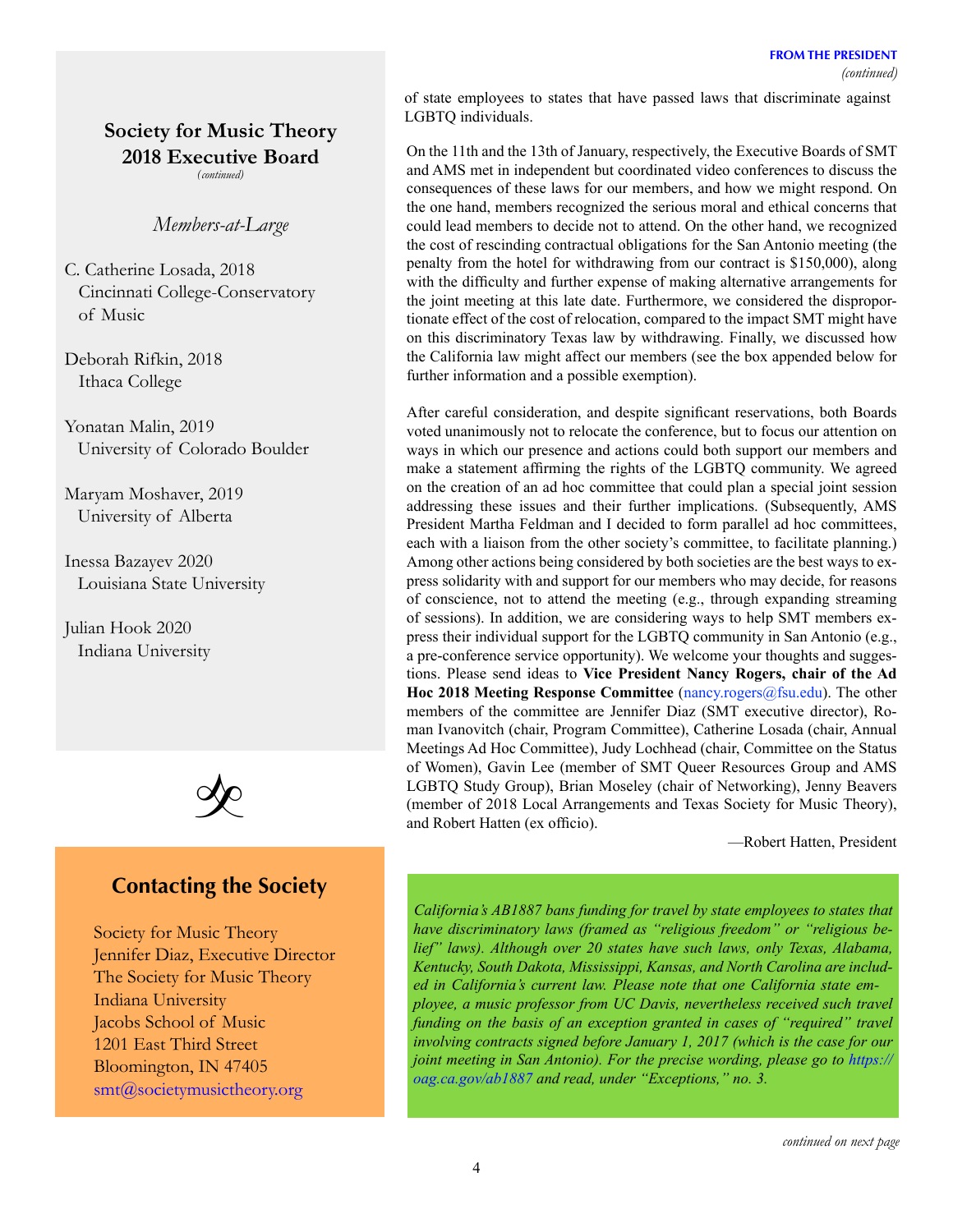# **OFFICER REPORTS** *(continued)* **FROM THE VICE PRESIDENT**

It is a great honor to have been elected vice president, and I feel especially fortunate to follow in the footsteps of Daphne Leong, who did an excellent job in this office and who will continue serving SMT as chair of the Interest Group Task Force. As vice president, I serve as chair of the Subventions Committee, Executive Board liaison with SMT Interest Groups, and liaison with regional, international, and graduate student societies.



On behalf of outgoing Vice President Daphne Leong, I

am pleased to report on the four publication subventions awarded in the July 2017 round of applications. Olga Kisielewska received \$150 for copyright permissions for "Interactions between Topics and Schemata"; Roger Grant received \$1500 for copyright permissions, preparation of examples, and indexing of *Peculiar Attunements*; Danielle Sofer received \$100 for copyright permissions for "Breaking Silence, Breaching Censorship"; and Elizabeth Margulis received \$1050 for copyright permissions and indexing of *The Psychology of Music: A Very Short Introduction*. Subventions were also awarded in support of two conferences: Megan Long received \$900 for expenses pertaining to the SMT Early Music Interest Group Analysis Conference, and Carmel Raz received \$1500 for expenses pertaining to the pre-conference Instruments of Music Theory co-organized by SMT's History of Theory Interest Group. Increased subvention funding over the last two years has been made possible by SMT's strong fiscal condition and by the generous donations of many individual SMT members. Subventions are awarded annually in January and July; guidelines are provided at <https://societymusictheory.org/grants/subvention>, and members are encouraged to apply.

The diverse research interests of SMT's membership are represented by our twenty-four Interest Groups. To see the full range of Interest Groups and their recent activities, please visit <https://societymusictheory.org/societies/interest>. In honor of SMT's fortieth anniversary, an Interest Group Fair celebrated the role of Interest Groups in SMT's history and provided opportunities to meet representatives from the Interest Groups, learn about their activities, and find out how to get involved. I thank the IG chairs for their efforts in organizing this event, and also for their ideas and hard work throughout the year. The number of Interest Groups has increased dramatically in recent years, offering many opportunities but also some administrative challenges. I will be serving on the newly formed Interest Group Task Force to address issues of scheduling and other conference needs, the appropriate balance of the Interest Groups' independence and support from SMT, and other practical concerns. The numerous SMT members who have presented at interest group meetings that were not on the official conference program are reminded to use the following citation template: Author, Title, Interest Group meeting, Society for Music Theory Annual Meeting, City, date.

The regional societies this year have shared a variety of data with one another. This includes their geographical region, election practices, membership dues, conference attendance and registration fees, paper acceptance rates, paper formats and scheduling, and demographics. They also provided information about student awards, publications, and workshops, plus any organized social events and social media use. Some regional societies have collected such information for years, while others began more recently in support of this initiative. We

# **Society for Music Theory 2018 Committees**

# **Development Committee**

Joel Lester, chair Jane Piper Clendinning Eric Isaacson Aaron Grant Robert Hatten, *ex officio* Jan Miyake

# **IT/Networking Committee**

Brian Moseley, chair Michael McClimon, webmaster Joshua Albrecht, associate webmaster *Members-at-Large* Claire Arthur Jeremiah Goyette Megan Lavengood William O'Hara Crystal Peebles, *MTO* job list coordinator Robert Wason *Liaisons* Brian Alegant, Publications Committee Julian Hook, executive board Robert Kosovsky, list moderator Mariusz Kozak, Accessibility Committee Seth Monahan, associate editor, *SMT-V* Jeff Perry, editor, *MTO* Brent Yorgason, managing editor, *MTO*

# **2018 Program Committee**

Roman Ivanovitch, chair Amy Bauer Mark Butler David Clampitt Michael Gallope Robert Hatten, e*x officio* John McKay Janet Schmalfeldt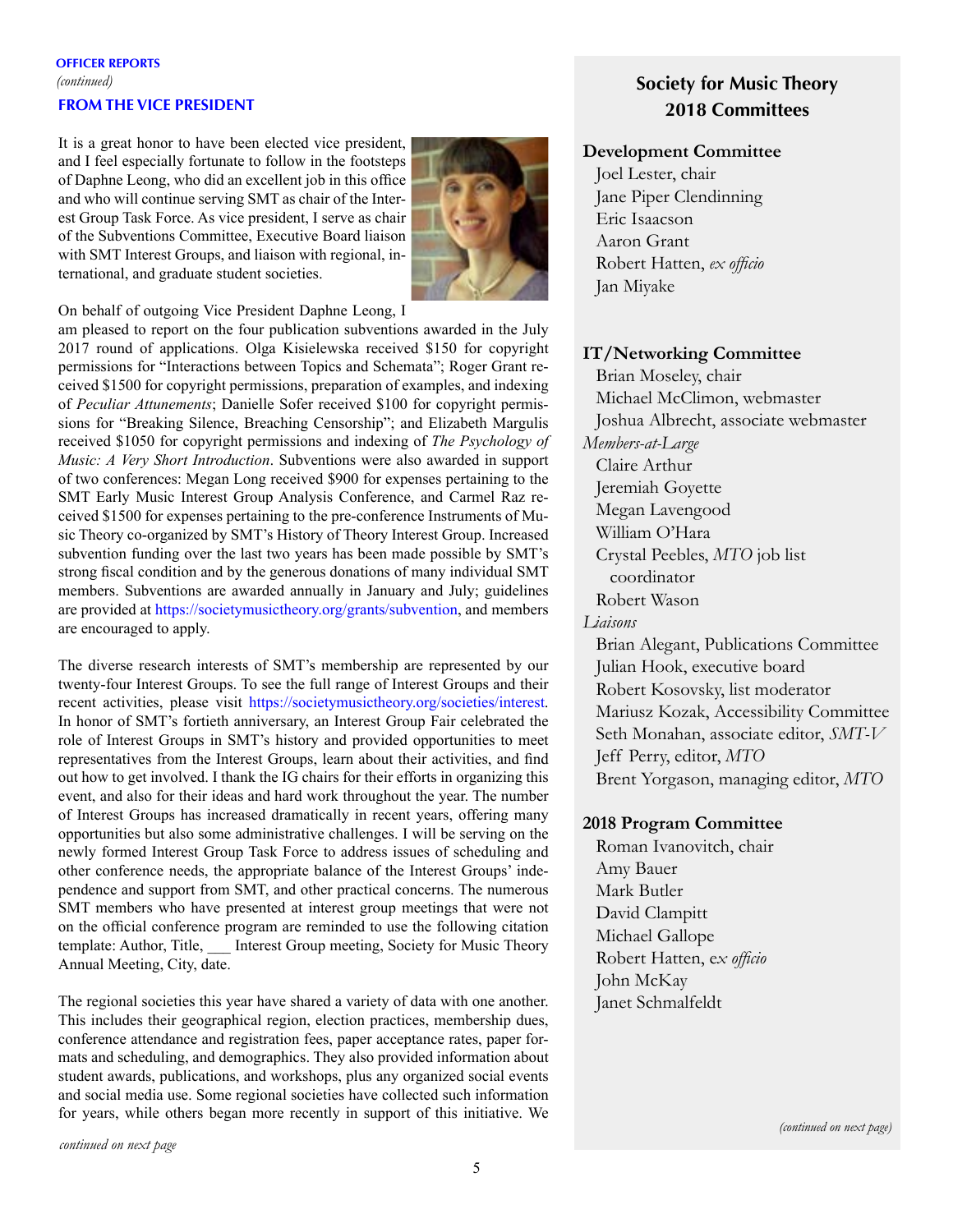#### **OFFICER REPORTS**

# **Society for Music Theory 2018 Committees**

*(continued)*

# **Committee on the Status of Women**

Judy Lochhead, chair Sarah Bakker Laura Emmery Anna Fulton Sigrun Heinzelmann Carmel Raz Anton Vishio

# **Committee on Diversity**

J. Daniel Jenkins, chair Clifton Boyd Chris Endrinal Rachel Lumsden Noriko Manabe José Oliviera Martins Somangshu Mukherji Lawrence Shuster

## **Local Arrangements Committee**

Jennifer Diaz, executive director, chair Jennifer Beavers Stacey Davis

# **Committee on Workshop Programs**

Vasili Byros, chair Roman Ivanovitch (chair, 2018 Program Committee) Richard Cohn (chair, 2019) Orit Hilewicz

# **Professional Development Committee**

Roger Graybill, chair Devin Chaloux Stan Kleppinger Molly Murdock Judith Ofcarcik Brenda Ravenscroft Christopher Segall Peter Selinsky

hope that sharing and discussing their practices and ideas will benefit all of the regional societies.

I thank my predecessor Daphne Leong for her years of dedicated service to the SMT, her ongoing efforts chairing the Interest Group Task Force, and her gracious assistance in preparing me to take the reins. Please do not hesitate to contact me at  $n\frac{\text{an}y \cdot \text{rogers}}{a\text{fsu.edu}}$  if you have questions, comments, or feedback pertaining to Interest Groups, subventions, or SMT's relationship with other societies.

—Nancy Rogers

# **Actions of the Executive Board**

## **FROM THE SECRETARY**

Since the previous Secretary's report for the August 2017 SMT Newsletter, the Executive Board has passed the following motions:

1: To approve the minutes of the 2016 Executive Board meeting.

2: To amend the Governance Guidelines (GGs) for the Professional Development Committee to add "and ideally, one who is trained as a music theorist but now employed in



a field other than university teaching" to the composition of the committee. 3: To amend the GGs to insert ", the liaison to the Executive Board, and" to the composition of the Networking Committee.

4: To approve \$1,500 for travel expenses associated with the Executive Director search.

5: To award five SMT Lifetime Memberships to Mary Arlin, Benjamin Boretz, Maureen Carr, Robert Morris, and Peter Westergaard.

6: To move to thirty-minute time slots for the 2018 joint AMS/SMT Meeting on a trial basis.

7: To create an ad hoc search committee for a new SMT executive director.

8: To create an ad hoc Transition Advisory Committee for a new SMT executive director.

9: To approve the minutes of the 2017 Executive Board meeting from 15 September.

10: To approve the rationale and policy on SMT response.

11: To add a new (seventh) bullet point to the list of "General Guidelines for Committees" on page 6 of the GGs: "The chair of each committee shall continuously update a Position and Succession Document and submit it annually to the executive director, president, and president-elect or past president by October 1."

12: To approve the Minutes from the most recent (video) meeting of the executive board, on 6 October, 2017.

13: To shorten the sentence in the GGs describing the vice president's Sunday morning breakfast meeting to: "The Vice President hosts at the SMT Annual Meeting a breakfast meeting that includes representatives of Interest Groups."

14: To withdraw the motion to revise Article II, paragraph 2 of the SMT Bylaws from the agenda and any vote at the 2017 Business Meeting, in order to seek professional advice. The motion to be withdrawn reads: "To revise Article II, paragraph 2 of the SMT Bylaws as follows: (1) in sentence 3, insert "substantial" as the second word and replace "carrying on propaganda" with "lobbying"; (2)

*(continued on next page)*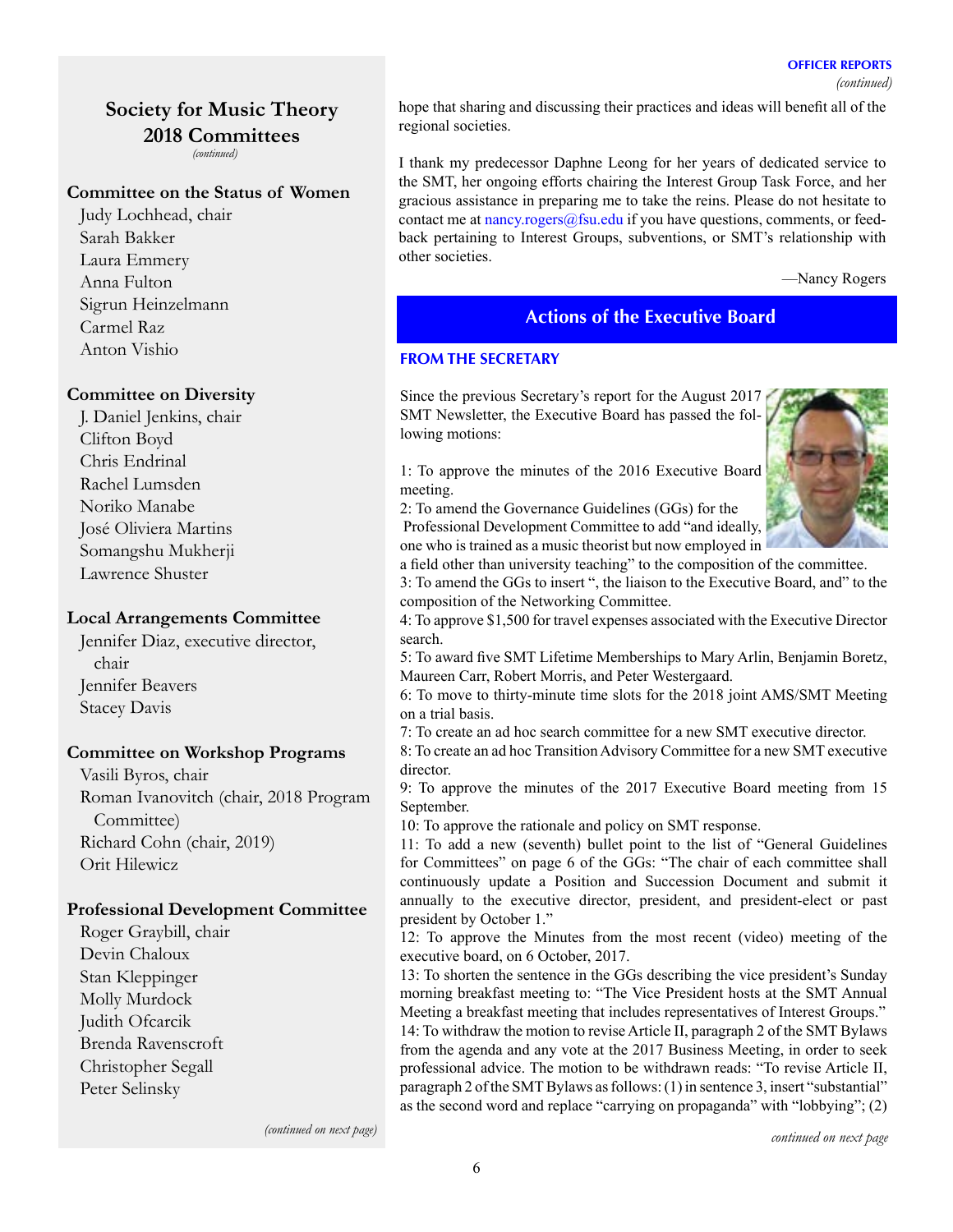#### **OFFICER REPORTS**

#### *(continued)*

append a fifth and final sentence to the paragraph: "Our involvement will be limited to issues having direct impact on the Society's existence, its mission, its values, and the music professional activities of its members."

15: To create an Accessibility Travel Grant to defray costs for disabled members who incur additional expenses when traveling to the Annual Meeting. Typically, up to one will be awarded each year, with a maximum award of \$400.

16: To budget \$750 annually permanently for the Travel Grant Lunch annually, instead of by application to program budget funds.

17: To create an ad hoc committee to develop and draft two surveys to the membership with regards to the Annual Meeting.

18: To rename the SMT's "Regular Investment Fund" the "Contingency Fund," as per the 2017 Investment Policy.

19: To create a task force on SMT Interest Groups.

20: To accept the recommendations of the Publication Awards Committee for 2017 awards.

21: To establish SMT Forward as an annual fund for the SMT.

22: To renew SMT's contract for *Music Theory Spectrum* with Oxford University Press.

23: To rename "Subsidized" membership to "Supported" membership.

24: To revise the SMT investment policy as reflected in the document "SMT Investment Policy—Revised (2017)."

25: To draw the maximum cash disbursement permitted by the Investment Policy from the Endowment Fund to fund the Accessibility Travel Grant, to increase the Workshop budget, to fund the Committee on Diversity Luncheon, and to increase editorial assistance for *Music Theory Spectrum* for the upcoming 2018 fiscal year.

26: To approve the 2018 budget as amended during our meeting.

27: To approve making a three-year renewable offer to Jennifer Diaz as the new executive director of the SMT.

28: To move the office of the executive director from The University of Chicago to Indiana University in Bloomington, IN, pending negotiations with the latter and acceptance of the position by Jennifer Diaz.

29: To approve reasonable expenses as needed to move the SMT office contents from Chicago to Bloomington; pay Jennifer Diaz on an hourly basis until her contract begins; and pay Vicky Long on an hourly basis for time spent after her contract expires on 31 December, 2017, for further consultation and assistance during the transition to the new Executive Director.

—Philip Stoecker

#### \* \* \* \* \*

## **FROM THE TREASURER**

Since our Meeting in Arlington, the Society's financial transactions comprised paying our conference bills, moving the SMT office from Chicago to Bloomington, receiving membership dues, and collecting late conference registrations. In 2017, the Society finished with a surplus, over half of which resulted from SMT-40 donations. Unexpected income arrived from strong membership numbers and conference attendance. Our investment funds are doing very well, and the Society's



total assets have increased by approximately twenty percent this year, with much of that tied to the stock market.

# **Society for Music Theory 2018 Committees** *(continued)*

# **Publications Committee**

Brian Alegant, chair Jeff Perry (editor, *Music Theory Online*) Jon Kochavi (associate editor, *Music Theory Online*) Marianne Wheeldon (editor, *Music Theory Spectrum*) Kyle Adams (associate editor, *Music Theory Spectrum*) Guy Capuzzo (associate editor, *Music Theory Spectrum)* Brent Auerbach (editor, *SMT Newsletter*) Jared Hartt (associate editor, *SMT Newsletter*) Poundie Burstein (editor, *SMT-V*) Yonatin Malin (executive board liaison)

Brian Moseley (chair, Networking Committee)

# **Publication Awards Committee**

Alexander Rehding, chair Alfred Cramer Roger Grant Marion Guck Ryan McClelland Danuta Mirka Christoph Neidhöfer Ian Quinn Joseph Straus

# **Nominating Committee**

Nora Engebretsen, chair Jennifer Iverson Blair Johnston Henry Martin Mark Spicer

# **Accessibility Committee**

Bruce Quaglia, chair Mariusz Kozak Ève Poudrier Brian Hyer William Marvin Fred Maus

*continued on next page*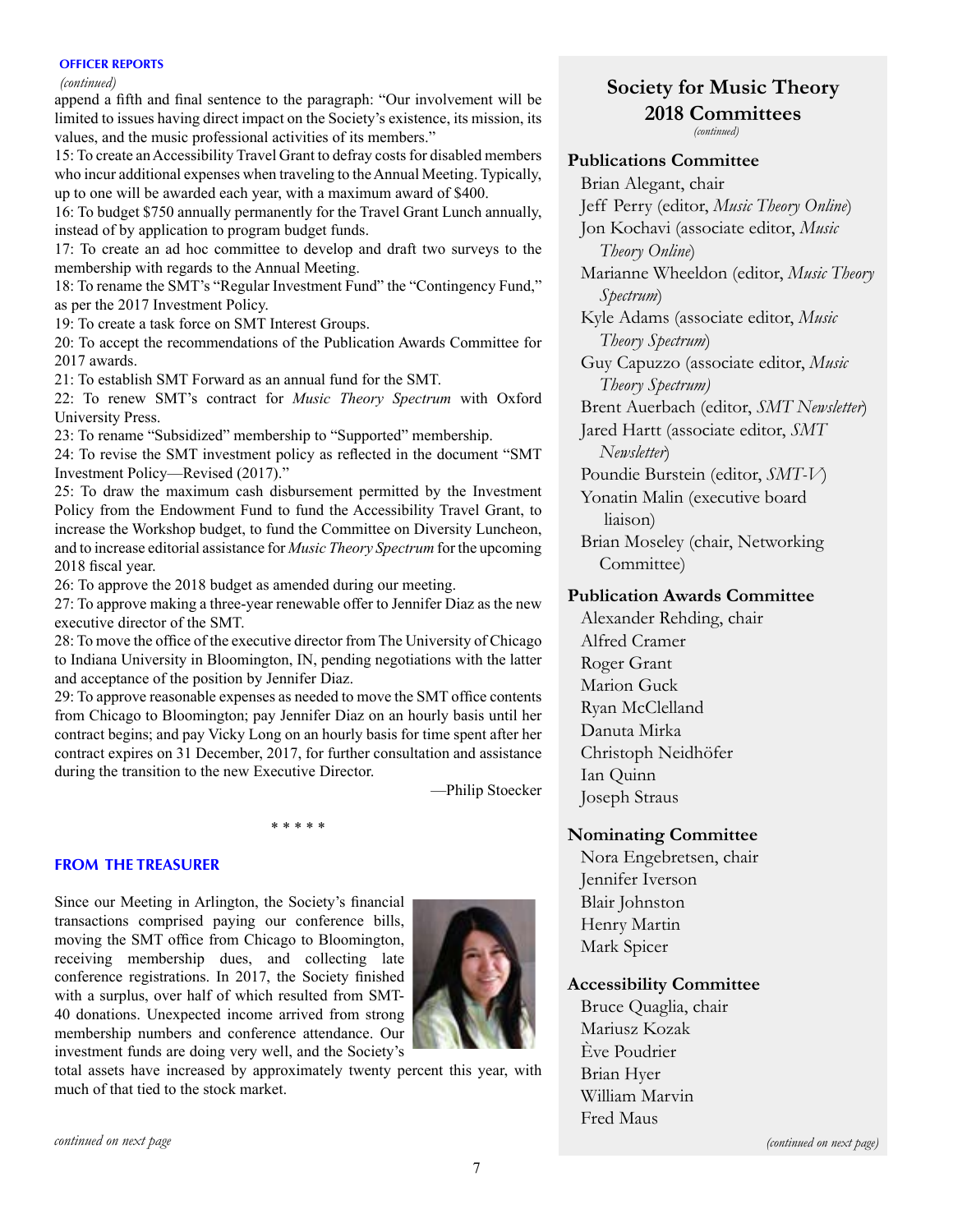#### **OFFICER REPORTS**

Our financial health reflects the engagement of our members. Renewing membership, donating, joining for the first time, and attending conferences are the activities that create both financial strength and a thriving, meaningful academic society. Thank you, everyone, for the many ways in which you contribute.

The detailed budget, as of December 31, 2017, can be found in the memberonly area of the website at <https://societymusictheory.org/smtprofile>.

The treasurer also chairs the Annual Meeting Grants Subcommittee (AMGS). In 2017, the AMGS disbursed funds in support of programming at the conference and two of the conference access grants, Childcare and Independent/Unsupported/Undersupported (IUU) Scholar grants. While requests far exceeded our budget, we were able to support the following activities at our national conference: the Minority Grant Recipient Luncheon, Alternate Careers in Music Theory panel, CSW session on the music of Chen Yi, Interest Group Fair, and Special Invited Session of European Scholars. With the conference access grants, we were able to support every applicant with some amount, which consisted of four childcare grants and seven IUU grants.

Jennifer Diaz, our incoming executive director, has been proactive and savvy about learning the society's financial ropes. We are very lucky to be bringing her on board.

Finally, I would like to express thanks to Vicky Long for her stewardship of the society. From negotiating conference facilities, AV equipment, and insurance policies, to thanking our donors, to making sure scholars renew memberships and pay conference registration fees, Vicky's tremendous work is an essential aspect of our current financial health. Thank you very much, Vicky! Best wishes!

—Jan Miyake

# **COMMITTEE REPORTS**

The **Accessibility Committee** is pleased to report the creation of a new Accessibility Grant by the Executive Board, to offset the additional costs that are incurred by some members with disabilities when attending our meetings. The Annual Meeting in Arlington presented fewer accessibility concerns than at previous meetings, a trend that we anticipate will continue. We encourage anyone with conference accessibility concerns to contact the committee in advance of our San Antonio meeting next year. Addressing possible accessibility problems in advance of the meeting has been an effective method for ensuring equitable participation for each of our attendees. If you personally have experienced or observed barriers to participation in any SMT activity due to disability of any kind, please do not hesitate to contact me or any member of our committee.

The Accessibility Committee once again coordinated the live stream from the Arlington Meeting, an initiative that we are optimistic will expand significantly in the future as this important responsibility passes to a soon-to-becreated, streaming committee. We thank the Board for their support during

# *(continued)* **Society for Music Theory 2018 Committees**

*(continued)*

#### **Subventions Committee**

Nancy Rogers, chair Robert Cook Taylor Greer Maryam Moshaver Don Traut

# **Investment Committee**

William Caplin, chair Breighan Brown Boeskool Patrick Connolly

### **Archives Policy Committee**

Victoria Long, chair Sean Atkinson Nancy Rogers Philip Stoecker

### **Delegates and Liaisons**

Severine Neff, delegate to ACLS Matthew Arndt, representative to U.S. RILM Alan Dodson, liaison to New Grove Advisory Panel Jenine Brown, SMT statistician Daniel Shanahan, sustainability coordinator Andrew Davis, liaison to NASM

## **Networking Ombuds Subcommittee**

Robert Hatten, chair Brian Alegant Brian Moseley

# **Annual Meeting Grants Subcommittee**

Jan Miyake, chair Robert Hatten Catherine Losada

*Links to SMT's committees are found at [http://societymusictheory.org/administration/](http://societymusictheory.org/administration/committees) [committees](http://societymusictheory.org/administration/committees)*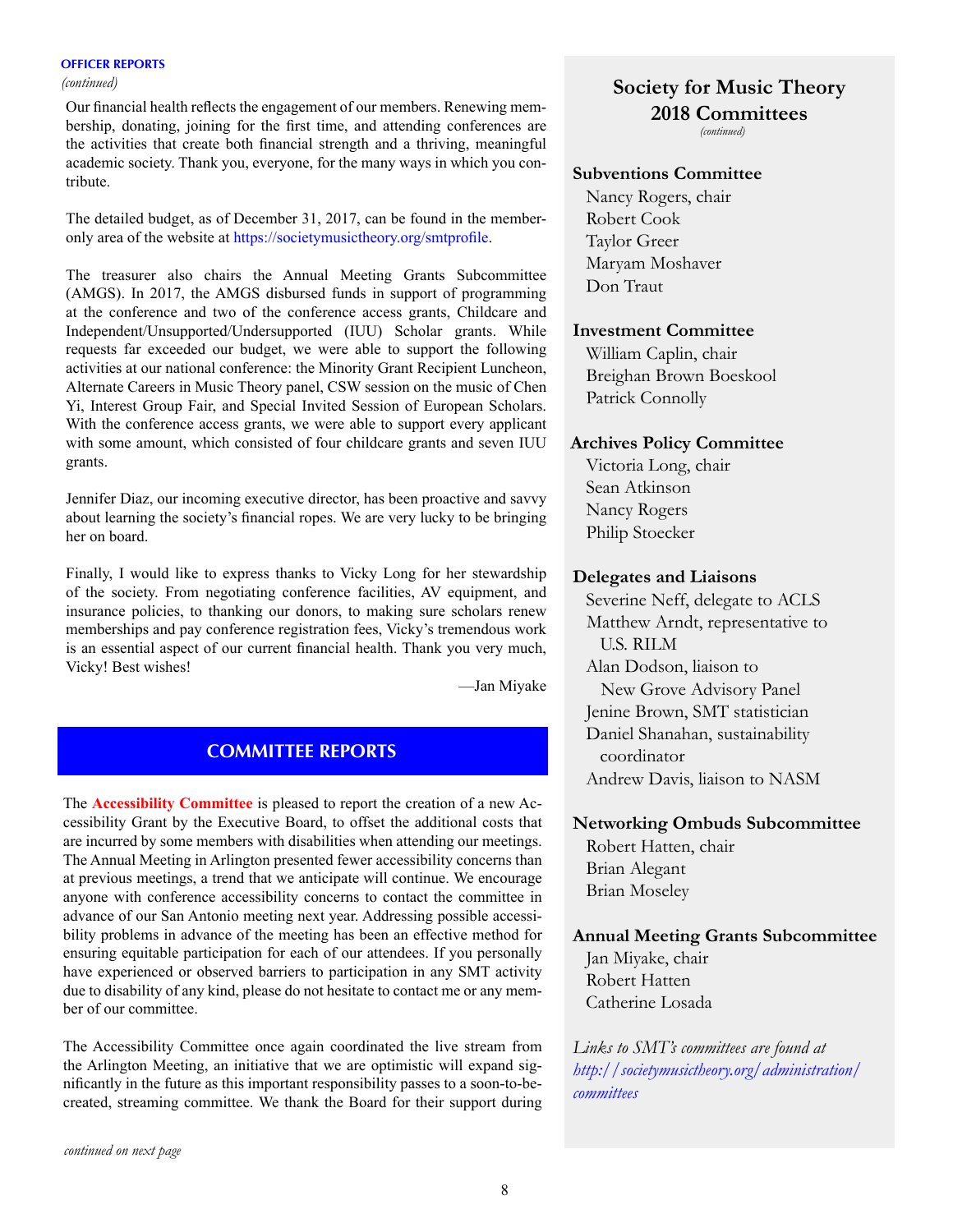the past five years that the Accessibility Committee developed this pilot program. The Society's accessibility guidelines may be found at [https://societymusictheory.](https://societymusictheory.org/administration/accessibility) [org/administration/accessibility.](https://societymusictheory.org/administration/accessibility) Continued vigilance in monitoring and coordinating the execution of these guidelines at our meetings is a joint responsibility shared by the entire membership.

I would like to take this opportunity to thank Inessa Bazayev and Alan Gimbel for their outstanding service to the Society as they rotate off the committee. I also welcome William Marvin and Fred Maus as our newest members.

\* \* \* \* \*

—Bruce Quaglia

The **Committee on the Status of Women (CSW)** hosted a remarkable session at the 2017 Meeting of the Society in Arlington, Virginia. The session focused on the music of internationally renowned composer Chen Yi (University of Missouri-Kansas City). Dr. Chen presented an analytical discussion of her *Happy Rain on a Spring Night*, for flute, clarinet, violin, cello, and piano. Three music theorists then presented on Dr. Chen's music: John Roeder (University of British Columbia), "Interactions of Folk Melody and Transformational (Dis)continuities in Chen Yi's *Ba Ban*"; Marianne Kielian-Gilbert (Indiana University), "Experiencing Chen Yi's Music / Alternate Lines of Connection, Aesthetic Practice, and Sexual Difference"; and Nancy Rao (Rutgers University), "'Shi' and Temporality: A Reading of Gestures in *Happy Rain on A Spring Night*." The session, which was well-attended and live-streamed, was a fitting celebration of the Society's Fortieth Anniversary and the Thirtieth Anniversary of the CSW.

The Committee also celebrates the achievements of women theorists and composers marked at the Arlington meeting: Mary Arlin (Ithaca College) and Maureen Carr (Penn State) were named 2017 Lifetime Members of the Society for Music Theory, and Laurel Parsons (University of British Columbia) and Brenda Ravenscroft (McGill University), editors of *Analytical Essays on Music by Women Composers: Concert Music from 1960–2000* (Oxford University Press), received the Society's Outstanding Multi-Author Collection Award.

For the 2018 meeting in San Antonio, the Committee will sponsor a workshop on implicit bias and ways to counter it through pedagogical and research inclusivity. Please also note these resources sponsored by the CSW:

- Proposal- and article-mentoring programs—contact Sara Bakker at [sara.bakker@aggiemail.usu.edu](mailto:sara.bakker%40aggiemail.usu.edu?subject=)
- Facebook page—SMT Committee on the Status of Women
- "Women in Music Theory" blog: [https://womeninmusictheory.word](https://womeninmusictheory.wordpress.com/)  [press.com/.](https://womeninmusictheory.wordpress.com/) Please send blog submissions to Carmel Raz ([carmel.](mailto:carmel.raz%40columbia.edu?subject=)  [raz@columbia.edu](mailto:carmel.raz%40columbia.edu?subject=))
- Women in Music Theory Directory: to add your name go to the "Women in Music Theory" blog.

Finally, I thank outgoing chair Jennifer Bain for her service to the Committee over these last three years. Congratulations Jennifer for your magnificent work toward gender equality within the SMT.

—Judy Lochhead

# *(continued)* **Society for Music Theory Publications**

### **Music Theory Spectrum Editors and Editorial Assistants**

Marianne Wheeldon, editor Kyle Adams, associate editor Guy Capuzzo, associate editor Áine Heneghan, reviews editor Cora Palfy, editorial assistant Chris Douthitt, editorial and technical assistant

#### **Editorial Board**

Fernando Benadon Stephen Blum Sarah Fuller Rob Haskins Keith Howard Mark Katz Frank Lehman Nathan Martin Julie Pedneault-Deslauriers Larry Polansky Lynne Rogers Peter Smith Laurie Stras Lauri Suurpää Leigh VanHandel Keith Waters Eric Wen Jon Wild

# **Music Theory Online Editors and Editorial Assistants**

Jeff Perry, editor Jon Kochavi, associate editor Michael Callahan, reviews editor Joti Rockwell, reviews editor Brent Yorgason, managing editor

#### **Editorial Board**

Matt BaileyShea Christopher Doll Ben Givan Rachel Wells Hall Melissa Hoag Gretchen Horlacher

\* \* \* \* \*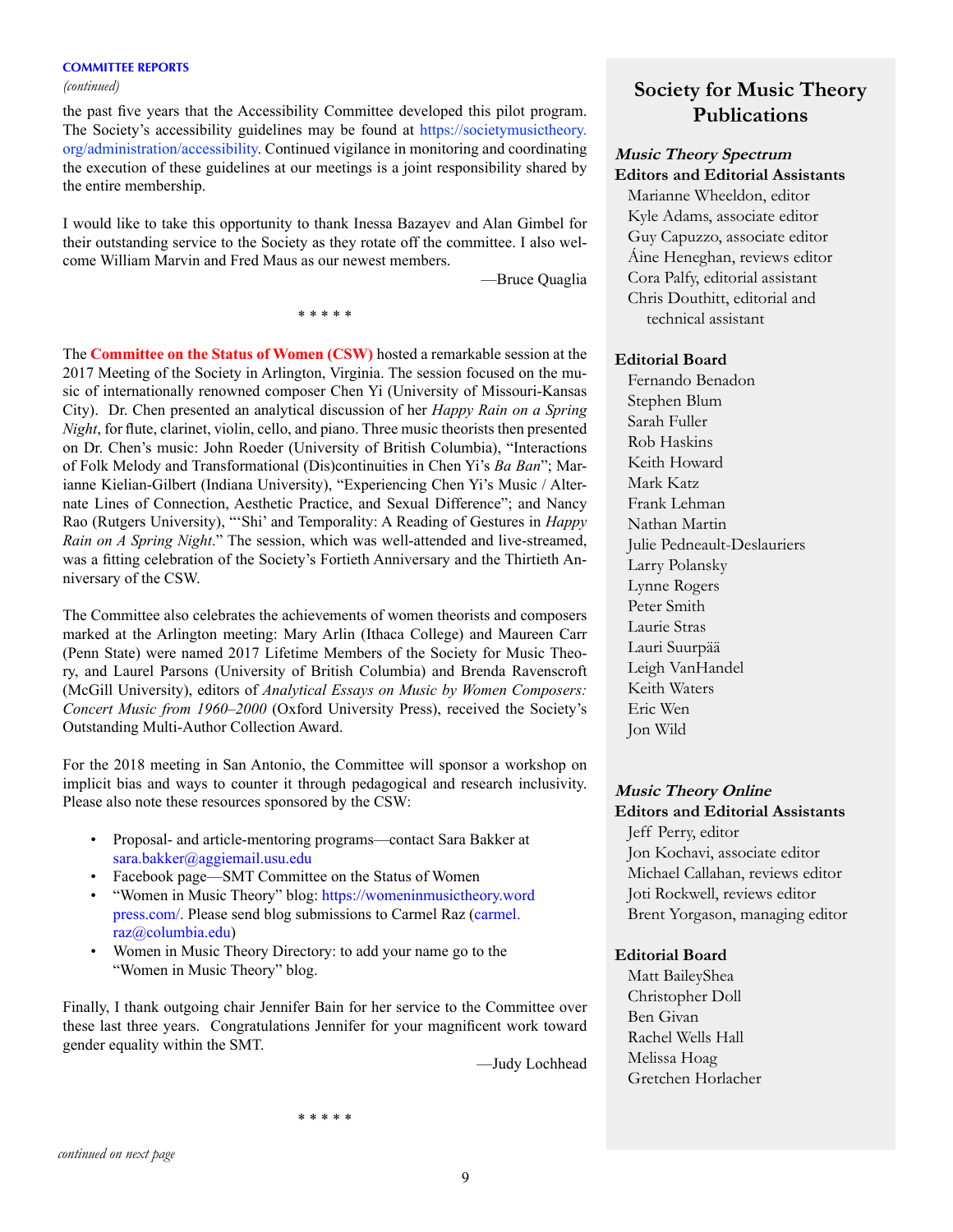#### **COMMITTEE REPORTS** *(continued)*

# **Music Theory Online**

**Editorial Board (cont'd)**

Ed Klorman Joe Kraus Jocelyn Neal Sam Ng Mitchell Ohriner Brad Osborn William Renwick Ramon Satyendra Naomi Waltham-Smith Sarah Weiss Jason Yust

# **SMT-V**

**Editors and Editorial Assistants**  Poundie Burstein, editor Seth Monahan, associate editor

## **Editorial Board**

David Bashwiner Michael Buchler Megan Kaes Long Janet Schmalfeldt Elaine Sisman Jonathan De Souza Daphne Tan Christopher White Simon Zagorski-Thomas

# **SMT Newsletter**

Brent Auerbach, editor Jared Hartt, associate editor

The deadlines for submitting an application for a Subvention Grant are **January 15** and **July 15**. The first news from the **Publications Committee** is that 2017 marked a complete makeover in the editorial staffs for all three of the society's journals. I would to thank the outgoing editors, Nicole Biamonte and Stephen Rodgers, Scott Murphy, Anna Gawboy, and Bryn Hughes, and Courtenay Harter, and I would also like to welcome the incoming editors, Marianne Wheeldon, Kyle Adams, and Guy Capuzzo, Jeff Perry and Jon Kochavi, Poundie Burstein and Seth Monahan, and Jared Hartt.

I'm pleased to report that the journals are in good shape. Readership and distribution for *MTS* and *MTO* are up, revenue is rising for *MTS*, and *MTO* will come in under budget. Over the past three years our journals have consistently maintained highly competitive acceptance rates (roughly nineteen percent for *MTS* and twenty-five percent for *MTO*), with publication rates and submissions rates by women scholars at historically high levels.

Last year we experienced production issues with *MTS* with the fall and spring issues. These issues caused considerable delays and much duplication of effort by the editorial teams. A number of conversations with Oxford University Press during the summer and fall led to a series of changes that have successfully dealt with the problems. One remaining concern for *MTS* is the considerable lag between an article's acceptance and its appearance in print. Two steps we have taken is to increase the number of essays in Volumes 40.1 and Volume 40.2, and to begin to take advantage of "advance access," so that essays will appear online before they appear in print.

We are pursuing two initiatives with *MTO*. The first is to build an on-line journal management system, similar to the ScholarOne platform that has been so effective for *MTS.* We explored a number of options last year, and even test drove two software packages, but ultimately decided that it will be more efficient and more affordable to custom-design our own system. Brent Yorgason is overseeing the project, which we hope to implement early in the new year.

—Brian Alegant

\* \* \* \* \*

The **Committee on Diversity** presented a session in Arlington on Friday morning titled "Mentorship and Diversity." The session was divided into two parts. The first part, "Roundtable"—comprised of Chris Endrinal (Florida Gulf Coast University), Sumanth Gopinath (University of Minnesota-Twin Cities), Nancy Yunhwa Rao (Rutgers University), Harvey Stokes (Hampton University) and moderated by Daphne Tan (University of Toronto)—focused on some of the issues and challenges facing persons of color in academia. The second part of the session, "The Pipeline," featured Maureen Carr (The Pennsylvania State University), Juan Chattah (University of Miami), Richard Desinord (Eastman), Yayoi Uno Everett (University of Illinois at Chicago), Ellie Hisama (Columbia University), Evan Jones (Florida State University), Jan Miyake (Oberlin Conservatory), Anthony Randolph (Howard University), Lissa Reed (Eastman), and Joseph N. Straus (CUNY Graduate Center). These speakers represented different phases of the music theorist's traditional career path, including the transition from high school to college, undergraduate degree to master's degree, master's to doctorate, doctorate to first job, and employment to tenure. Many of these speakers were successful mentor/mentee pairs who shared the benefit of their experience. (See below for further information about events aimed at strengthening the pipeline.)

Immediately after the session, we proceeded to the annual Travel Grant Luncheon. In recent years, the Luncheon has grown to include not only current Committee on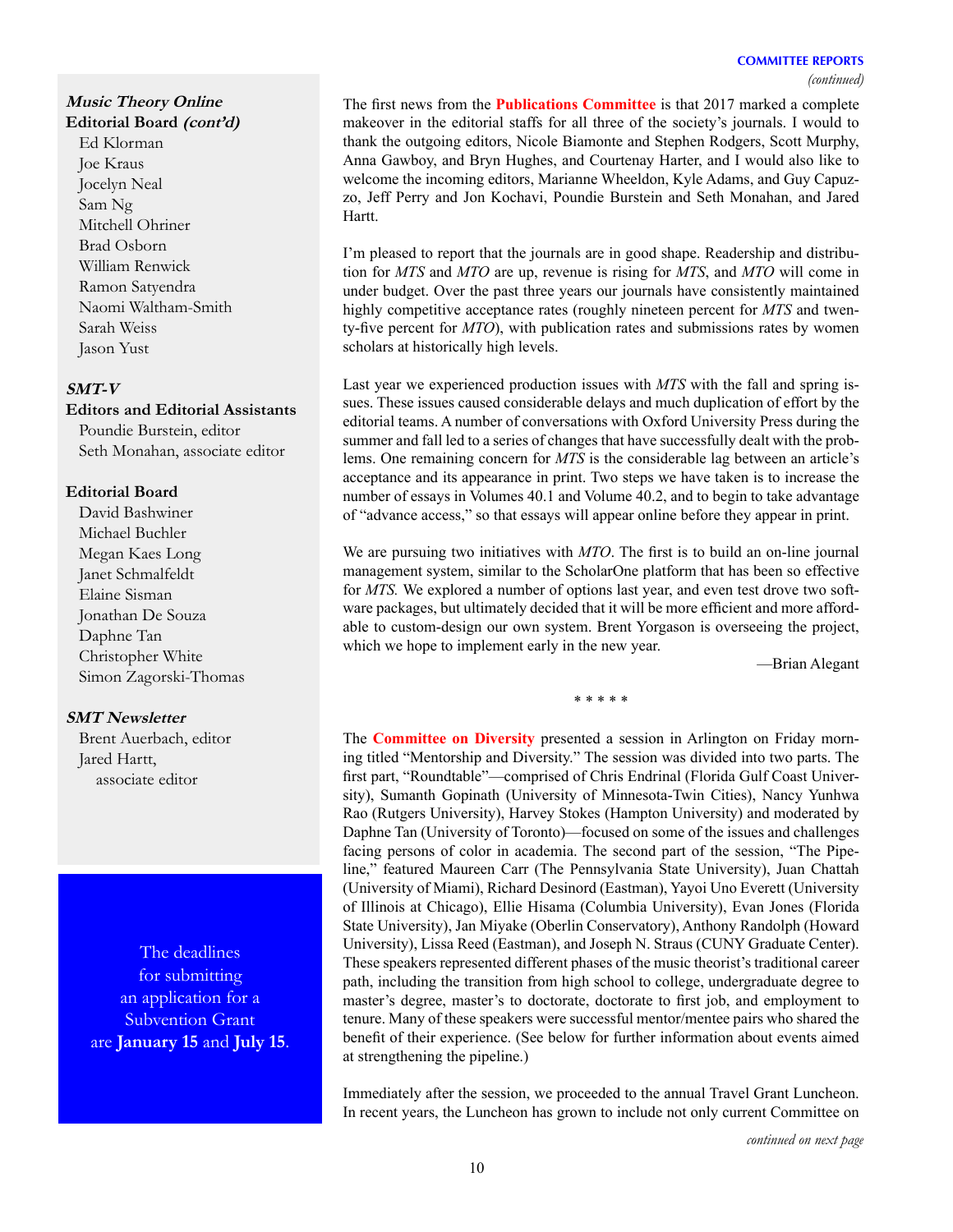#### *(continued)*

Diversity members and Minority and International Travel Grant winners, but also winners from years past, and those students who participate in the Local Outreach Program. Forty individuals took part in the Luncheon, which fostered intergenerational discussions about music theory and diversity, proving valuable to all, but especially to the Travel Grant winners themselves. The winners of this year's Minority Travel Grants were Miguel Arango, Vivian Luong, Jinny Park, Rina Sugawara, and Eunseon Yu. International Travel Grants were awarded to Alexander Faschon, David Jayasuriya, Oğuzhan Tuğral, and Daniel Villegas Velez. For the first time, International Senior Scholar Travel Grants were awarded. The recipients were David Aina and Clive McClelland.

The Music Theory Outreach Project, a joint venture of the Committee on Diversity and the Pedagogy Interest Group, continues. The Outreach Project held a happy hour during the conference to talk about how we can facilitate more connections with high school music theory teachers and what resources we can provide them. The members of the Project Core Team (J. Daniel Jenkins, Daniel B. Stevens, Jenine Brown, and Hermes Camacho) are encouraging SMT members to reach out to high school music theory teachers in their area at least once this academic year. You can learn more about the project and sign up to take part at [https://mtpedagogyoutreach.](https://mtpedagogyoutreach.wordpress.com) [wordpress.com](https://mtpedagogyoutreach.wordpress.com), or feel free to contact any of the Core Team members directly.

The Committee would also like to draw attention to "Diversifying Music Academia: Strengthening the Pipeline," a symposium devoted to the issues of diversity and inclusion in musicology, music theory, and ethnomusicology that will take place both before and during the AMS/SMT 2018 Joint Meeting in San Antonio. Led by Project Spectrum, a coalition of faculty members and graduate students, this event seeks to explore why in music academia it remains difficult for racially, economically, and sexually minoritized people to finish graduate degrees, seek gainful employment, and get tenure. Most of the workshops, panels, and keynote presentations will take place on Wednesday afternoon through Thursday afternoon (31 October and 1 November ); a number of additional events will take place during the AMS/SMT Meeting (November 1–4). For more information and updates, please visit our website at [projectspectrummusic.wordpress.com](http://projectspectrummusic.wordpress.com) or contact Project Spectrum at [projectspectrummusic@gmail.com](mailto:projectspectrummusic@gmail.com). Undergraduates, graduate students, and faculty alike are encouraged to attend.

The Committee on Diversity seeks to promote the diversity of race and ethnicity, culture, values, and points of view within the Society. To this end, the committee seeks to facilitate an environment supportive of racially and ethnically diverse communities within the Society, the production of knowledge from distinctive viewpoints, the recruitment and training of minority graduate students, and the study of music from underrepresented groups. If anyone wishes to be more involved with these activities, please do not hesitate to contact me by e-mail at [djenkins@mozart.sc.edu.](mailto:djenkins@mozart.sc.edu)

—J. Daniel Jenkins

#### \* \* \* \* \*

Since the August newsletter, the **IT/Networking Committee** has been busy, both in preparing resources for last fall's Annual Meeting and working on updates to our society's online properties. In Arlington, the committee provided conference attendees access to a conference app that provided a daily schedule, hotel maps, local arrangements information, comprehensive search, and access to handouts. Michael McClimon, who created this app, deserves considerable thanks for it and for updating its back-end components to make it easier to refresh each year. We plan to add more features next year, including an easier method for submitting Meeting handouts. Our committee also worked with Bruce Quaglia and the Accessibility Committee to stream four sessions from this year's Meeting. Archives of those sessions were available to members for a month after the meeting's end.

Currently, our committee is working on a set of projects to improve the Society's online presence. Our new website is moving towards completion, and we hope to have it online before the conference in San Antonio. Thanks to the outstanding work of Jeremiah Goyette, the back end of the site is mostly complete, and we are now considering design choices. Features of the new design will also be seen at *MTO*, which has been beautifully updated in the past year by Brent Yorgason to improve readability across device types. William O'Hara has begun working with the staff of *SMT-V* to create a similarly independent online presence for the Society's newest journal.

Our most popular resource remains the extensive "Upcoming Events List," managed through the intrepid work of Crystal Peebles. A more comprehensive list does not exist elsewhere online, and we invite members to help us maintain this resource by submitting their events on the website. I'd last like to thank all of the members of the committee who work to keep our online resources functioning and up to date. If you have any comments or suggestions about any of the online services the Society provides (or isn't yet providing), please let us know!

—Brian Moseley

\* \* \* \* \*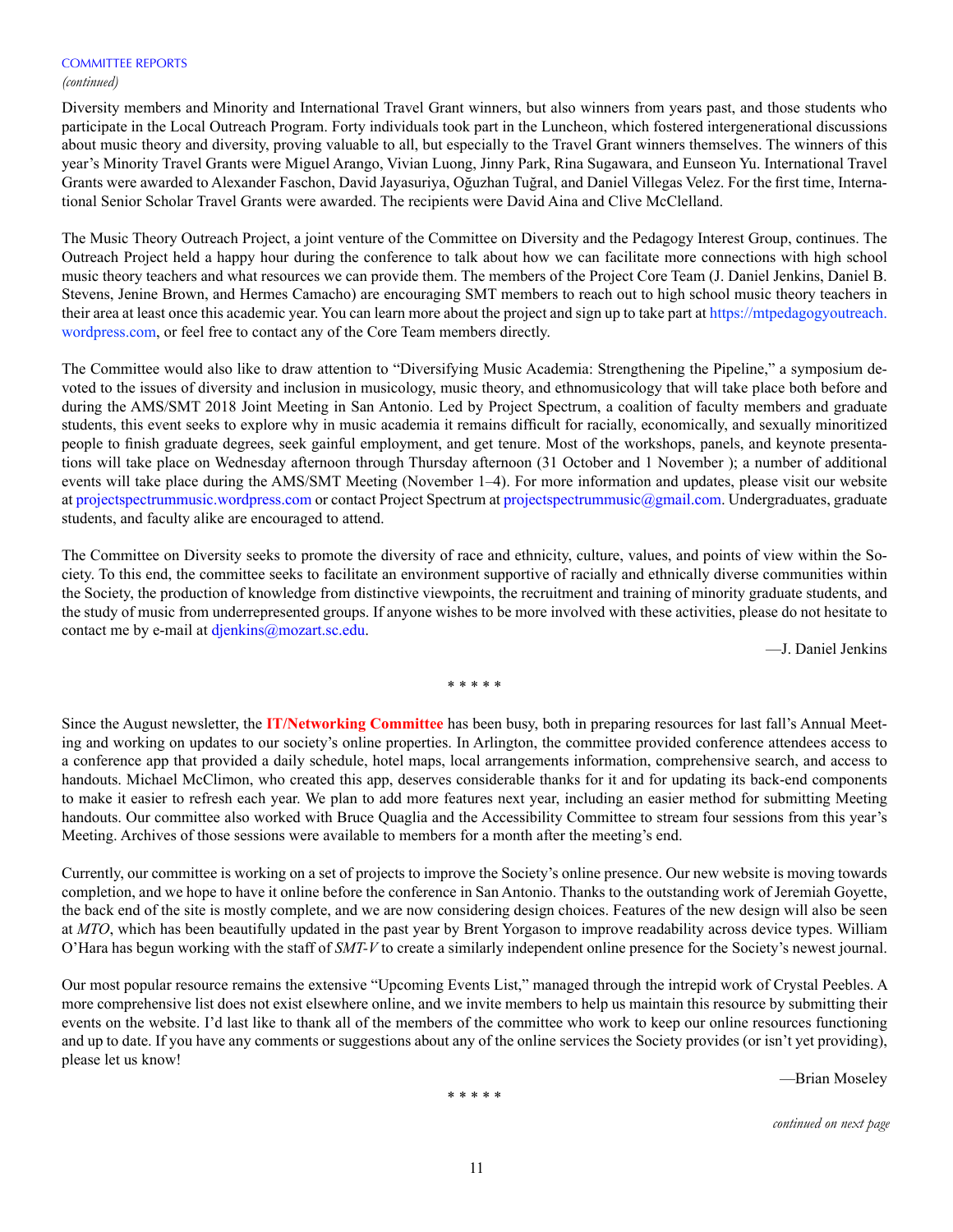

## **DONATE TO SMT-Forward!**

Donations to SMT-Forward are being targeted toward increased accessibility, diversity, and outreach to students and scholars, especially in these areas:

•New granting programs supporting research in music theory

•Expansion of travel grants to the Annual Meeting

•Child care grants for the Annual Meeting

•Expanded workshop programs

•Assisting with costs associated with live streaming of SMT sessions

Please join many of your SMT colleagues and make a gift or pledge to SMT-40. The Society for Music Theory is a 501(c)3 nonprofit organization. Contributions are tax-deductible to the fullest extent of the law. For more information or to make a donation, visit [http://societymusictheory.org/](http://societymusictheory.org/smtdonations) [smtdonations](http://societymusictheory.org/smtdonations) or write to:

Society for Music Theory Indiana University Jacobs School of Music 1201 East Third Street Bloomington, IN 47405

Thanks for your donation!

*The Society for Music Theory is grateful to the University of Indiana's Jacobs School of Music for providing office space and services.*

The **Professional Development Committee (PDC)** sponsored a variety of events at the Annual Meeting in Arlington. The CV review session, organized by PDC member Christopher Segall, was attended by thirty-eight participants who received help on their CV and other job-application materials. Many thanks go to Jennifer Bain, Ian Bates, Nicole Biamonte, John Cuciurean, Benjamin Levy, Brendan McConville, Crystal Peebles, and Leigh VanHandel for providing this invaluable service.

Approximately 125 students attended the Student Breakfast hosted by PDC members Caitlin Martinkus and Brenda Ravenscroft. The winner of this year's raffle for a oneyear free membership to SMT was Lissa Reed (Eastman School of Music, University of Rochester). The Conference Guides Program contributes to the professional development of SMT members in the earliest stage of their careers by pairing interested newcomers with experienced faculty and graduate students. For the Arlington meeting, we received twenty-nine requests for conference guides, roughly double the normal number. Thanks to all those who volunteered to serve as guides, and to Elizabeth Sayrs, who coordinated the program for the Arlington meeting. The PDC also sponsored a special session for the Arlington meeting entitled "Preparing Articles for Publication." This event, moderated by PDC Chair Roger Graybill, featured panelists Nicole Biamonte, Richard Cohn, Seth Monahan, and Daphne Tan. The session was divided into two sub-sessions, "Converting a Dissertation into Articles," and "Preparing Musical Examples, Graphics, and Audio/Visual Materials for Publication." Each was well attended and followed by lively discussion. The committee would like to express its thanks to the panelists for their invaluable contributions to this session.

Our committee has been expanded by one person since last year. Late in the summer of 2018, SMT President Dora Hanninen proposed that we consider adding a slot on the PDC to be filled by a person who has been trained as a music theorist but employed in a field other than university teaching. The PDC strongly supported this proposal, and in September President Hanninen took it before the Executive Board, which officially approved it.

Finally, I remind our members that the PDC maintains a Facebook page for graduate students. Administered by Peter Selinsky, the page offers students their own forum for announcements and discussion. Information about all aspects of PDC, including the location of the Facebook page and other helpful resources on PDC-related issues, may be found at<http://societymusictheory.org/administration/committees/pdc>. Members are encouraged to contribute to the list of resources on any PDC related topic by sending them to me at [roger.graybill@necmusic.edu.](mailto:roger.graybill@necmusic.edu)

—Roger Graybill

\* \* \* \* \*

The **Program Committee** for the Society for Music Theory 2017 Annual Meeting included Alan Gosman (University of Arkansas), chair, Clifton Callender (Florida State University), Maureen Carr (Penn State University), Roman Ivanovitch (Indiana University), Panayotis Mavromatis (New York University), René Rusch (University of Michigan), Benjamin Steege (Columbia University), and Dora Hanninen (University of Maryland), *ex officio*. The committee first met at the Vancouver Annual Meeting in November 2016 to strategize for the upcoming year. One consideration was how the 2017 program could celebrate the Society's fortieth anniversary. Michael Tenzer, Gretchen Horlacher and Steven Rings graciously accepted our invitation to participate in the plenary session, and their session, "Chase, Dance, Enchant: Music Theory's Partnerships" beautifully portrayed the diverse interests and approaches that energize the Society.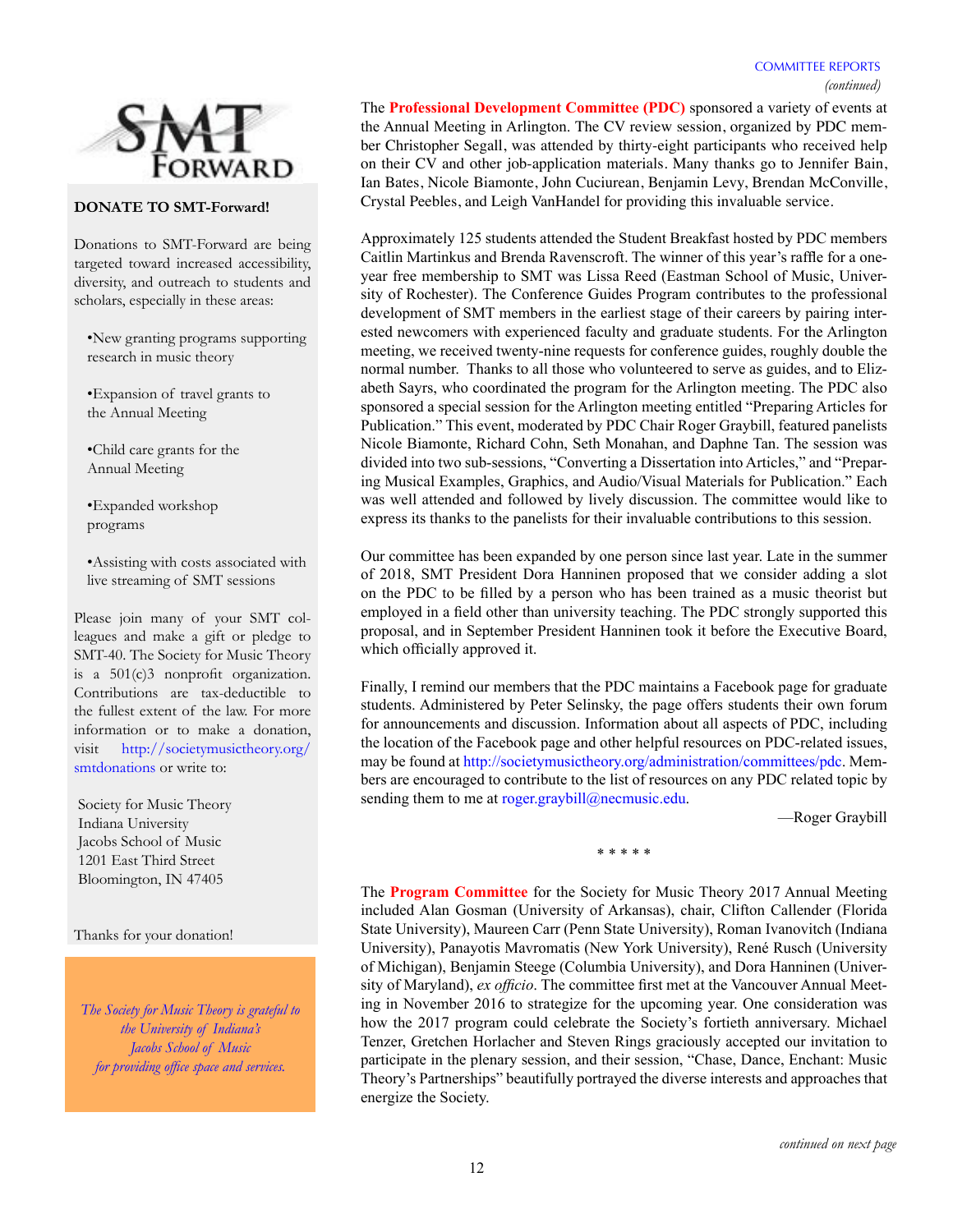#### *(continued)*

Inclusion and partnership with overseas scholars were goals of the invited session on Improvisation, Performance and Composition, and the Program Committee is grateful to Phillipe Canguilhem, Giorgio Sanguinetti and Elaine Chew for accepting our invitations and for their superb contributions. After considering various anniversary ideas that came out of the Program Committee meeting in Vancouver, Dora Hanninen and I decided on a Fortieth Anniversary event with Remarks and Reminiscences. This event, organized by Joseph Straus, Judith Lochhead and Mary Wennerstrom, was attended by an overflow crowd; it provided an opportunity for more than fifteen speakers to provide heartfelt, humorous, and eye-opening remembrances of the forty-year history of SMT.

Another special event at the conference was the session titled "Post-PhD: Career Opportunities Outside the Professorate." It included speakers who presented on jobs in arts management, library science, music publishing, software design, broadcasting, academic administration, and nonprofit organizations. Thanks to Dora Hanninen for the great idea and initial planning and to Elizabeth Marvin for her wonderful organization and chairing the event. I hope that a session of this sort will happen again.

Daphne Leong organized the SMT's first Interest Group Fair, with representatives of all twenty-four Interest Groups on hand to share information about their group and its activities. It was an extremely successful event that affirmed the strength and value of our Interest Groups. And on Thursday morning of the conference, about twenty theorists took a field trip to the Library of Congress to see music documents that were specially chosen for the occasion by Local Arrangements Committee members Eugene Montague and Daniel Zimmerman with Dora Hanninen and Library of Congress staff members David Pylar and Susan Clermont.

In March 2017, the Program Committee met in Arlington to review proposals and program the Annual Meeting. After a weekend of intense and productive discussion, a preliminary draft of the SMT program was complete. We received 379 distinct submissions and accepted ninety-three, for an overall acceptance rate of approximately twenty-five percent. Of the 342 individual/joint paper proposals submitted, the committee accepted eighty-two, for an acceptance rate of twenty-four percent. Of the twelve special session proposals submitted that we ranked, the committee accepted five, for an acceptance rate of forty-two percent. The twelve special sessions proposals included fifty-nine authors and participants.

In the table that follows, the first column shows that the acceptance rate for proposers who identified as men was thirty-one percent, and for those who identified as women it was twenty-four percent.

|        | Total     | Individual/Joint<br>Proposals | <b>Special Sessions</b> |
|--------|-----------|-------------------------------|-------------------------|
| Male   | 83 of 283 | 69 of 245                     | 19 of 38                |
|        | 31%       | 28%                           | 50%                     |
| Female | 26 of 110 | 15 of 89                      | $11$ of $21$            |
|        | 24%       | 17%                           | 52%                     |

The next two columns divide the pool into individual/joint proposals and special sessions. In 2017, basically all of the gender disparity was in the individual/joint proposal data.

Looking more closely at the data for individual/joint proposals, it is apparent that this 2017 gender disparity is concentrated in the graduate students' acceptance rate and in the acceptance rate of proposers with limited term contracts and those who identified their rank as "other"

#### *continued on next page*

## **Renew Your SMT Membership!**

To receive future issues of *Spectrum*, make sure to renew your membership.

To do so, visit [http://societymusictheory.org/](http://societymusictheory.org/membership) [membership](http://societymusictheory.org/membership)

Dues are payable online through PayPal, or if you prefer, you may download a membership form in PDF format and mail your registration and payment by personal check or money order in U.S. funds.

Send membership renewals to:

The Society for Music Theory Indiana University Jacobs School of Music 1201 East Third Street Bloomington, IN 47405

Your membership dues help support the numerous services offered by SMT—including networking services—and give you the opportunity to contribute to the Society's well being. A complete listing ofmembership benefits may be found at [http://societymusictheory.org.](http://societymusictheory.org)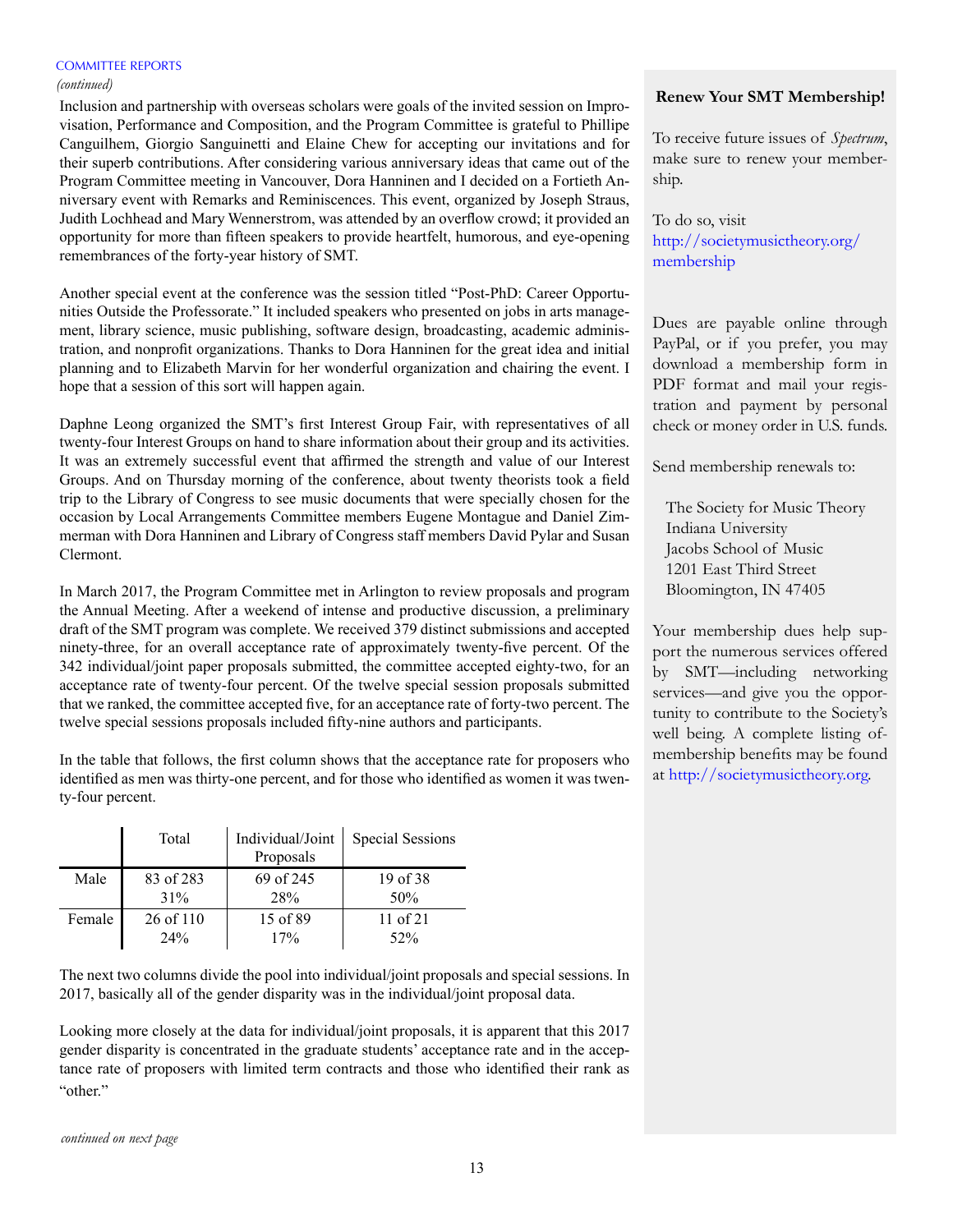*(continued)*

|        | Professors          | Graduate | Limited Term          |
|--------|---------------------|----------|-----------------------|
|        | (Assistant,         | Students | (one year and         |
|        | Associate and Full) |          | continuing) and Other |
| Male   | 28 of 112           | 24 of 77 | $15$ of 49            |
|        | 25%                 | 31%      | 31%                   |
| Female | 9 of 33             | 5 of 36  | 1 of 19               |
|        | 27%                 | 14%      | 5%                    |

Female professors were accepted at a slightly higher rate than male. The other two categories were highly imbalanced. It is worth pointing out, however, that the absolute numbers are relatively small. Further work is needed to determine whether these imbalances and the extent of these imbalances are an unfortunate anomaly or a trend.

The acceptance rate for proposers by ethnicity is shown below. I have only included groups that had at least four proposers. As with the other tables, these numbers do not include participants in standing committees.

| Mixed  | Hispanic | Asian/Pacific | White     |  |
|--------|----------|---------------|-----------|--|
| Race   |          | Islander      |           |  |
| 3 of 5 | 3 of 11  | 6 of 31       | 98 of 341 |  |
| 60%    | 27%      | 19%           | 29%       |  |

The acceptance rates for other self-identifications are shown below:

| Student   | (one year) | Graduate   Limited Term   Limited Term   Other   Assistant   Associate   Full Pro-<br>(continuing) |         | Professor   Professor |         | fessor  |
|-----------|------------|----------------------------------------------------------------------------------------------------|---------|-----------------------|---------|---------|
| 31 of 119 | 3 of 17    | 7 of 24                                                                                            | 6 of 32 | 23 of 80              | 8 of 39 | 6 of 28 |
| 26%       | 18%        | 29%                                                                                                | 19%     | <b>29%</b>            | 21%     | 21%     |

I would like to thank the 2017 Program Committee members for their exceptional dedication and spirit. My thanks also to Dora Hanninen for her guidance and enthusiasm throughout the year. It was a great pleasure to be part of this team of thoughtful, intelligent, and kind people and to be involved with such an exciting conference.

—Alan Gosman

I am pleased to bring SMT members up to date on some recent activities of the **Investment Committee**, which makes recommendations to the Executive Board on general investment policy and which oversees the management of SMT's investment funds. This past year the committee revised the SMT "Investment Policy," which was approved by the Board at its fall meeting in Arlington. Here are the main revisions to the policy:

\* \* \* \* \*

- The name of the "Regular Investment Fund" is changed to "Contingency Fund" in order better to reflect its purpose as a rainy-day fund for the Society.
- The ideal balance in the Contingency Fund should be equal to one year of the Society's operating expenses.
- A description of the Endowment Fund is now included in the policy.
- The sections entitled "Disbursement Policy" clarify the ways in which funds can be used for operations, special projects, and other board initiatives.
- The annual Investment Directive Addendums issued by the board will address any changes in general strategy as well as specific instructions for the disbursement of funds.

*continued on next page*

# **DO YOU KNOW ABOUT THESE SMT GRANTS?**

# **SMT TRAVEL GRANTS**

The Committee on Diversity administers two grant programs for theorists attending the SMT Annual Meeting. Theorists who belong to an ethnic minority (defined here on the basis of the majority of current SMT members) are invited to apply for Minority Travel Grants. Theorists who reside outside the United States and Canada are invited to apply for International Travel Grants. Theorists at all stages of their careers, including graduate students, are encouraged to apply. Grants typically range from U.S. \$300 to \$650.

For more information, please visit [http://societymusictheory.org/](http://societymusictheory.org/grants/meetings) [grants/m](http://societymusictheory.org/grants/meetings)eetings.

## **SMT SUBVENTION GRANTS**

•••••

Twice annually, the Society for Music Theory awards Subvention Grants to help reimburse authors for out-of-pocket expenses associated with the preparation and publishing of any article or book in the field of music theory that has been accepted for publication. Among the possible expenses to which the fund may be applied are the copying and setting of musical examples, the payment of copyright or permission fees, the production of graphic and illustrative material, and the development of any relevant computer software, audio material, or other multi-media components essential to the text's production. Proposal submission deadlines are January 15 and July 15.

For more information on these grants, visit [http://www.societymu](https://societymusictheory.org/grants/subvention)[sictheory.org/grants/subvention](https://societymusictheory.org/grants/subvention).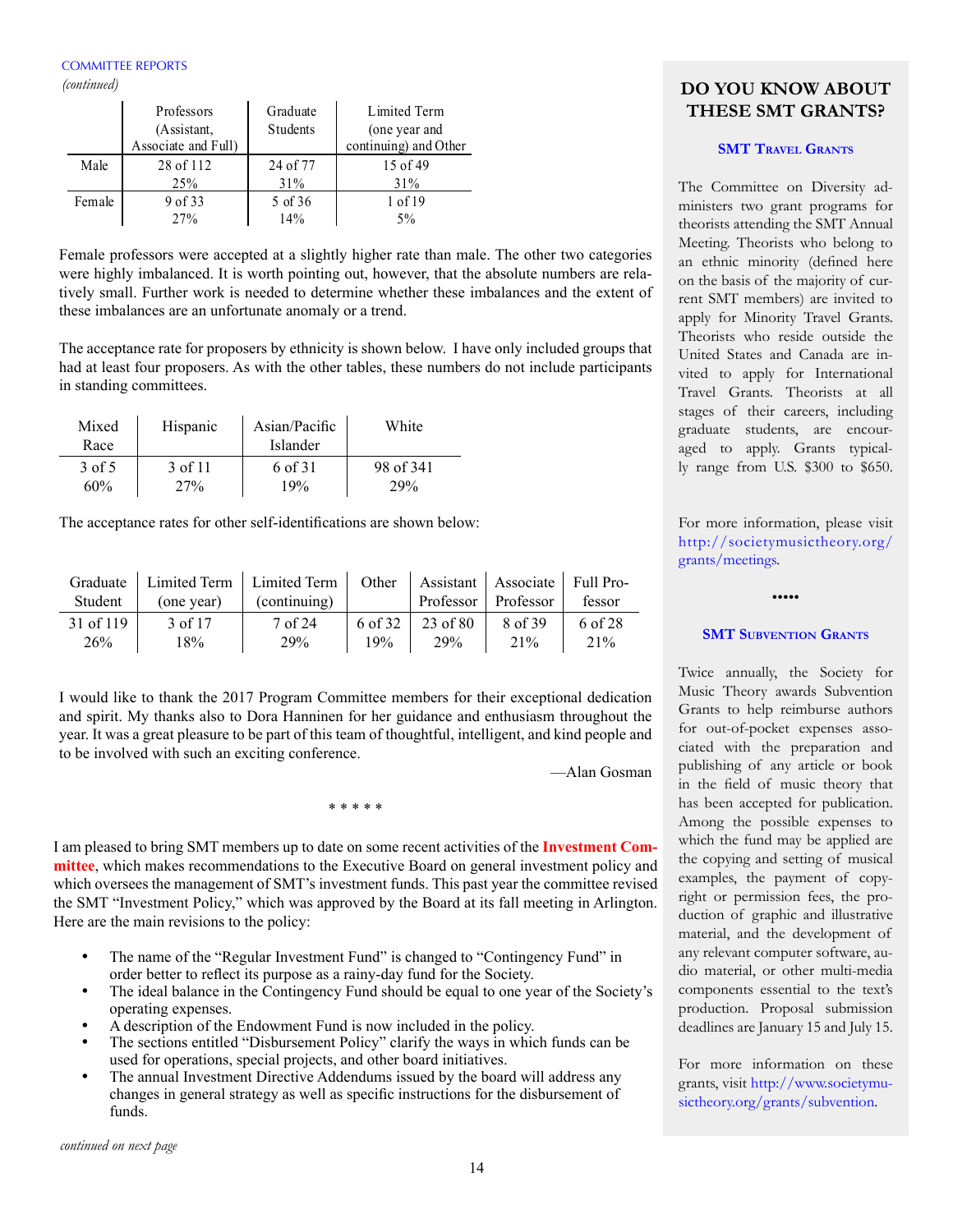Members may view the complete text of the revised policy on the SMT website under the section [Bylaws, Guidelines, and Policies.](https://societymusictheory.org/administration/legal)

I am also happy to report that our investments are doing very well under the prevailing market conditions. Members may at any time consult the "SMT Investments Dashboard" (located at the bottom of the [Online Resources](https://societymusictheory.org/online_resources) section of the SMT website) for more details on our investment portfolio. Finally, I want to thank Breighan (Brown) Boeskool, funds manager, and Patrick Connolly, member at large, for their helpful and enthusiastic service on this important committee of our Society.

—William Caplin

The **Publication Awards Committee** selected recipients for six different award categories: the Wallace Berry Award for a distinguished book by an author at any career stage; the Outstanding Publication Award for a distinguished article by an author at any career stage; the Emerging Scholar (Book) and Emerging Scholar (Article) Awards for publications within seven years of the author's receipt of the Ph.D. (or before the author reaches the age of forty); the Outstanding Multi-Author Collection Award; and the Citation of Special Merit for a publication deemed to be of extraordinary value to the discipline. The full citations for each award, adapted from those read after the SMT business meeting in Arlington, follow herewith.

\* \* \* \* \*

The winner of this year's Wallace Berry Award takes as its premise the truism that tonality did *not* collapse and die at the beginning of the 20th century. Indeed, its vigorous life in music composed right up to the present day could, perhaps, scarcely have been predicted, or even imagined, a hundred years ago. But in the absence of a common practice, how does this latter-day tonality work? What sort of theoretical model does it imply, and how could such a model be put to analytical use? The winner of this year's Wallace Berry Award has grappled, brilliantly, with these questions. Drawing on an impressively wide range of sources, synthesizing much previous thought on the subject with startlingly new insights, he has launched his own, elegant yet flexible approach to the multifaceted repertoire of *overtonality*, demonstrating its efficacy in analyses ranging from Prokofiev to Neil Diamond. We are pleased to bestow the 2017 Wallace Berry Award on Daniel Harrison for *Pieces of Tradition: An Analysis of Contemporary Tonal Music*, published by Oxford University Press.

This year's winner of the Outstanding Publication Award accomplishes an impressively wide-ranging synthesis of 18th-century pedagogy, the history of theory, and the study of manuscript sources. It brings a new perspective on partimento as a "bridge to free composition," in eighteenth-century terms of invention, elaboration, and the constructive imitation of styles, genres, and topics. A geographically specific perspective provides the context for new insights into the compositional process of J. S. Bach, in particular *The Well-Tempered Clavier.* The author goes on to provide a practical demonstration by composing a prelude, transforming a simple thoroughbass to a fully worked-out composition, before finally considering how such historical concepts might be adapted to the modern-day music theory classroom. The 2017 Outstanding Publication Award goes to Vasili Byros, for his article "Prelude on a Partimento: Invention in the Compositional Pedagogy of the German States in the Time of J. S. Bach," published in *Music Theory Online.*

The winners of the Emerging Scholar (Article) Award offer a landmark extension of music theory into a repertory where few theorists had previously thought to tread. Their approach combines close attention to melodic contour and expressive meaning with more habitual music-theoretical concerns for harmonic contexts and formal plans. Drawing on the work of historical musicologists and keeping in close contact with the semantic and dramatic dimensions appropriate to analyzing texted music, the authors (both of whom were graduate students when this article was published) provide an invaluable extension to Robert Gjerdingen's schema theory that incorporates various elements from William Caplin's theory of formal functions. Their work provides what will surely prove to be an indispensable framework for analyzing recitative, whether *secco* or accompanied, together with a series of exemplary analyses culminating in their reading of extended scenes from Mozart's *Così fan tutte*. The 2017 Emerging Scholar (Article) Award goes to Paul Sherrill and Matthew Boyle, for "Galant Recitative Schemas," published in the *Journal of Music Theory.*

*continued on next page*





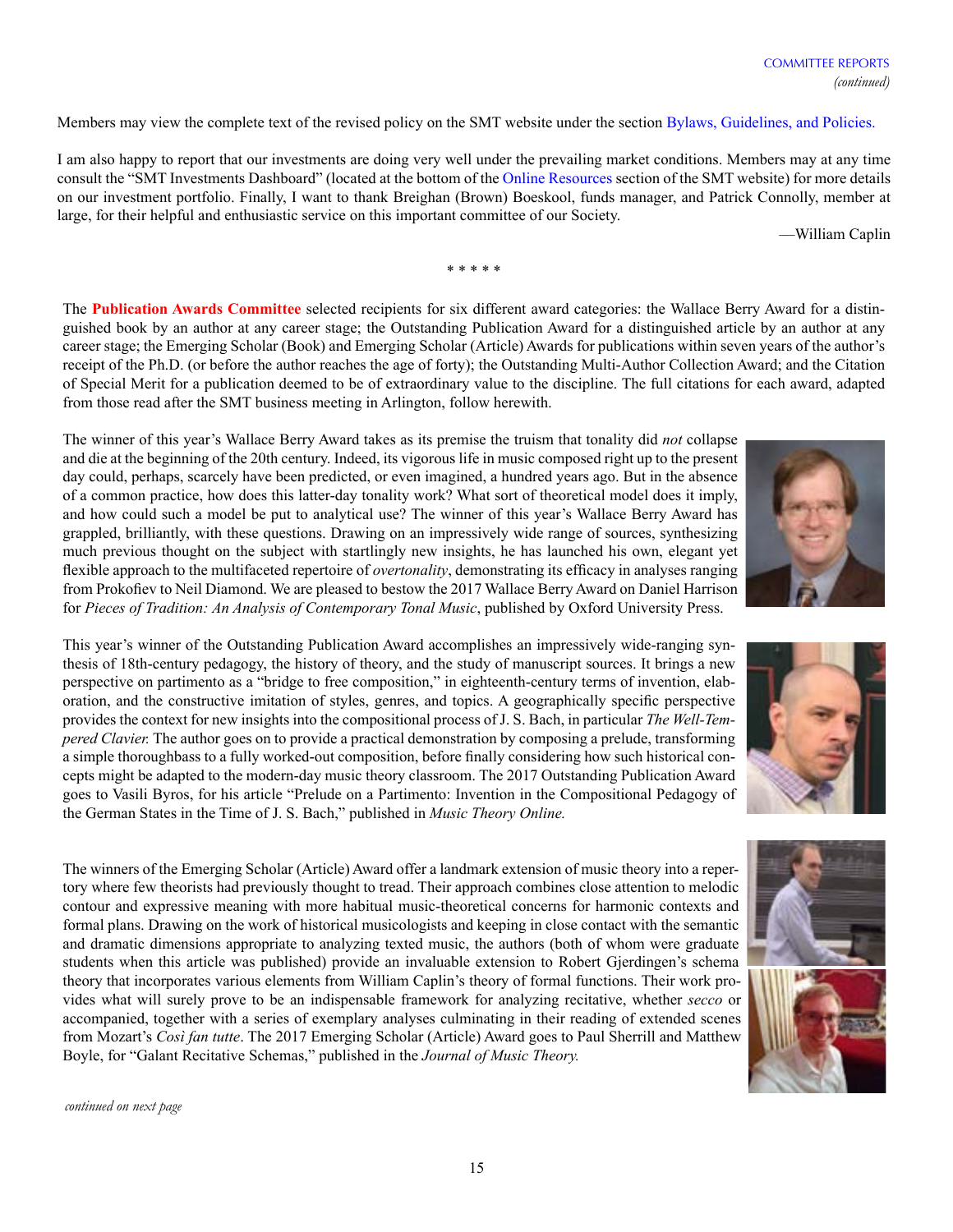#### COMMITTEE REPORTS *(continued)*

This year's Emerging Scholar (Book) Award recognizes a remarkable work that makes important contributions both to music theory and to the musical analysis of a single composer's work. Contextualized by the music's reception traditions, its analytical theory is in dialogue with highly regarded theories of form, narrative, and music philosophy. In an astute and significant consideration of important debates about form and musical meaning, the book fashions a music-analytical method that addresses the distinctive character of its chosen composer's individual style. Written with clarity and unusual elegance, it gracefully integrates consideration of the music's motivating poetics with analysis of the formal means by which musical meaning is implied. Its analyses of large-scale symphonic movements reveal a depth of musical sensitivity and understanding that will enrich listening and surely inspire further analysis of works by other composers. The 2017 Emerging Scholar (Book) Award goes to Seth Monahan for *Mahler's Symphonic Sonatas,* published by Oxford University Press.

This year's Outstanding Multi-Author Collection is awarded to a selected group of rich and varied profiles of music central to the emerging analytical and theoretical canon of the late twentieth century. The contributors offer in-depth analytical studies of strikingly beautiful musical works, drawing the reader into the sonic and compositional worlds of eight of the finest composers of this period. They grapple with how the work of their selected composers matters to the analytical and theoretical study of music. These works, as the writers demonstrate, actively represent, participate in, and creatively respond to the cultural and technically expressive dynamics of recent art music composition. The authors show how this music calls for the engagement of a wider community of scholars, teachers, performers, and listeners. The 2017 Outstanding Multi-Author Collection goes to *Analytical Essays on Music by Women Composers: Concert Music, 1960–2000*, edited by Laurel Parsons and Brenda Ravenscroft and published by Oxford University Press.

Finally, this year's Citation of Special Merit honors a new collection of theoretical and analytical studies by one of our greatest living musical analysts. Based on a series of lectures given a few years ago, these essays deliver countless new insights into tonal masterworks from Bach to Chopin, liberally interspersed with many absorbing theoretical digressions. The published format wonderfully preserves the spirit of the original lectures, beautifully capturing the author's trademark breadth of erudition and excitement of discovery, expressed in a vividly spontaneous communicative style. The 2017 Citation of Special Merit is awarded to Carl Schachter, for *The Art of Tonal Analysis: Twelve Lessons in Schenkerian Theory,* edited by Joseph Straus, published by Oxford University Press.

I want to thank Jonathan Bernard, Marion Guck, Marianne Kielian-Gilbert, Nathan Martin, Ryan McClelland, Ian Quinn, Jay Rahn, and Alexander Rehding for their important service to the Committee and the Society. I also want to thank the SMT members who nominated publications for consideration by the Committee, and encourage members to nominate exceptional publications they encounter when the call for nominations is announced in the new year by the 2018 Chair, Alexander Rehding. —Boyd Pomeroy

\* \* \* \* \*

Building on the success of the SMT-40 campaign over the past five years, the Society has launched **SMT Forward**, a series of annual campaigns to support the Society's members as well as the field of music theory. During the past half-decade, members' contributions to SMT-40 allowed the Executive Board to enhance or launch programs such as Travel Grants to Annual Meetings, Childcare Grants for annual-meeting attendees, Graduate-Student and Peer-Learning Workshops, Research Subventions, and the SMT-40 Dissertation Fellowship.

The **Development Committee** encourages members to support SMT Forward at any time during the year by visiting the [Donate](https://societymusictheory.org/smtdonations) page on the Society's website. It is particularly easy to add a donation when renewing one's membership or registering for an Annual Meeting. During 2018, the Development Committee will continue to work with the Executive Board to secure foundation grants.





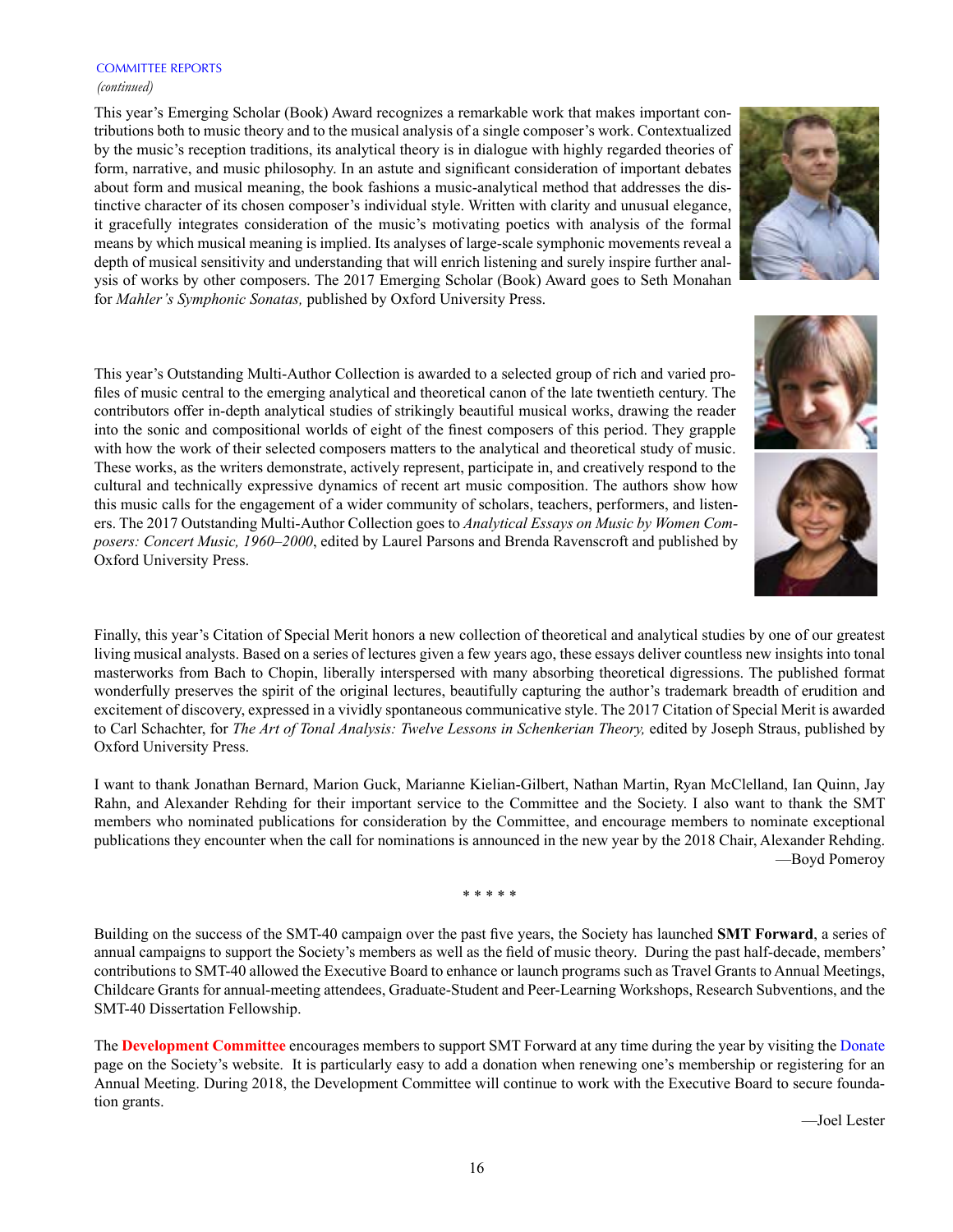The **Autographs and Archival Documents Interest Group** (inaugurated at the 2016 Annual Meeting in Vancouver) sponsored six lightning talks on "light bulb moments" at the Meeting in Arlington, Virginia. Featured speakers were: Richard Beaudoin, Áine Heneghan, Patricia Hall, Catherine Losada, Joshua DeVries and Laura Emmery, with Alan Gosman acting as moderator. Using annotated scores, sketches, letters and other archival material, our speakers analyzed works by Mahler, Schoenberg, Berg, Boulez, Carter and Crumb. During a short business meeting, we discussed plans for the next Annual Meeting in San Antonio. Laura Emmery and Áine Heneghan agreed to act as co-chairs of the Interest Group beginning in November 2018.

Our web page can be found at [https://societymusictheory.](https://societymusictheory.org/administration/committees/autographs_and_archives) [org/administration/committees/autographs\\_and\\_archives,](https://societymusictheory.org/administration/committees/autographs_and_archives) and our Facebook page at [https://www.facebook.com/](https://www.facebook.com/groups/324496747965910/) [groups/324496747965910/](https://www.facebook.com/groups/324496747965910/). Our E-Bibliography now features over three hundred articles on using sketches and other archival documents for analysis. Please contact Patricia Hall  $\text{pahall}(a)$ [umich.edu](mailto:pahall@umich.edu) if you would like to become a member of the AADIG. —Patricia Hall

\* \* \* \* \*

The SMT **Dance and Movement Interest Group** met in Arlington on Thursday, 2 November, 2017. We began with a brief business meeting, in which we announced the recent formation of a steering committee for the group: Matthew Bell, Eric McKee, and Rachel Short have agreed to serve two-year terms in this capacity. We also thanked Kara Yoo Leaman for her service as co-chair for the past two years and encouraged members to run for this open position in the upcoming election. Rebecca Simpson-Litke will continue as co-chair for one more year.

We then proceeded with our roundtable analytical discussion of Juan Carlos Copes's and Cecilia Narova's dance performance of "La Cumparsita" from the 1998 film *Tango*, directed by Carlos Saura. A panel of theorists (Matthew Bell, Rachel Short, Rebecca Simpson-Litke, and Kara Yoo Leaman) each presented a short analysis of the piece, followed by a presentation and dance lesson led by our invited tango expert, Kristin Wendland.

For further news on the group's activities and to get involved, join our Google community site [\(https://goo.gl/y4QgMF\)](https://goo.gl/y4QgMF). Please direct inquiries or suggestions to [rsimplit@uga.edu](mailto:rsimplit@uga.edu).

—Rebecca Simpson-Litke

\* \* \* \* \*

The SMT **Disability and Music Interest Group** hosted an invited panel on Sound Studies and Disability Studies during lunchtime on Friday at the Annual Meeting in Arlington: panelists Jennifer Iverson (University of Chicago) and Sumanth Gopinath

**NEWS FROM INTEREST GROUPS** (University of Minnesota) joined us on site in, while Jonathan<br>
Sterms (McCill University) issued us via Slame, According to heth Sterne (McGill University) joined us via Skype. According to both attendees and panelists, the session was a success; the discussion was lively, thought-provoking, and free-wheeling, touching on concerns both abstract and practical with regards to our work as scholars and pedagogues of music theory.

> At our lunchtime meeting, we also held discussions of business matters that included the revitalization of the mentoring program as well as the development of a new Interest Group charter that would formalize guidelines for electing new co-chairs on a regular and rotating schedule. We also discussed ideas for a joint session with the AMS Study Group, to take place at next year's meeting.

> The Disability and Music Interest Group has an ongoing mentoring program, which is available as a resource for music scholars with any interest in the subject of music and disability. Our goal is to actively cultivate a support network to help scholars in their encounters with dis/ability. We pair interested individuals (faculty and graduate students) for the purpose of sharing stories, ideas, and information. The program is open to individuals affiliated with either AMS or SMT. These pairings might take the form of traditional mentor/mentee relationships with relatively senior faculty guiding relatively junior faculty or graduate students, or may take the form of partnerships between peers. The support network is fully intended to address both teaching challenges and personal-life challenges.

> We will accommodate requests for confidentiality and specif-ic mentors. Contact Anabel Maler [\(amaler@uchicago.edu\)](mailto:amaler@uchicago.edu) for more information. On our website, one finds guest blog posts, instructions to join the DISMUS-L email listserv, and a link to our Facebook group: [http://musicdisabilitystudies.wordpress.](http://musicdisabilitystudies.wordpress.com) [com.](http://musicdisabilitystudies.wordpress.com) The website includes information about our ongoing support network, as well as a database, "Musical Representations of Disability," which chronicles musical works that thematize disability: [http://musicdisabilitystudies.wordpress.com/musical-representa](http://musicdisabilitystudies.wordpress.com/musical-representations-of-disability/)[tions-of-disability/](http://musicdisabilitystudies.wordpress.com/musical-representations-of-disability/).

> > —Anabel Maler

\* \* \* \* \*

The **Early Music Analysis Interest Group** had an eventful conference and has exciting plans for the year ahead. At the Annual Meeting in Arlington, we were pleased to host a special session, *Notation and Performance: Influence, Intersection, and Interpretation*, chaired by Karen Cook. The session raised fascinating questions about the stability of Medieval and Renaissance notational technologies and the complex interactions between contemporary and historical performance practice. The session featured five papers presented by Solomon Guhl-Miller, Heather Homlquest, Carolann Buff, Adam Knight Gilbert, and Megan Kaes Long, as well as three respondents, Karen Cook, Loren Ludwig, and Valerie Horst. This session reflected our Interest Group's continued commitment to bringing together voices from music theo-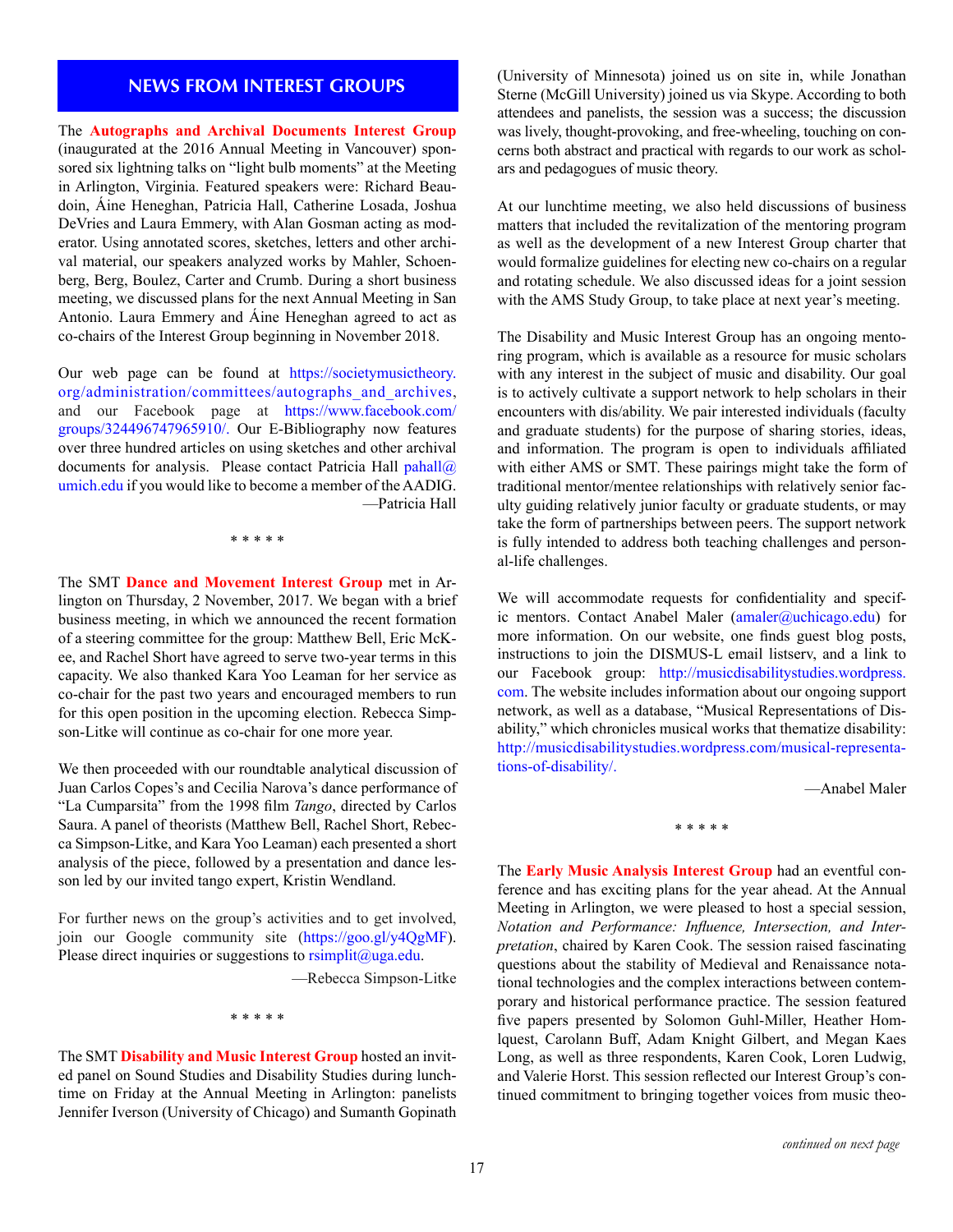#### NEWS FROM INTEREST GROUPS *(continued)*

ry, musicology, and historical performance practice. In keeping with our interest group's history, several presenters led us in some group singing! At our business meeting, we discussed two workshop-style research notes presented by Ryan Taycher and Aaron Carter-Ényì, and planned for future business (see below). We aim to use our business meetings to foster conversation and collaboration, and to provide opportunities for scholars and performers at all career stages to mix and mingle. To that end, look for a more casual event at next year's conference, complete with plenty of singing.

We are very excited to announce our 2018 conference, which will celebrate the twentieth anniversary of the publication of Cristle Collins Judd's edited volume *Tonal Structures in Early Music*. The conference will be held at Brandeis on 2–3 June, 2018. We are delighted to report that several authors from the original volume, including Cristle Collins Judd, will be in attendance. The conference will provide an opportunity for scholars and performers from across disciplines to discuss issues of tonal structure (broadly construed) in a variety of repertoires and theoretical traditions through the early Baroque, and to reflect on the legacy of the original 1998 volume of essays. A call for papers will appear soon! If you are interested in participating in the conference in any capacity, don't hesitate to contact the interest group chair, Megan Long ([megan.long@oberlin.edu\)](mailto:megan.long@oberlin.edu))

The SMT Early Music Analysis Interest Group has a diverse membership comprised of music theorists, musicologists, performers, and historical performance specialists at all career stages. In an effort to facilitate communication, the interest group has created a Facebook page; if you're interested, you can join us at [https://www.facebook.com/groups/306217579771591/.](https://www.facebook.com/groups/306217579771591/) We also communicate via our mailing list; if you would like to subscribe, visit <https://lists.usu.edu/wws/info/earlymusicsmt> or contact Megan Long for more information.

—Megan Long

\* \* \* \* \*

**The Film and Multimedia Interest Group (FMIG)** strives to create a scholarly space to stimulate and disseminate research on music and other audio within film, television, video games, and other multimedia, employing well-established music analytical methodologies, as well as creating newly developed analytical frameworks. At the SMT Meeting in Arlington, the Film and Multimedia Interest Group met on Friday, 3 November, 2017 with sixty people in attendance. Since sixty-five people attended our Vancouver meeting (held jointly with the AMS Music and Media Study Group), we have every expectation that our numbers will continue to grow. The opening remarks announced new co-chairs Janet Bourne and Steven Reale. As it has for the past two years, the core of this year's meeting featured a collection of lightning talks, featuring Janet Bourne (University of California, Santa Barbara), Scott Murphy (University of Kansas), Catrin Watts (The University of Texas at Austin), Christopher Doll (Rutgers University), An-<br> *continued on next page* 

drew Schartmann (Yale University), Sarah Gates (Northwestern University), Steven Reale (Youngstown State University), and Jeremy Orosz (University of Memphis). The previous and current chairs thank all those who submitted a proposal and the presenters for a lively and stimulating meeting. For more information on the activities of the Interest Group or to be included on the e-mail listserv, please contact Steven Reale ([smreale@](mailto:smreale@ysu.edu)) [ysu.edu\)](mailto:smreale@ysu.edu) or Janet Bourne ([jbourne@music.ucsb.edu](mailto:jbourne@music.ucsb.edu)). We are also considering what the format of next year's meeting should be, so please also feel free to offer your suggestions. Please also look also look at the [webpage](https://societymusictheory.org/societies/interest/fmig) for the FMIG. We look forward to seeing everyone again in sunny San Antonio!

—Janet Bourne and Steve Reale

\* \* \* \* \*

The **Global New Music Interest Group** held its inaugural meeting this year. During the listening session, we heard five presentations on twenty-first-century repertoire, and two on twentieth century repertoire. Composers, many with intercontinental careers, hailed from East Asia, Singapore, and the Baltics, and ranged from avant-garde music to pop rock. This was followed by a business meeting, at which we elected Tomoko Deguchi and Gavin Lee as co-chairs, and Hon Ki Cheung, Jungmin Mina Lee, and Anton Vishio as board members. The mission of the group is "to create a platform for scholars to research underrepresented and neglected new music from around the world, considering the dynamics of musical canonicity and marginality, as well as insider/outsider perspectives and postcolonial issues."

—Gavin Lee

\* \* \* \* \*

At the SMT meeting in Arlington, the **History of Theory Interest Group** held a conversation with Peter Schubert on reading musical examples in Renaissance treatises. A lively discussion among attendees followed. On 8–9 November, 2017, the History of Theory Interest Group of the Society for Music Theory and the newly official AMS History of Theory Study Group hosted the Pre-AMS conference, "Instruments of Music Theory." The conference, on the broad theme "Instruments of Music Theory," attracted nearly eighty registrants, and featured three keynote speakers (Alexander Rehding, Gabriela Currie, and David Catalunya), eleven papers by scholars in all career stages, and a hammered clavisimbalum concert with music from the Faenza Codex and other recently discovered manuscript fragments. More information, including the program and abstracts, can be found on the conference website [\(https://in](https://instrumentsofmusictheoryconference.wordpress.com/)[strumentsofmusictheoryconference.wordpress.com/](https://instrumentsofmusictheoryconference.wordpress.com/)), while a conference report, photos, and videos, can be found at [https://](https://historyofmusictheory.wordpress.com/) [historyofmusictheory.wordpress.com](https://historyofmusictheory.wordpress.com/).

—Carmel Raz

\* \* \* \* \*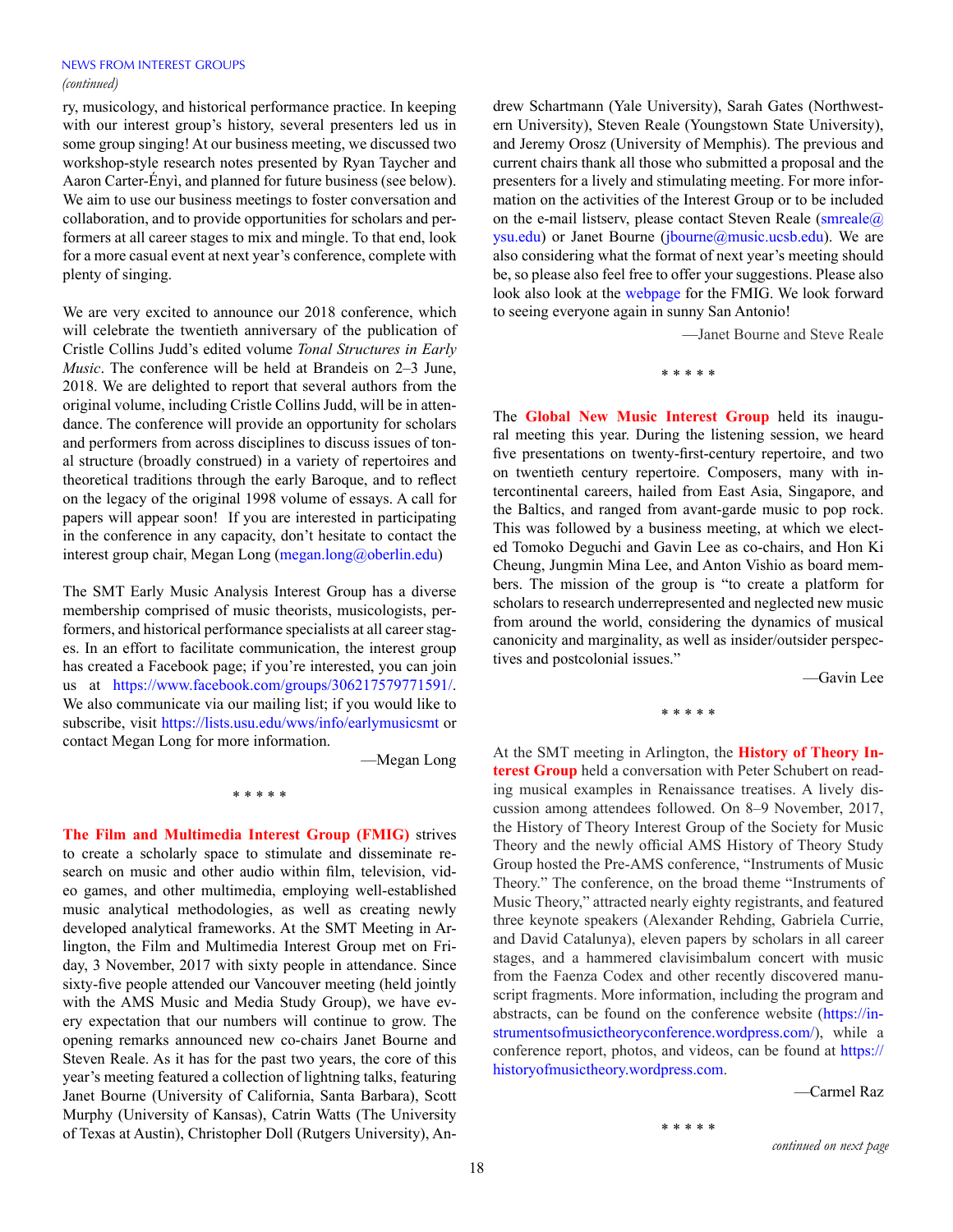The *(continued)* **Jazz Theory and Analysis Interest Group** held its twenty-third annual meeting in Arlington. There, the Jazz Theory and Analysis Publication Committee recognized Benjamin Givan as this year's recipient of the Steve Larson Award for Jazz Scholarship. Givan's "Rethinking Interaction in Jazz Improvisation," published in volume 22.3 of Music Theory Online ([http://mtosmt.org/issues/mto.16.22.3/mto.16.22.3.givan.html\)](http://mtosmt.org/issues/mto.16.22.3/mto.16.22.3.givan.html).

Ben's article sheds light on how and why theories of interaction in jazz have been valuable, and how we might use them more fruitfully. At the same time, it also demonstrates now these theories might obscure or omit wide swaths of jazz practice; in the words of the author, it is only once we acknowledge the context and ideologies of these theories that we "truly open our eyes to jazz's infinite variety." The article is extraordinarily well researched: one reviewer particularly appreciated its extensive bibliography, which is "diverse, eclectic, and a great resource in itself." This award also makes Ben the first two-time winner of the Larson award; if you haven't read this article, we highly recommend it!

In Arlington, the Jazz Interest Group hosted a panel exploring how centering jazz, with its unique cultural and analytical context, might help to de-center whiteness in the core curriculum while maintaining (or advancing) the learning outcomes treasured by the music theory community. Panelists included Braxton Shelley (Harvard University), Jane Piper Clendinning (Florida State University), and Chris Stover (Arizona State University), and the session was moderated by Ben Geyer (University of West Georgia).

Members are encouraged to e-mail the SMT-Jz listserv with suggestions for activities at next year's meeting. Readers who wish to join the list should contact Janna Saslaw at **jsaslaw**@ **[loyno.edu](mailto:jsaslaw@loyno.edu)**.

\* \* \* \* \*

—Ben Geyer

The **Music Cognition Interest Group** promotes the study and scholarship of music cognition and its implications for music theory and analysis. Since 1986, the group has planned and presented several special sessions and poster sessions at Annual Meetings of the SMT. We also maintain a google group to discuss topics of interest, and coordinate presentations and research activities. See the [website](https://societymusictheory.org/societies/interest/cognition) for information on joining the google group. At our meeting in Arlington, we had a short presentation by Justin London (Carleton College) titled "So, You Want to Have a Music Psychology Lab. . .(?)," followed by a group discussion on music theorists creating and collaborating with cognitive-oriented research labs.

The music cognition interest group has also created a directory for its members (with possible collaboration on directory with Society for Music Perception and Cognition) as well as a new [Music Theory and Cognition Classroom Resource Wiki.](http://musictheorycognitionclassroom.wikia.com/wiki/Music_Theory_and_Cognition_Classroom_Resource_Wiki) Please feel free to contribute to the wiki and contact me for access to the directory. For more information on either the annual meeting or the interest group in general, please contact me at [jbourne@music.ucsb.edu.](mailto:jbourne@music.ucsb.edu)

—Janet Bourne

\* \* \* \* \*

The **Music Informatics Group (MIG)** is a forum for music theorists who are interested in using technology to investigate musical questions. Topics of interest include, but are not limited to: corpus studies, computational modeling, software tools for theory and analysis, music representations, visualization techniques, optical music recognition, digital libraries, search and retrieval techniques, and electronic publishing. Our website [\(https://sites.google.com/site/smtmig/\)](https://sites.google.com/site/smtmig/) includes links to major music informatics-related projects, organizations, and research centers, as well as information on how to subscribe to our mailing list [\(https://iulist.indiana.edu/sympa/info/smt](https://iulist.indiana.edu/sympa/info/smtmig-l)[mig-l](https://iulist.indiana.edu/sympa/info/smtmig-l)). We appreciate any suggestions on additional links we can add to our website.

At the 2017 Annual Meeting at Arlington, we held a poster session that focused on works in progress. Hubert Léveillé Gauvin, Michael Austin, Lindsay Warrenburg, Connor Davis, Bren Yorgasen, Neils Chr. Hansen, David Baker, and Caitlyn Trevor all presented their research. We also voted for a name change of the Interest Group to reflect the broader research interests of the group. The Interest Group will soon move from Music Informatics to Computational Musicology, Analysis, and Theory. Please contact Daniel Shanahan ([dshanahan@lsu.](mailto:dshanahan@lsu.edu)) [edu\)](mailto:dshanahan@lsu.edu)) with any questions.

—Daniel Shanahan

\* \* \* \* \*

The SMT **Pedagogy Interest Group** held their annual meeting on Friday, November 3, in Arlington. For this gathering, Richard Cohn brought together a team of theorists consisting of Justin London, John Buccheri, and John Roeder, who gave fascinating papers on rhythm and meter pedagogy to a roomfilled crowd. Following a brief introduction by Cohn, London delivered his paper, "Programming the 808: A Project-Based Unit for Rhythm Pedagogy," which detailed the creative way in which he uses technology to teach rhythmic concepts by having students compose rhythm loops on a drum machine, followed by a series of progressive tasks that evaluate student comprehension and learning. Buccheri gave an overview of his extensive approach to teaching rhythm, meter, and form, comprised of several sequential units. The content of his presentation and other theory pedagogy topics can be found on his website: [http://www.johnbuccheriteachingmusictheory.com.](http://www.johnbuccheriteachingmusictheory.com) Roeder, the concluding presenter, outlined his pedagogy on meter for first-year music students, tying it to an understanding of form. Materials from all presenters will be made available; please check our [website](https://societymusictheory.org/societies/interest/pedagogy) for more information.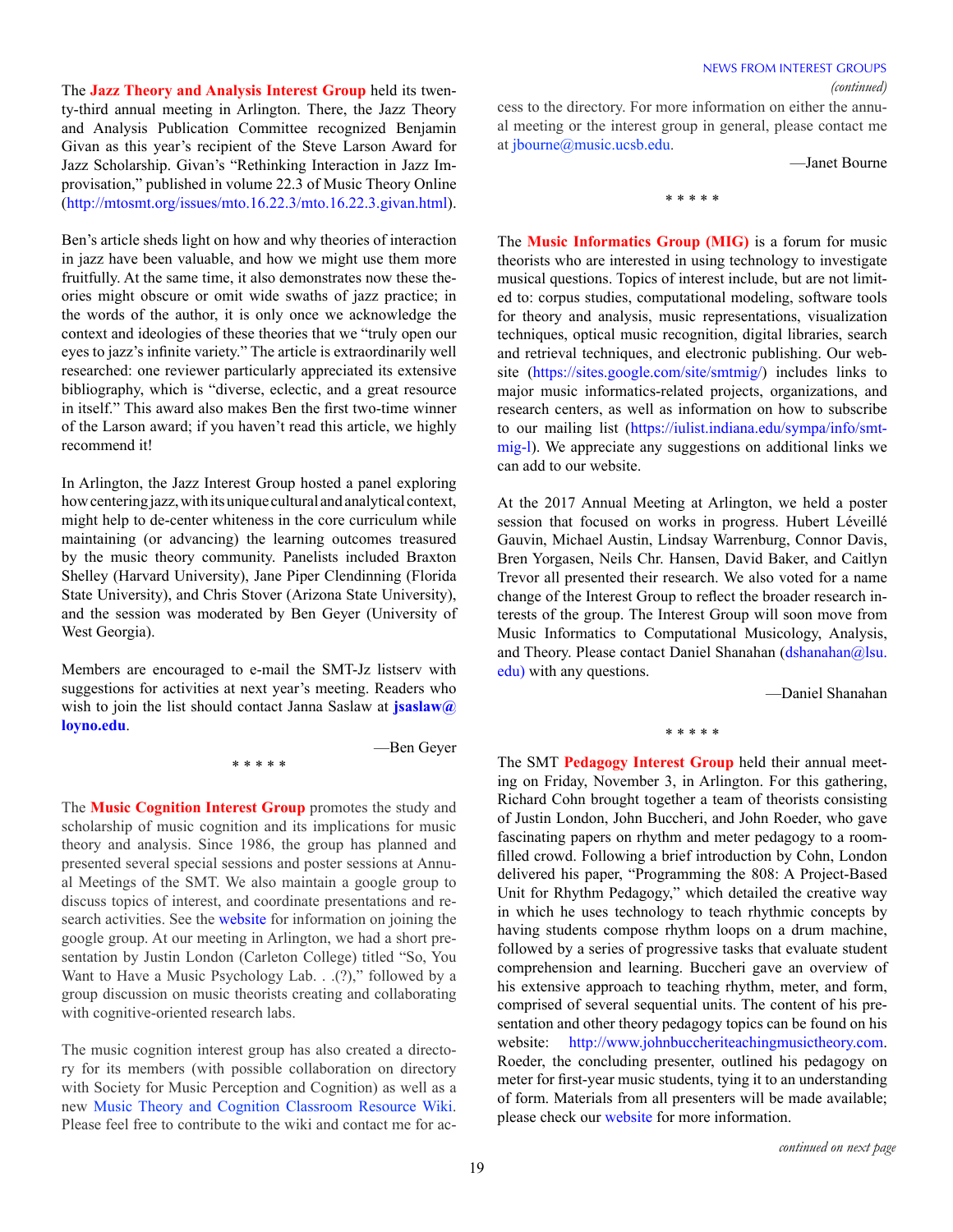For those interested in promoting outreach and collaboration with high school teachers and students in high school music theory classes, please consider getting involved with the AP Music Theory Outreach Project. For more information, visit the website <https://mtpedagogyoutreach.wordpress.com> or contact Daniel Stevens [\(stevens@udel.edu\)](mailto:stevens@udel.edu)). All are welcome to visit our website ([https://societymusictheory.org/societies/interest/](https://societymusictheory.org/societies/interest/pedagogy) [pedagogy](https://societymusictheory.org/societies/interest/pedagogy)) and our email listserv [\(http://lists.societymusictheo](http://lists.societymusictheory.org/listinfo.cgi/pedagogy-societymusictheory.org)[ry.org/listinfo.cgi/pedagogy-societymusictheory.org](http://lists.societymusictheory.org/listinfo.cgi/pedagogy-societymusictheory.org)) to participate with the group. We also invite you to start/join pedagogy-related discussions on Twitter (#mtped). Suggestions about and inquiries into the group's happenings are welcome and can be sent to the group's chair, Jeff Lovell  $(\text{level}(\text{Q}|\text{vc.edu}).$ 

—Jeff Lovell

\* \* \* \* \*

The **Performance and Analysis Interest Group (PAIG)** presented three position papers during its meeting at the SMT conference. Papers by Jonathan Dunsby (Eastman School of Music), Wing Lau (University of Arkansas), and Bonnie McAlvin (The Graduate Center, CUNY) were selected through a blind review process. We wish to thank everyone who submitted proposals and who served on the program committee.

We invite members of SMT to visit our blog [\(smtpaig.word](http://smtpaig.wordpress.com/)[press.com\)](http://smtpaig.wordpress.com/), where short contributions about aspects of performance and analysis are posted on a monthly basis. Those interested in contributing to the blog may contact submissions manager Nathan Pell ([npell@gradcenter.cuny.edu\)](mailto:npell@gradcenter.cuny.edu)). We especially encourage contributions from performers or co-authored by scholars and performances.We have launched a new feature on our site that lists brief profiles of scholars active in research on analysis and performance. Profiles include a scholar's name, contact information, list of interests, and website. The purpose of this feature is to foster community and collaboration among scholars working in this area. To add your information to this site, please visit [smtpaig.wordpress.com/directory](http://smtpaig.wordpress.com/directory) for details.

—Andy Friedman and Edward Klorman

\* \* \* \* \*

The Society for Music Theory **Philosophy Interest Group (SMTPIG)** is delighted to report on our business meeting at SMT 2017 in Arlington. Longtime chair Brian Kane stepped down from his leadership role this year and handed the reins over to Bryan Parkhurst and Naomi Waltham-Smith, who have been assisting Brian since 2015, and who will now serve as cochairs of the SMTPIG.

Currently, we are working with our sister organization in the AMS to develop a joint proposal for next year's joint conference. We are also developing an independent proposal, and are brainstorming about ways to use next years allocated business meeting time to advance the cause of philosophy within the SMT.

Our meeting in Arlington drew a record number of attendees (forty-one) and generated a stimulating conversation about the future direction of the group and about the status of philosophy in music studies. Ben Hansberry and Joshua Mailman volunteered to collaborate in setting up a Google Groups forum for the interest group. We hope to use this platform to stay active in between national meetings.

All members of the SMT with an interest in philosophy and music are encouraged to join the SMTPIG. We are a dynamic group with a rapidly growing membership and an interest in all forms of musical-philosophical inquiry. At our business meetings, members often present position papers on a selected topic and set of readings, which leads to an informal discussion. We welcome all strands of philosophical thought (analytic, continental, historical, etc.) and seek to create a generous and supportive intellectual community for those interested in music and philosophy. We welcome fresh perspectives, especially those of graduate student members of the SMT, and are eager to hear their ideas and contributions. If you have ideas for future topics, special sessions or panels, or would simply like more information about the Music and Philosophy Interest Group, please contact Bryan Parkhurst ([bparkhur@oberlin.edu](mailto:bparkhur@oberlin.edu)) To keep up with events, readings, and all things musico-philosophical, please visit our Facebook page: [https://www.facebook.com/musican](https://www.facebook.com/musicandphilosophy)[dphilosophy.](https://www.facebook.com/musicandphilosophy)

—Bryan Parkhurst

\* \* \* \* \*

The SMT **Popular Music Interest Group (PMIG)** met in Arlington and the feature of our session was a series of lightening talks on understudied areas of research in popular music. The presenters included Jeff Yunek (Kennesaw State University) whose paper "Perceiving the Mosaic: Form in the Mashups of DJ Earworm," examined the contents of mashup and their relation to form in sampled sources. His co-authors were Benjamin Wadsworth and Simon Needle (Kennesaw State University). Lydia Huang (Temple University) analyzed the influence of Chinese culture and musical style in the songs of Wang Leehom; her paper was titled "The Chinese Mistress: An Analysis of Wang Leehom's 'Hua Tian Cuo.'" In her paper, "Speaking Songs: Tom Waits and the Music of Spoken Word," Chantal Lemire (Western University) explored the interaction between speech patterns and musical meter in Tom Waits songs. Grant Sawatzky's paper, "Transforming Pitch, Tempo, and 'Playback Speed': On Collage Technique and the Construction of Nostalgia in Vaporwave" examined the manipulation of samples in the short-lived "Vaporwave" genre. Finally, Jesse Kinne's paper "The Grooves of Swordplay in *Samurai Champloo*" investigated the interaction between diagetic action and the grooves of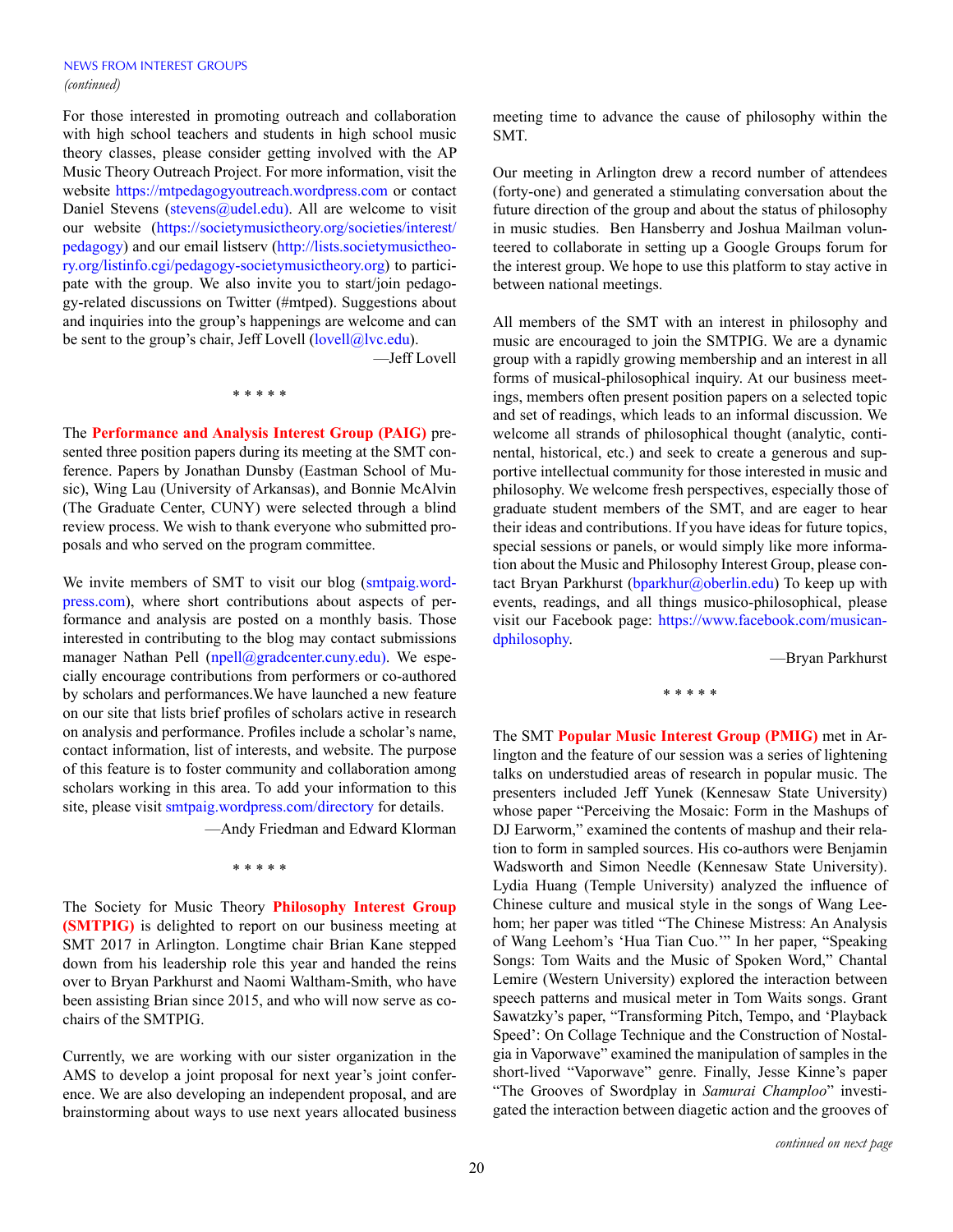the accompanying soundtrack in the anime *Samurai Champloo*. Thank you so much to our panelists and to the audience for their participation in the discussions!

At the end of our SMT session, the PMIG granted the two 2017 Publication Awards for recent scholarship in popular music. This year's awards committee consisted of Nancy Murphy, Robin Attas, and Kyle Adams. The **PMIG Adam Krims Award** is given each year to an outstanding publication by a junior scholar concerning the theory or analysis of popular music. The 2017 Adam Krims award went to **Drew Nobile** for his article "Harmonic Function in Rock Music: A Syntactical Approach," (*Journal of Music Theory* 60/2, 2016). The **PMIG Outstanding Publication Award**, given to the best publication involving theory or analysis of popular music written by a senior scholar, was this year given to **Alison Stone** for her book *The Value of Popular Music: An Approach from Post-Kantian Aesthetics*  (Palgrave Macmillan, 2016). Many thanks to our award winners for their outstanding contributions to the field of popular music research, and to Robin and Kyle for joining me in selecting from the many excellent submissions we received this year.

As always, our SMT-hosted webpage can be accessed at [http://](http://popmusic.societymusictheory.org) [popmusic.societymusictheory.org](http://popmusic.societymusictheory.org), where you can sign up for our email list-serv, view session content and publication award winners from previous years, find contact information for the chair and webmaster, and more! We are also continually soliciting contributions to our wiki-editable site, [http://pmig.](http://pmig.wikispaces.com/Homepage) [wikispaces.com/Homepage](http://pmig.wikispaces.com/Homepage). Here you can find and add to the PMIG Bibliography and Examples Database as well as Syllabi, Lesson Plans, and Projects for studies of Popular Music in the classroom. We invite anyone willing to share such resources to upload their files directly to the website or to email them to our webmasters. I would like to thank our outgoing webmaster, Cora Palfy, for her work on updating and maintaining the sites. At this time, I'd like to announce our new webmasters: Jeff Ensign (UNC Greensboro) and Alyssa Barna (Eastman) who will be managing the online resources for the 2018-2020 term.

The PMIG recently voted Megan Lavengood (George Mason University) as the incoming chair for the 2018–2020 term. This is, therefore, my final newsletter as chair of the PMIG. I would like to thank the members of our interest group for electing me to this position and especially to Brad Osborn for his guidance during my transition. It has been a pleasure to serve this group and I look forward to seeing you all at upcoming PMIG meetings, including next year's PMIG 20th Anniversary celebrations!

—Nancy Murphy

\* \* \* \* \*

Over two dozen members assembled a on Friday of the Arlington conference for the SMT **Post-1945 Music Analysis Interest Group**. Co-directors Joshua Mailman and Amy Bauer presided over a workshop on Lutoslawski's *Venetian Games* and *Sym-* *phony No. 3*, exploring different analytic and hermeneutic approaches to both works. Josh began with a discussion of readings by Chris Hasty regarding projected meter in Boulez's *Le Marteau* and *Venetian Games*, drawing in rhythmic concepts developed by Cohn and Hextall as well as analytic comments by Charles Bodman Rae and Steven Stucky; he also presented an analysis of form in the work. Noted Lutosławski scholar Adrian Thomas then joined us via webcam from the UK for a fascinating discussion of what Lutosławski's sketches for the work might reveal about his rhythmic and formal conception. Finally, Brad Osborn presented his ideas on form in *Symphony no. 3,* and explained how those expand upon Bodman Rae's analysis.

—Amy Bauer

\* \* \* \* \*

At the 2017 Annual Meeting, the SMT **Queer Resource Group** organized a special panel celebrating the work of Fred Everett Maus titled "Fred Everett Maus and Queer Music Theory: Retrospective and Prospective." The panel featured an introduction by Roger Mathew Grant and papers by Maus, Jenny Olivia Johnson, and Vivian Luong. Following a discussion of the papers, the second half of our business meeting consisted of the election of Clara Latham and Vivian Luong as co-chairs and Michael Hayden and Taylor Myers as new board members, The incoming officers would like to take this opportunity to thank outgoing chair, Gavin Lee, for his many contributions to the growth of the Queer Resource Group during his term.

The Queer Resource Group explores issues of music, gender, and sexuality as they pertain to scholarship on music theory and analysis and to the professional lives of music theorists. We welcome the establishment of formal and informal affiliations with friends, allies, and other SMT committees and interest groups. New and experienced faculty members and graduate students are strongly encouraged to contact the co-chairs, Clara [\(clara.latham@gmail.com\)](mailto:clara.latham@gmail.com) and Vivian [\(luongv@umich.edu](mailto:luongv@umich.edu)), to begin conversations on academic, advocacy, or organizational issues. We are happy to consider and/or coordinate the organization of proposed papers into panels or special sessions.

\* \* \* \* \*

—Vivian Luong

The **Russian Music Theory Interest Group** brings together two groups of scholars: those who analyze Russian music and those who read Russian theory. Our annual meeting at SMT 2017 in Arlington featured one invited and three peer-selected paper presentations on less-analyzed Russian composers: Inessa Bazayev (Louisiana State University), "Spirituality and Cyclicity in Galina Ustvolskaya's Piano Works"; Christopher Brody (University of Louisville), "Rifts in Sonata Space: Medtner's Sonatas Op. 22 and Op. 25, No. 2"; Aleksandra Drozzina (Louisiana State University), "Praying with Alfred Schnittke and Grigor Narekatsi: Exploring the Second Movement of the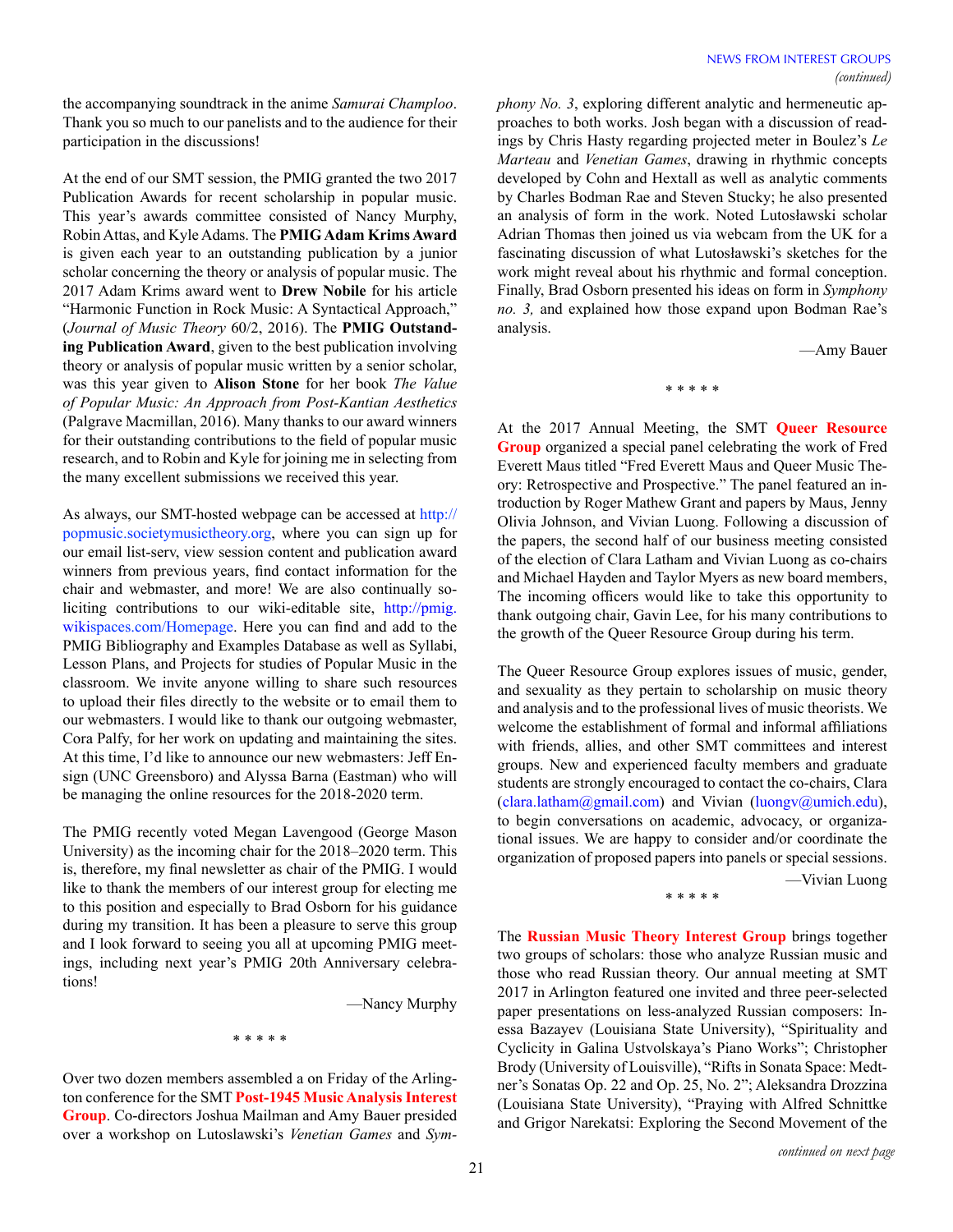# NEWS FROM INTEREST GROUPS

*Concerto for Choir*"; Christopher Lennard (University of Texas at Austin), "Expression Parameters and Spiritual Dramaturgy in Sofia Gubaidulina's *Am Rande des Abgrunds.*" The program committee consisted of Ellen Bakulina (University of North Texas), Rebecca Perry (Lawrence University), and Christopher Segall (University of Cincinnati).

Recently we participated in the SMT Interest Group Fair, providing a video produced by Hagan Zoellers (University of Cincinnati), outlining our primary goals and activities. In the short term, we hope to expand our website to include bibliographies, syllabi, schedules of past meetings, and translations. In addition, we encourage all interested scholars to develop potential contributions to the upcoming Ustvolskaya and Weinberg centenaries in 2019. Anyone with an interest in these topics is invited to join our Google Group (<http://is.gd/SMTrus>). For suggestions and inquiries, please contact our chair, Christopher Segall ([segall](mailto:segallcr%40ucmail.uc.edu?subject=)[cr@ucmail.uc.edu\)](mailto:segallcr%40ucmail.uc.edu?subject=).

—Christopher Segall

#### \* \* \* \* \*

The **Scholars for Social Responsibility Interest Group** presented a panel on "Activism in Academia" at the 2017 Annual Meeting in Arlington. The business meeting time in Arlington was dedicated to a panel discussion. Michael Buchler, Stephen Lett, Molly Murdoch, Clare Eng, and Daniel Jenkins discussed a broad range of activist activities with the hope of inspiring others to become involved in causes that benefit their communities. Michael Buchler spoke on his activities in his faculty union at Florida State University and the importance of advocating for faculty and students in increasingly difficult political environments. Stephen Lett described the challenges of increasing membership in his teaching assistant union within a right-towork state and further stressed the importance of collective bargaining. Molly Murdoch discussed the value of incorporating diverse examples in the undergraduate music theory classroom and her experience creating the website [MusicTheoryExam](http://musictheoryexamplesbywomen.com/)[plesbyWomen.com](http://musictheoryexamplesbywomen.com/). Rather than drawing attention to token examples by women, as Molly explained, featuring even a few examples of music composed by women helps students see composition as a practice open to women and complicates their view of music history. Clare Eng shared a personal story that spoke to the need for multiple levels of personal, professional, and societal support for our colleagues when they are experiencing, as she put it, "fracturing events," such as the death of a loved one. Her talk discussed how the Work-Family IG in the SMT provides this kind of support but also how such support must come from multiple places. Finally, Daniel Jenkins related his experiences visiting, supporting, and teaching music theory to inmates at a nearby correctional facility, and how these experiences led him to question the nature of pedagogy and music education more broadly. The most difficult aspect of this panel was confining our discussion to a limited time frame as each speaker brought up valuable and rich topics. It is the group's hope that each of these short presentations will inspire further activities for this interest group in the coming months and years.

*(continued)* The Scholars for Social Responsibility IG received several suggestions for activities at next year's conference in San Antonio. As a group, we are open to any topic or activity broadly related to social responsibility and we welcome suggestions for potential seminar discussions, paper sessions, or other formats for next year's conference. We are especially interested in partnering with other interest groups, as many of our interests align with those of other groups. Please contact Abigail Shupe, our chair, at [abigail.shupe@colostate.edu](mailto:abigail.shupe@colostate.edu) to suggest a topic or idea for 2018.

> If you are interested in discussing intersections between social justice, music theory, and pedagogy; issues of importance to local, regional, and national communities; sharing ideas and inspiration with fellow music theorists; or simply engaging with the wider world, please consider joining us. We welcome projects and ideas, large and small, that align with our mission and offer a network of supportive colleagues. Search for us on Google+ ("SMT Scholars for Social Responsibility," join our [mailing list,](http://lists.societymusictheory.org/listinfo.cgi/socialrespons-societymusictheory.org) or contact [Abigail Shupe](mailto:abigail.shupe%40colostate.edu?subject=) to be added to the group.

> > —Abigail Shupe

\* \* \* \* \*

The **Work and Family Interest Group** meeting in Arlington featured a presentation by Clare Eng of data trends from the 2016–17 Leave Survey, a presentation by Rachel Short (on behalf of John Paul Ito) of research grants that do not require relocation, and three lightning talks selected by peer review. These included Jenine Brown (Peabody Conservatory), "Super-Commuting: One Solution to the Two-Career Problem," Elizabeth Smith (Normal, IL), "Choosing Adjunct Life," and Chantal Lemire (Western University), "On Compassionate Grounds: Eldercare Policies and Practices in Academic Institutions." The results of the Leave Survey and a listing of research grants that do not require relocation will be posted to the WorkFam website.

A productive discussion during the meeting brought up several topics for ongoing consideration:

- A proposal that the SMT child-care grant be renamed as a more general "care" grant so as to include elder and spousal care.
- A proposal for members of the WorkFam group to engage in focused interviews with other SMT members about issues of work/family balance.
- An interest in the ins-and-outs of spousal hiring.
- An interest in the topic of self-care.
- An interest in how to talk to colleagues about issues of work/family balance (how much to share, when to share, and with whom).

I would like to offer my sincere thanks to Clare Eng for her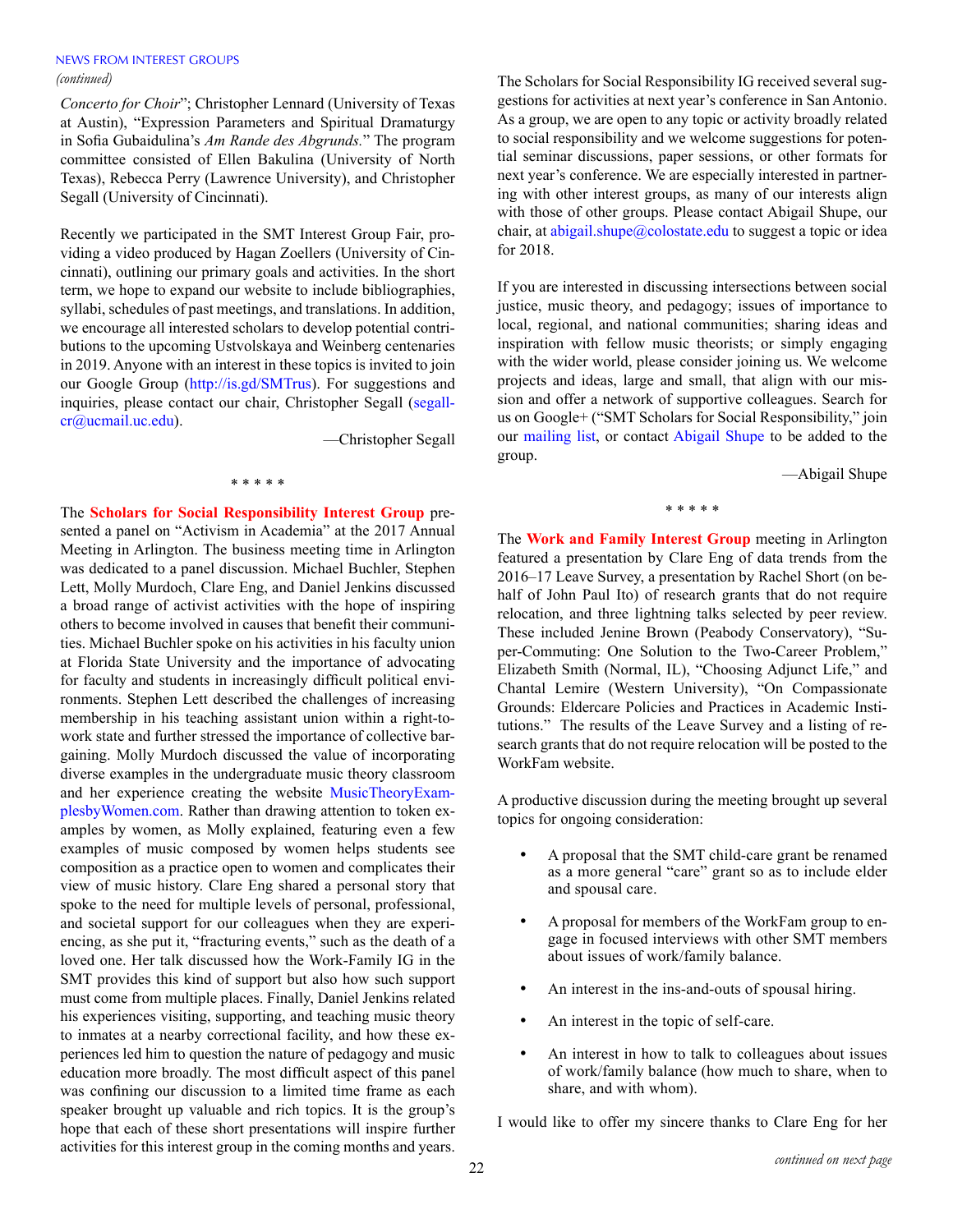vision and leadership of the WorkFam Group since its inception in 2012. Under Clare's leadership, the group has provided themed discussions on topics ranging from starting a family at different career stages (2014) to dealing with change (2015) and managing work and long-term care of family (2013). The group also has developed a bibliography of items related to work and family issues and hosted survey results online. I look forward to facilitating discussions in the coming years, maintaining and promoting our online resources, and working together with other related interest groups.

If you are interested in joining WorkFam, request membership at [WorkFam's Google Group site](http://groups.google.com/group/smtworkfam?hl=en). If you need mentoring regarding work-family issues, or if you have questions about WorkFam, e-mail [Yonatan Malin.](mailto:yonatan.malin@colorado.edu)

—Yonatan Malin

# **OTHER SMT NEWS**

### **Professionalizing SMT: The Early History**

It is hard to imagine, but for the first years of SMT, we were very much a "mom and pop" type of organization. All work regarding financial and administrative affairs of the Society was carried out or otherwise supervised by the elected officers, few of whom had much professional experience in running a scholarly society or publishing a journal. In retrospect, it is amazing that we got as far as we did in those early years.

By the mid-1990s, as the Society was enjoying robust growth, all these many administrative duties were becoming increasingly burdensome and time consuming. This was particularly so for our treasurers: first Mary Wennerstrom, then Jane Clendinning and Cynthia Folio. In addition to performing the standard fiduciary duties of that office, these volunteers annually processed hundreds of member dues and library subscriptions, typed member and subscription records on index cards, prepared mailing labels for *Spectrum* and the newsletters (often mailing out issues by hand), maintained an ever-growing stock of back issues (shipping them with each transfer of duties), responded to problems of current members, and fielded queries from prospective ones.

One of the first steps taken to professionalize the operations of the Society occurred in 1997, when the University of California Press began to publish *Music Theory Spectrum*, maintain membership records and back issues, and manage dues and subscriptions. This important step was taken through the initiative of Richard Cohn, who was then chair of the Publications committee. At the 1994 meeting of the Executive Board, Rick recommended that SMT seek an alliance with a full-service academic press, and he was authorized by the Board to "investigate alternatives to A-R editions for the publication of our journal, *Music Theory Spectrum* (Newsletter 18/1, February 1995)." At the 1995 meeting, President Joseph Straus appointed him and John Roeder to co-chair an ad hoc committee, out of which emerged the recommendation to contract with Cal Press.

While the agreement with Cal Press relieved some significant pressure from the Executive Board, there were still challenges, most significantly, perhaps, the running of our annual conference. Another hindrance for our operations was that there was no permanent home for SMT, what with the constantly rotating roster of officers in the Society. When I came on board as president in 1999, I sensed acutely that this was not a sustainable model for a Society that was rapidly growing and evolving. I mused casually about this in spring 2001 with cofaculty member Rick Cohn, who suggested that the University of Chicago Department of Music could establish a home for the Society and support the hiring of a part-time executive director. Rick was able to secure administrative space and some funding that could allow us to share the costs of this new position with the Society. I was left with the pleasant job of finalizing this proposal over the summer, when I succeeded Rick as chair of the department and could present it to the SMT Executive Board for their consideration. The arrangement was discussed and approved by the Board so that, in the August 2001 *Newsletter*, it was announced to all members: "SMT to Have a Home at the University of Chicago."

The final step in our process was to hire an executive director for the position. This took place in the fall of 2001. (By that point, Betsy Marvin had succeeded me as president of the Society. After posting a job and interviewing a number of candidates, we found the ideal person in our own back yard. Vicky Long agreed to serve as the Society's first (and until now, only) executive director, taking over many of the administrative duties that had been shared by various elected officers and volunteers. The rest, as they say, is history.

As we celebrate both the maturation of the Society for Music Theory in its fortieth birthday, as well as the work and dedication of **Vicky Long** for her sixteen years of exemplary service, I think it is appropriate and proper to recognize some of the many individual members who have helped the Society in its first years to grow into the strong scholarly organization it is today.

—Thomas Christensen



*continued on next page*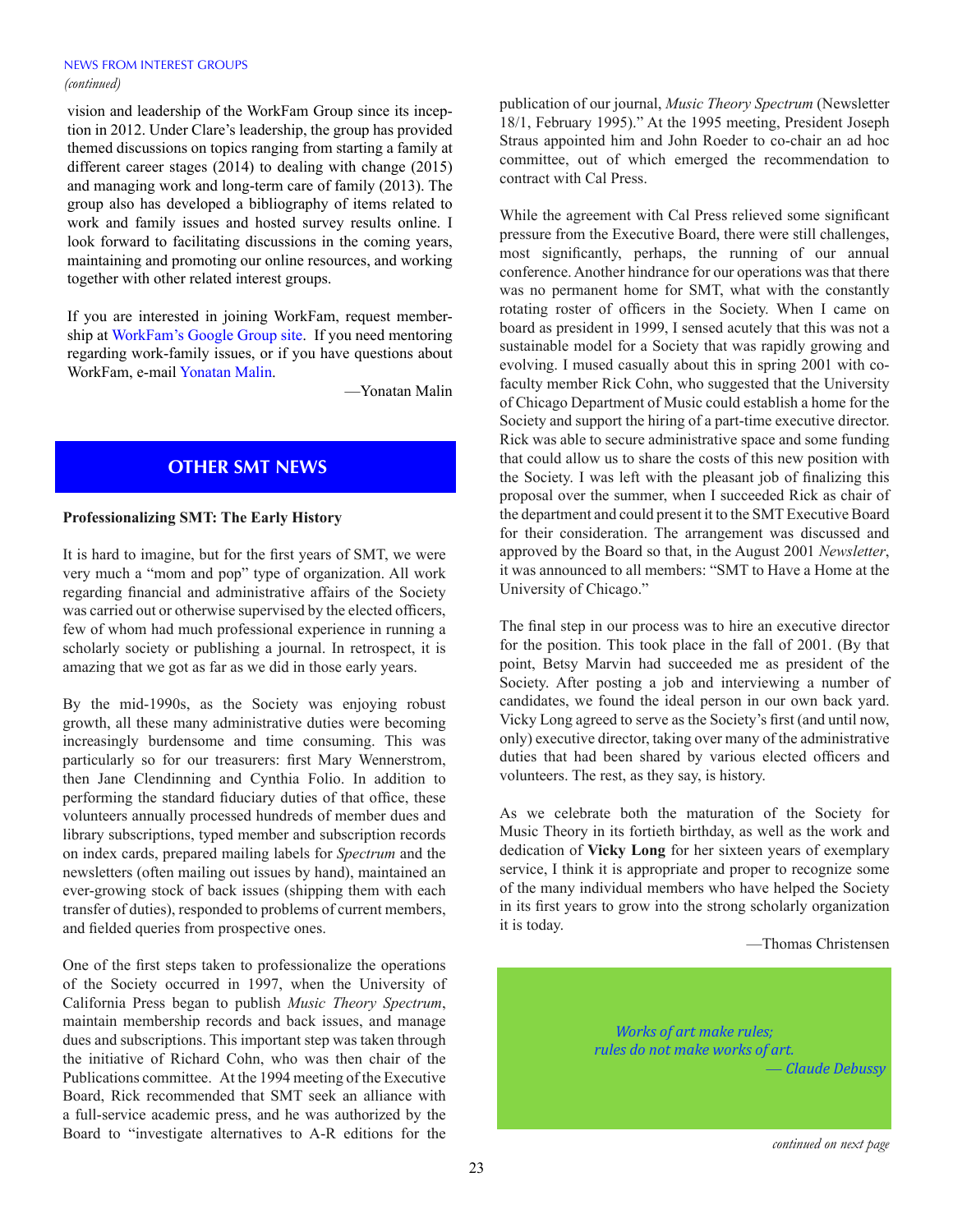### **Elliott Antokoletz (1942–2017)**

Elliott Antokoletz, renowned musicologist and theorist, passed away unexpectedly on 20 December, 2017. A member of the musicology faculty at the University of Texas at Austin since 1976, Dr. Antokoletz was a prolific and internationally recognized scholar of twentieth-century art music and a dedicated teacher who enthusiastically shared his expertise and passions with generations of music students.



Born in Jersey City, New Jersey on 3 August, 1942 Elliott Antoko-

letz earned a B.S. degree in violin performance at the Juilliard School in 1964, having studied with the renowned pedagogues Dorothy Delay and Ivan Galamian. He remained active as a violinist and chamber musician for a number of years thereafter. His interest in musicology led him to earn the M.A. from Hunter College (1970) and the Ph.D. from the Graduate Center of the City University of New York (1975), for which he wrote a dissertation under the supervision of George Perle on pitch organization in the Fourth String Quartet of Béla Bartók.

In many ways, the dissertation set the tone for Antokoletz's future work. He would go on to become one of the world's leading Bartók scholars, publishing a monograph on Bartók's tonal language (California, 1984), a research guide now in its third edition (Garland, 1988; 2011), and numerous articles and essays on Bartók's work. Just as important, the dissertation established an elegant theory of pitch organization based on interval cycles and symmetrical partitioning of the octave. Antokoletz would go on to expand these theoretical insights in studies devoted to Bartók, as well as to the music of other twentieth-century composers such as Debussy, Stravinsky, and Georg von Albrecht. His two textbooks on twentieth-century music (Prentice-Hall, 1992; Routledge, 2014) made his analytical insights available to music students not just in the USA, but also, thanks to translations into Polish and Chinese, to students elsewhere. Among his other writings are a book on symbolist operas of Debussy and Bartók on which he collaborated with his wife, Juana Antokoletz, and a co-authored monograph on De Falla.

Apart from his own work, Elliott Antokoletz was an indefatigable editor. He served as co-editor of the collected essays in *Bartók Perspectives* (Oxford, 2000) and, with Marianne Wheeldon, *Re-Thinking Debussy* (Oxford, 2011). More recently, he reinstituted the *International Journal of Musicology* and inaugurated the series titled "Sources and Studies in Music History from Antiquity to the Present" (both published by Peter Lang). In addition, he worked closely with Benjamin Suchoff and Peter Bartók to organize the Bartók archives in the U.S. Throughout his career he enjoyed coaching professional musicians, particularly performers tackling the quartets of Bartók. He will be remembered and mourned by his students and colleagues throughout the world.

\* \* \* \* \*

—Michael Tusa

#### **Howard Cinnamon (1948–2017)**

With deep sadness, I share news of the death of Howard Cinnamon, Professor and Coordinator of Music Theory and Composition at Hofstra University. Howard passed away early Sunday morning, 22 October. Howard received a B.A. from The City College of CUNY in music theory (1970) and a M.A. from Queens College of CUNY in musicology-music theory (1975). After receiving his Ph.D. in music theory from the University of Michigan in 1984, Howard joined the faculty at Hofstra University, where he served as music theory



# **IN MEMORIAM AFFILIATE REGIONAL AND GRADUATE THEORY SOCIETY CONTACTS**

*For links to all Regional and Affiliate Societies, please visit <http://societymusictheory.org/societies/regional>*

**Canadian University Music Society** Joelle Welling [scpa@ucalgary.ca](mailto:scpa%40ucalgary.ca?subject=) 

**Columbia Music Scholarship Conference**

Michael Weinstein-Reiman [mdw2115@columbia.edu](mailto:mdw2115%40columbia.edu?subject=)

**Music Theory and Musicology at CCM** Molly Reid

[mollyreid616@gmail.com](mailto:mollyreid616%40gmail.com?subject=)

**Music Theory Society at Florida State University** Lewis Jeter

[lewisjeter@me.com](mailto:lewisjeter%40me.com?subject=) [fsumts.forum@gmail.com](mailto:fsumts.forum%40gmail.com?subject=)

**GAMMA–UT**

<http://music.unt.edu/mhte/gamut>

#### **Graduate Students in Music at CUNY**

Megan Lavengood [CUNY.GSIM@gmail.com](mailto:CUNY.GSIM%40gmail.com?subject=)

#### **Harvard Graduate Music Forum** Paul Koenig

[pkoenig@g.harvard.edu](mailto:pkoenig%40g.harvard.edu?subject=)

### **Indiana University Graduate Theory Association** Gabrielle Gaudreault [gta@indiana.edu](mailto:gta%40indiana.edu?subject=)

**McGill Music Graduate Students' Society**

[mgss.pgss@music.mcgill.ca](mailto:mgss.pgss%40music.mcgill.ca%20?subject=)

**Midwest Graduate Music Consortium** Duncan Schultz [dcschultz@gmail.com](mailto:dcschultz%40gmail.com?subject=)

*(continued on page 26)*

*continued on next page*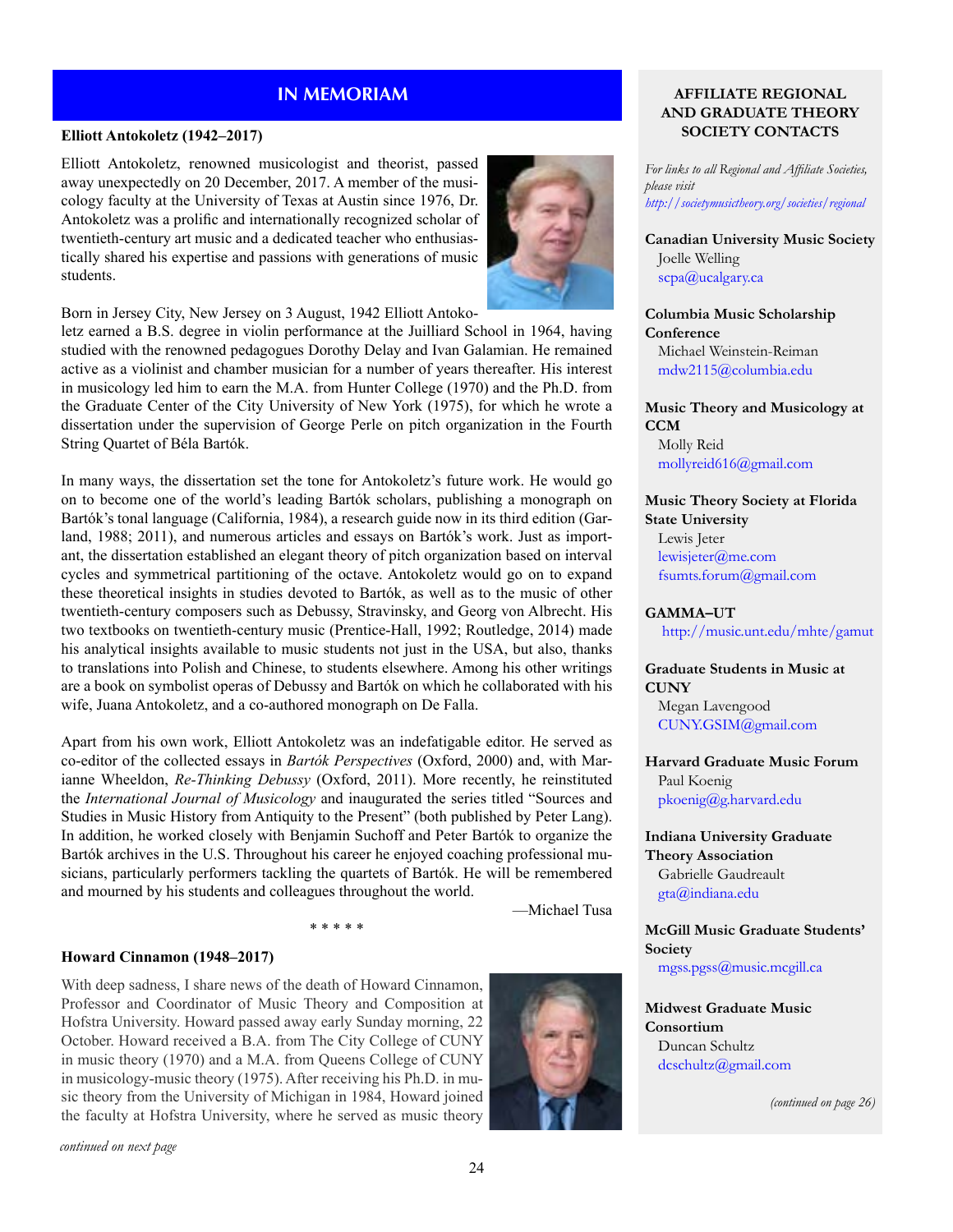### IN MEMORIAM

#### *(continued)*

coordinator. He was Acting Director of the Hofstra Symphony Orchestra from 1999–2001 and served as Chair of the Department of Music from 2001–2010. At Hofstra he will be fondly remembered as an outstanding music theorist, a devoted and exceptional teacher, and a model of leadership.

Howard's scholarly work focused on the music of Franz Liszt, in particular through articles in *Music Theory Spectrum*, *In Theory Only*, and *Gamut*. He published and presented on the topic of Schenkerian analysis throughout his career. Howard published two in-house textbooks, *Introduction to Two-Part Species Counterpoint: A Summary of Fundamentals* (Linus Publications, 2010) and *Introduction to Reductive Analysis* (Linus, 2017). In 1991, Howard was the Conference Director of "Mozart: 200 Years of Research and Analysis," a bicentennial conference sponsored by the Hofstra Cultural Center and co-sponsored by the Music Theory Society of New York State and the Austrian Cultural Institute of New York.

Howard was a member of SMT and served as a member of the program committee in 1995. He was also a member of the Music Theory Society of New York State and served as treasurer (1991–1996), a member of the Board of Directors (2008–2013), and vice president (2012–2014). Since 1992 Howard was Music Director and Conductor of the Island Symphony Orchestra, a community orchestra based on Long Island. He conducted the Long Beach Symphony Orchestra (1993–1996), the Bay Area Symphony (1997– 2008), and was a guest conductor of the Massapequa Philharmonic.

He will be deeply missed by all who knew him.

—Philip Stoecker

#### \* \* \* \* \*

# **Burdette Green (1928–2017)**

Burdette Green, professor of music at The Ohio State University for over fifty years, died 13 October, 2017. He joined the faculty in 1954, as instructor of music theory and saxophone; he retired in spring 2008. A clarinetist in the Columbus Symphony for some years, in the 1960s he pursued studies in musicology, with Dragan Plamenac at the University of Illinois, and with Richard Hoppin at Ohio State. He completed his doctorate under Hoppin in 1969.

Burdette was an early member of SMT, and contributed papers to meetings. He was co-author with David Butler of the chapter, "From Acoustics to *Tonpsychologie*" in *The Cambridge History of Western Music Theory*.

He was awarded the Distinguished Teaching Award from the School of Music in 1973. He is remembered as a devoted teacher and steady mentor, known for his scholarly breadth and depth as well as his humor and kindness. In 2008, the first issue of *The Ohio State Online Music Journal* was dedicated to Burdette, "…offered on behalf of graduate music students to a beloved teacher, mentor, and friend." After his retirement at the age of 80, he continued his studies in history of theory.

—David Clampitt

\* \* \* \* \*

## **Edward Pearsall (1954–2017)**

Edward R. Pearsall, 63, of San Marcos, Texas, passed away on 24 November, 2017, after a long battle with cancer. He is survived by his wife, Dr. Ludim Pedroza. Born in East Stroudsburg, Pennsylvania, on 20 May, 1954, Edward graduated from Titusville High School in 1972 and from Indiana University of Pennsylvania in 1976, with a B.S. in Music Education. After obtaining his Ph.D. in Music Theory from the University of Wisconsin–Madison in 1994, Edward went on to hold teaching positions at the College of St. Teresa in Winona, Minnesota, and at Texas Tech University in Lubbock.



of repertoire, his boundless enthusiasm, his pedagogical skill, and (endearingly) his wicked sense of humor and showmanship. He received several awards for excellence in teaching; he was proudest of his Texas Exes Excellence in Teaching Award in 2009, because the winner was nominated and selected by students. I know of many scholars and musicians who, having had the privilege of studying with him through the years as students, credit him as being a pivotal influence in their lives, not only for his impressive

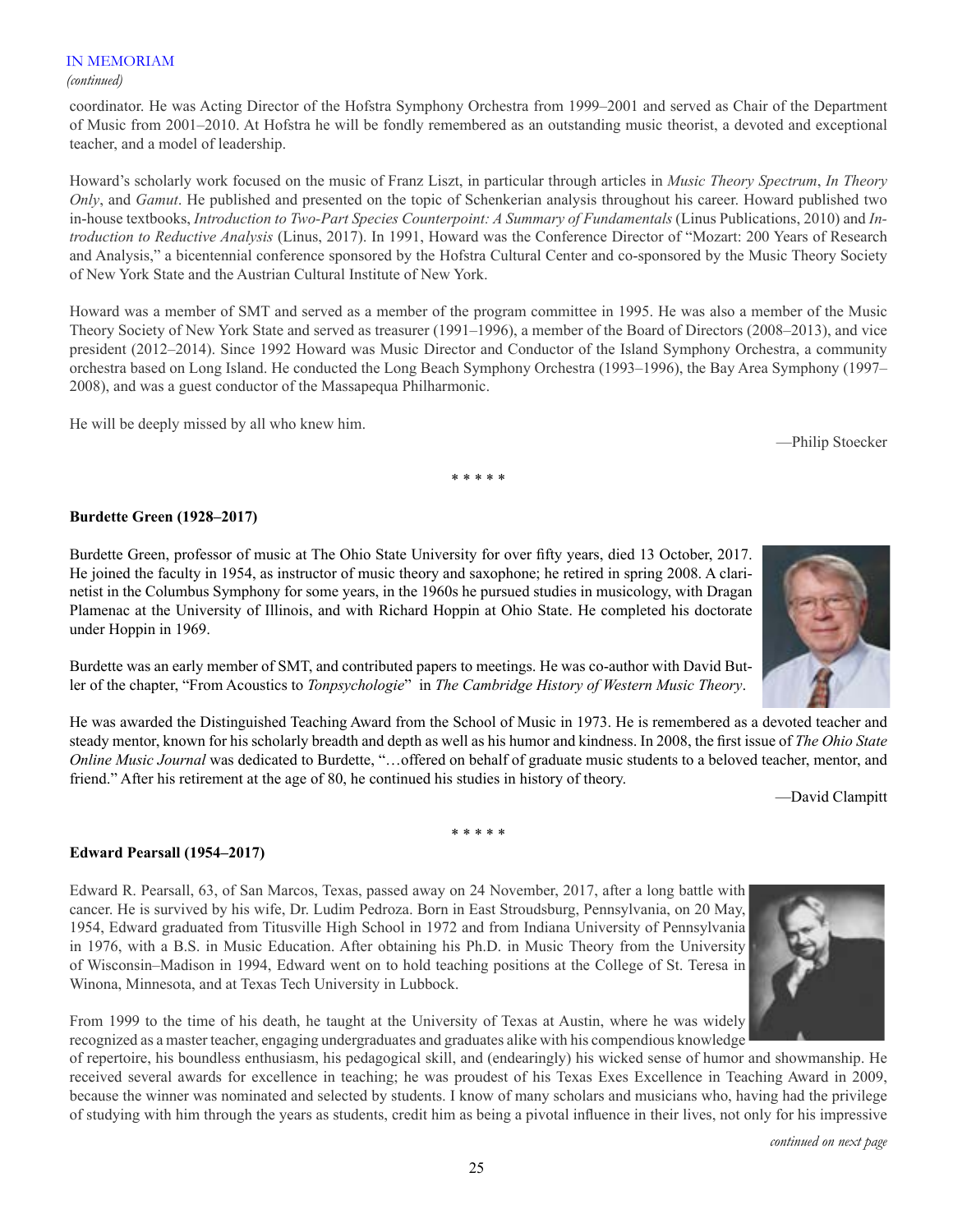#### **AFFILIATE REGIONAL AND GRADUATE THEORY SOCIETY CONTACTS**

*(continued)*

# **Music Theory Society of the Mid-Atlantic**

Rachel Bergman George Mason University [rbergman@gmu.edu](mailto:rbergman%40gmu.edu%20?subject=)

#### **Music Theory Midwest**

Melissa Hoag Oakland University [hoag@oakland.edu](mailto:hoag%40oakland.edu%20?subject=)

# **Music Theory Society of New**

**York State** William Marvin Eastman School of Music wmarvin[@esm.rochester.edu](mailto:jdunsby%40esm.rochester.edu%20?subject=)

## **Music Theory Southeast**

John Z. McKay University of South Carolina [jmckay@mozart.sc.edu](mailto:jmckay%40mozart.sc.edu?subject=)

# **New England Conference of**

**Music Theorists** Midge Thomas Connecticut College [metho@conncoll.edu](mailto:metho%40conncoll.edu?subject=)

## **Oklahoma Theory Round Table** Sarah Ellis University of Oklahoma sjr[@ou.edu](mailto:kstephenson%40ou.edu%20?subject=)

# **Rocky Mountain Society for Music Theory**

Michael Chikinda University of Utah [m.chikinda@utah.edu](mailto:m.chikinda%40utah.edu?subject=)

**Society for Music Research at the University of Michigan** Vivian Luong [luongv@umich.edu](mailto:luongv%40umich.edu?subject=)

## **South Central Society for Music Theory**

Douglas Rust University of Southern Mississippi douglas.rust@usm.edu

*(continued on next page)*

intellectual and musical skills, but for his warmth, liveliness, and compassion.

Edward had a rare talent for course and curricular design. His 2012 textbook, *Twentieth-Century Music Theory and Practice* is but one reflection of his central conviction that theoretical speculation should always be in the service of the quirky and unique particulars of musical repertoire. His research on the cognition of music, theories of rhythm, and other subjects appeared in numerous publications. His latest project was a book on music and intersubjectivity. Edward was also a vocal advocate for the advancement of his discipline: his service as president of the Texas Society for Music Theory from 2005-2008 was notable for his efforts to create space for a multiplicity of theoretical and practical strands.

He was a true polymath. Indeed, Edward's career as music theorist was preceded by one as a professional tuba player, most notably as member of the Orquesta del Teatro de Bellas Artes (Mexico City National Opera Company) and the Mexico City Philharmonic Orchestra. He also made appearances with the Pittsburgh Symphony Orchestra. In addition, Edward was a licensed music therapist, a composer of chamber, film, and electronic music, and a designer of music software.

A lifelong fan of the Pittsburgh Steelers, a cat lover, an avid traveler, a woodwork hobbyist, an enthusiast of motorcycles and other fast-moving vehicles, a lover of cooking and of gatherings with friends and family, Edward enjoyed life to the fullest. The man I knew for almost twenty years as a dear colleague was endlessly giving of his time, affirming the best in others, and able to make anyone feel at home through his anecdotes, his insight, and his great heart.

—Byron Almén

# **NEWS FROM REGIONAL SOCIETIES**

The twenty-ninth annual conference of **Music Theory Midwest** will be held in London, Ontario on 18–19 May, 2018. London is located midway between Detroit and Toronto, and it is home to Western University, one of Canada's most picturesque campuses. This year, both the keynote address and workshop will focus on music theory pedagogy. The pre-conference workshop on Thursday evening, titled "Teaching Music Theory in the 21<sup>st</sup> Century," will be led by Dr. Jennifer Snodgrass, professor and coordinator of theory in the Hayes School of Music at Appalachian State University. The keynote address will be given by Dr. J. Daniel Jenkins of the University of South Carolina and is entitled "What I Learned from Schoenberg, and Where to Go from Here." After conference events on Friday, attendees might wish to head downtown for a program of Haydn, Mendelssohn, and Tchaikovsky, performed by the Cecilia String Quartet with violist Sharon Wei and cellist Thomas Wiebe. We look forward to welcoming you to "the Forest City" in May!

—Haley Beverburg

\* \* \* \* \*

The **Music Theory Society of the Mid-Atlantic** will hold our sixteenth annual meeting at William Paterson University in New Jersey on 23–24 March, 2018. We are delighted to welcome Professor Poundie Burstein (Hunter College) who will deliver the keynote address, entitled "The Sky is Not Blue, and Teaching Traditional Harmony and Counterpoint." Dr. Burstein will also conduct a professional development workshop for graduate students and faculty on Galant form. We invite all interested members of SMT to come join us. If tradition persists, it will be a friendly conference filled with engaging discussions, intriguing papers, and exquisite meals. MTSMA welcomes members from all geographic areas; for more information about the society and our upcoming conference, please see our website: [www.](http://www.mtsma.org) [mtsma.org](http://www.mtsma.org). *continued on next page*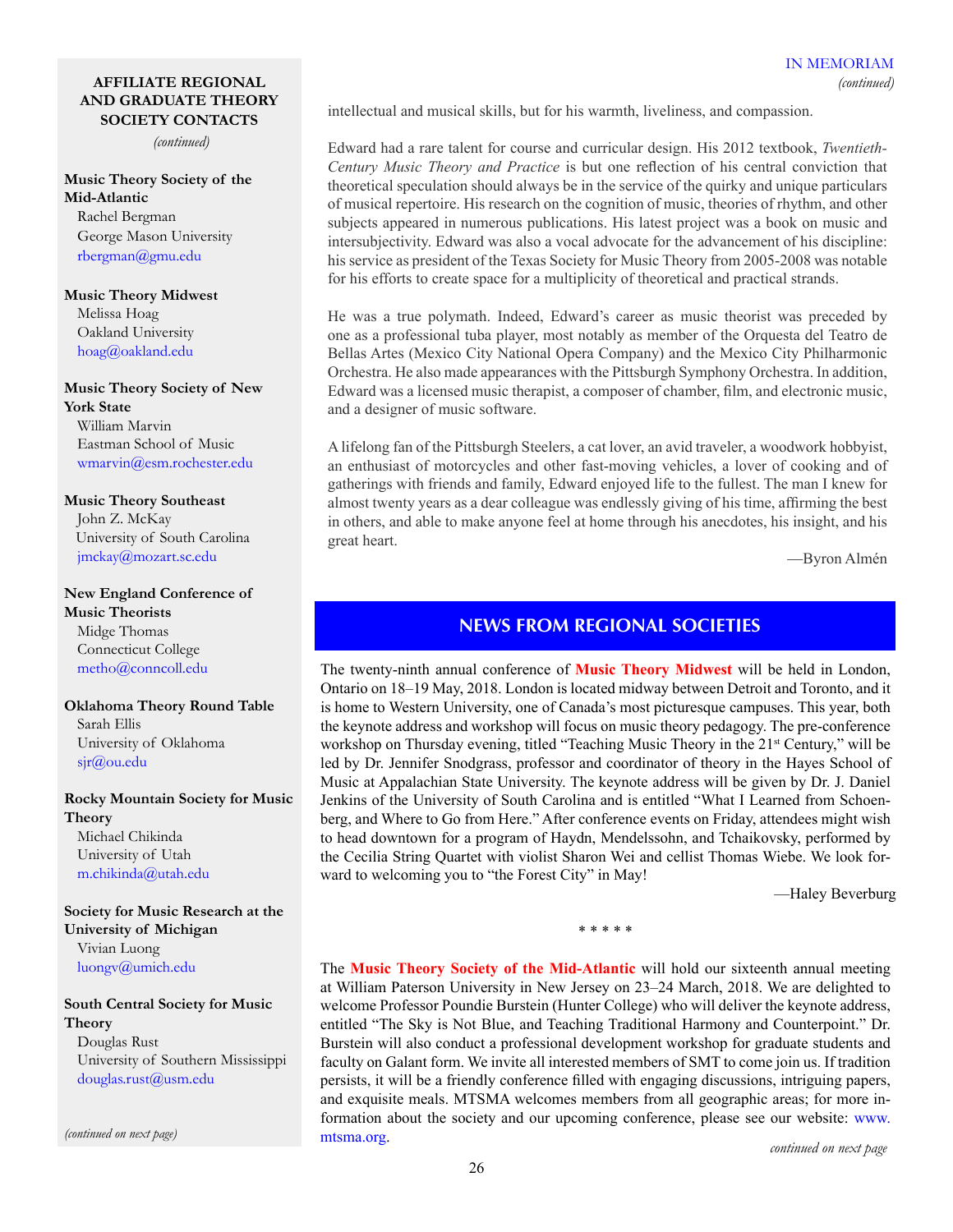#### NEWS FROM REGIONAL SOCIETIES *(continued)*

I would also like to call attention to the society's journal *GAMUT* that is being led by Keith Salley (Shenandoah University) and Michael Baker (University of Kentucky). This journal is a wonderful forum for publishing peer-reviewed music theory and analysis scholarship and we invite your submissions. For more information on *GAMUT*, please go to the website for the journal: <http://trace.tennessee.edu/gamut/>

\* \* \* \* \*

—Phil Duker

The **Music Theory Society of New York State (MTSNYS)** will hold its forty-seventh annual meeting at Hunter College, on 14–15 April, with Loretta Terrigno (Julliard School of Music) in charge of local arrangements. The program committee is Ellie Hisama (Columbia University), chair; Chelsea Burns (Eastman School of Music); Timothy Johnson (Ithaca College), *ex officio*; Julie Pedneault-Deslauriers (University of Ottawa); and Michael Vitalino (Potsdam-SUNY). The keynote speaker will be Sumanth Gopinath (University of Minnesota). The conference will also feature a student workshop, "Accommodating Differences in the Classroom and Beyond," led by Jennifer Iverson (University of Chicago). Further information can be found at [http://mtsnys.org/.](http://mtsnys.org/) Annual elections are taking place electronically for a new vice president and two board members. Voter anonymity is guaranteed by society secretary Charity Lofthouse (MTSNYS Secretary; Hobart and William Smith Colleges). Volume 41 (2016) has been mailed to members, and editing is on schedule for Volume 42 (2017). Editors Sarah Marlowe and William Marvin are accepting submissions for future issues at [https://mtsnys.org/journal-information/.](https://mtsnys.org/journal-information/)

—Timothy A. Johnson

\* \* \* \* \*

**Music Theory Southeast (MTSE**) will hold its annual meeting on 2–3 March, 2018 at the University of South Carolina in Columbia. The society will meet jointly with the Southeast Chapter of the American Musicological Society and the conference Public Music Discourse (in Honor of the Bernstein Centenary). Tim Page (University of Southern California) will give the keynote address, and Juan Chattah (University of Miami) will lead a workshop entitled "Film Music: From Cognition to Interpretation." J. Daniel Jenkins will organize local arrangements. The Program Committee is chaired by Laura Emmery (Emory University) and includes members Michael Buchler (Florida State University, MTSE President), Tomoko Deguchi (Winthrop University), Megan Lavengood (George Mason University), James Mathes (Florida State University), and Pete Smucker (Stetson University).

Students in music theory and related fields who wish to apply to the graduate student workshop can submit a short statement of their interest and an email from a faculty member confirming enrollment in a degree program to [jmckay@mozart.sc.edu.](mailto:jmckay@mozart.sc.edu)

MTSE draws its officers from Florida, Georgia, North Carolina, and South Carolina, but the Society welcomes members from all geographic areas. Current officers are Michael Buchler, president; Robert Kelley (Lander University), treasurer; John McKay (University of South Carolina), secretary; Cora Palfy (Elon University) and Greg McCandless (Appalachian State University), members-at-large. For complete information on the 2018 conference and other details, please visit our website at <https://musictheorysoutheast.wordpress.com/>.

—John Z. McKay

The **Oklahoma Music Theory Roundtable** held its annual meeting at the University of Oklahoma on September 22, 2017, with Matthew Schullman and Jeff Swinkin serving as hosts. Dr. Anna Gawboy (Ohio State University) presented two keynote addresses: "Audiovisual Strategies in Two Works of Musical Visualization" and "Toward Music Theory

\* \* \* \* \*

*continued on next page*

#### **AFFILIATE REGIONAL AND GRADUATE THEORY SOCIETY CONTACTS**

*(continued)*

**Temple University Theory and Musicology Society (THEMUS)** Sean Davis [animarequiem@gmail.com](mailto:animarequiem%40gmail.com?subject=)

# **Texas Society for Music Theory** Peter Martens Texas Tech University [peter.martens@ttu.edu](mailto:peter.martens%40ttu.edu?subject=)

# **University of Arizona Graduate Student in Music Society** Gabriel Venegas [gabovenegas@gmail.com](mailto:gabovenegas%40gmail.com?subject=)

**West Coast Conference of Music Theory and Analysis** Jack F. Boss University of Oregon [jfboss@uoregon.edu](mailto:jfboss%40uoregon.edu%20?subject=)

## **Western University Graduate Symposium on Music** Adam Roy aroy89@uwo.ca

**Yale Graduate Music Society** Holly Chung [holly.chung@yale.edu](mailto:holly.chung%40yale.edu?subject=)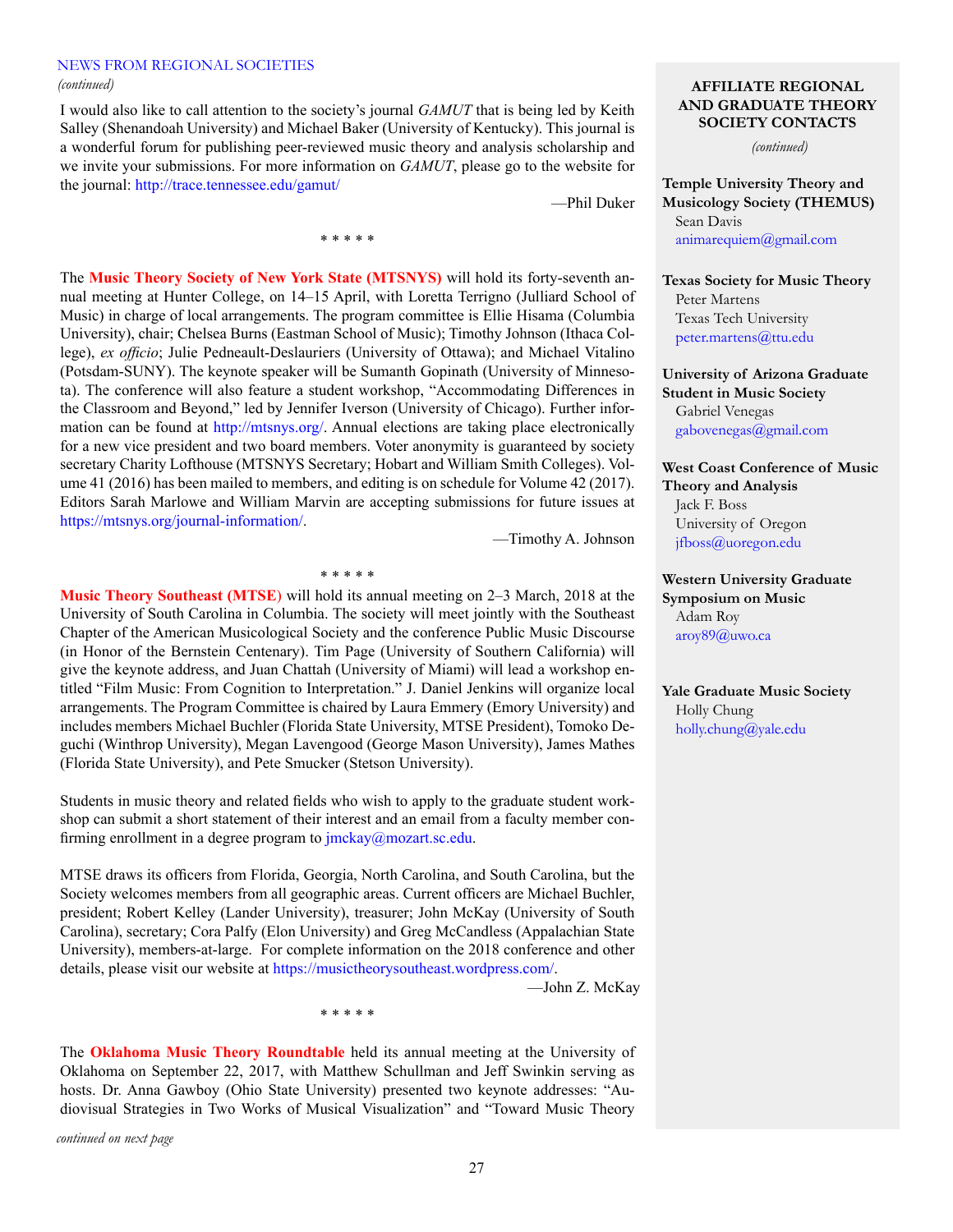# NEWS FROM REGIONAL SOCIETIES

#### *(continued)*

Pedagogies of the Future." In addition to the keynote speaker, there were six additional presentations. Laura Butler (University of Oklahoma) presented the talk "Turkish Influence and Representation in Mozart's *The Abduction from the Seraglio*." Nataša Kauren-Karača (Oklahoma City University) presented "Pedagogical Strategies for Singing Atonal Melodies." Dr. Kate Sekula (University of Science and Arts of Oklahoma) presented "Going Textbookless: Creating a Modular OER Music Theory Curriculum." Dr. Kimberly Goddard Loeffert (Oklahoma State University) presented "Nature and Religion in *The Kansas Rapture* for Saxophone Quartet by Farhad Forrest Pierce." Dr. Matthew Schullman (University of Oklahoma) presented "The Mode of Activity: Empowering a Neglected Pattern Type through Formalization and Demonstration." Victoria Thrutchley (University of Oklahoma) presented "The Violin and the *Urline*: an Analysis and Performance Guide to Beethoven's Op. 50 Romance for Violin and Orchestra."

At the annual business meeting, we confirmed that the next conference will be at The University of Science and Arts of Oklahoma. Dr. Kate Sekula was elected as president of the Roundtable and will act as conference site host in the Fall. For more information about the Oklahoma Music Theory Roundtable, contact Dr. Kate Sekula at [ksekula@usao.edu.](mailto:ksekula@usao.edu)

—Kate Sekula

\* \* \* \* \*

The **Rocky Mountain Society for Music Theory** will hold its annual meeting Friday and Saturday, 23–24 March, 2018, at the University of Arizona in Tucson. As is traditional, the conference will be held jointly with the annual meetings of the American Musicological Society's Rocky Mountain Chapter and the Society for Ethnomusicology's Southwest Chapter. Our keynote speaker will be John Roeder of the University of British Columbia. Serving on the program committee are David Bashwiner (University of New Mexico, RMSMT president), Sara Bakker (Utah State University), Jim Bungert (Rocky Mountain College), Dickie Lee (Colorado State University), John Muniz (University of Arizona), Carissa Reddick (University of Northern Colorado), Kristen Wallentinsen (University of Northern Colorado), and the winner of last year's Best Student Paper Award, Dale Tovar (University of Oregon). Organizational duties at the host institution are being spearheaded by Donald Kinser-Traut and Boyd Pomeroy.

—David Bashwiner

\* \* \* \* \*

The **South-Central Society for Music Theory** will hold its next annual meeting at the University of Southern Mississippi (Hattiesburg, MS) on 23–24 March, 2018. We thank Doug Rust for coordinating local arrangements. The Program Committee includes Jeff Yunek (Kennesaw State, chair), Courtenay Harter (Rhodes College), Clare Sher Ling Eng (Belmont University), and Robert Komaniecki (Indiana University). Current officers on the executive board include Ben Wadsworth (Kennesaw State, president), Adam Hudlow (Northwestern State University of Louisiana, secretary), and Joseph Brumbeloe (University of Southern Mississippi, treasurer). The keynote speaker will be Daniel Harrison (Yale University), and Scott Murphy (University of Kansas) will hold a graduate student workshop on film music. Further information is at the SCSMT website, newly redesigned by Trevor deClercq, at [http://www.scsmt.org/.](http://www.scsmt.org/)

Nominations for the position of President (two-year term) will be open. If interested, please email Jeff Yunek ([jyunek@ken](mailto:jyunek@kennesaw.edu)[nesaw.edu\)](mailto:jyunek@kennesaw.edu) for more information. SCSMT welcomes any new and returning members, and at any career stage.

—Adam Hudlow

\* \* \* \* \*

 The **Texas Society for Music Theory** will celebrate its fortieth anniversary at its 2018 meeting on 23–24 February at Dallas Baptist University in Dallas, Texas, with Barbara Wallace serving as local arrangements coordinator. The keynote address, "Theory, Analysis, and Characterizations of the Musical" will be given by Elizabeth Margulis, Professor and Director of the Music Cognition Lab at the University of Arkansas. Her book, *On Repeat: How Music Plays the Mind,* received the Wallace Berry Award from the Society for Music Theory, and the ASCAP Deems Taylor/Virgil Thomson Award, and she is President-Elect of the Society for Music Perception and Cognition. Rebecca Jemian (University of Louisville, former Chief Reader for AP Music Theory) will present a pedagogy session entitled "Not Quite Parallel: Two Paths in Music Theory Pedagogy."

Current TSMT officers are Peter Martens (Texas Tech University), president; Cynthia Gonzales (Texas State University), president-elect; Philip Baczewski (University of North Texas), secretary; Andrew Davis (University of Houston), treasurer. These officers, along with Joshua Albrecht (University of Mary Hardin-Baylor), Jennifer Beavers (UT San Antonio), David Forrest (Texas Tech University), and Jennifer Weaver (Dallas Baptist University) comprise the executive board. The program committee for the 2018 meeting consisted of Sean Johnston (University of Texas – San Antonio), Jana Millar (Baylor University), Alexander Sanchez-Behar (Texas A&M – Kingsville), and David Sears (Texas Tech University). The conference program for this meeting is available at [http://www.texasmusic](http://www.texasmusictheory.org/)[theory.org/.](http://www.texasmusictheory.org/) For additional information about TSMT, please contact Peter Martens [\(peter.martens@ttu.edu\)](mailto:peter.martens@ttu.edu). The TSMT website, maintained by Philip Baczewski, is located at [http://](http://www.texasmusictheory.org/) [www.texasmusictheory.org/](http://www.texasmusictheory.org/)

—Peter Martens

\* \* \* \* \*

The twenty-seventh annual meeting of the **West Coast Conference of Music Theory and Analysis** will be held from 6–8 April, 2018 at San Diego State University, a sunny, warm place to discuss music in April. For details on the program, abstracts,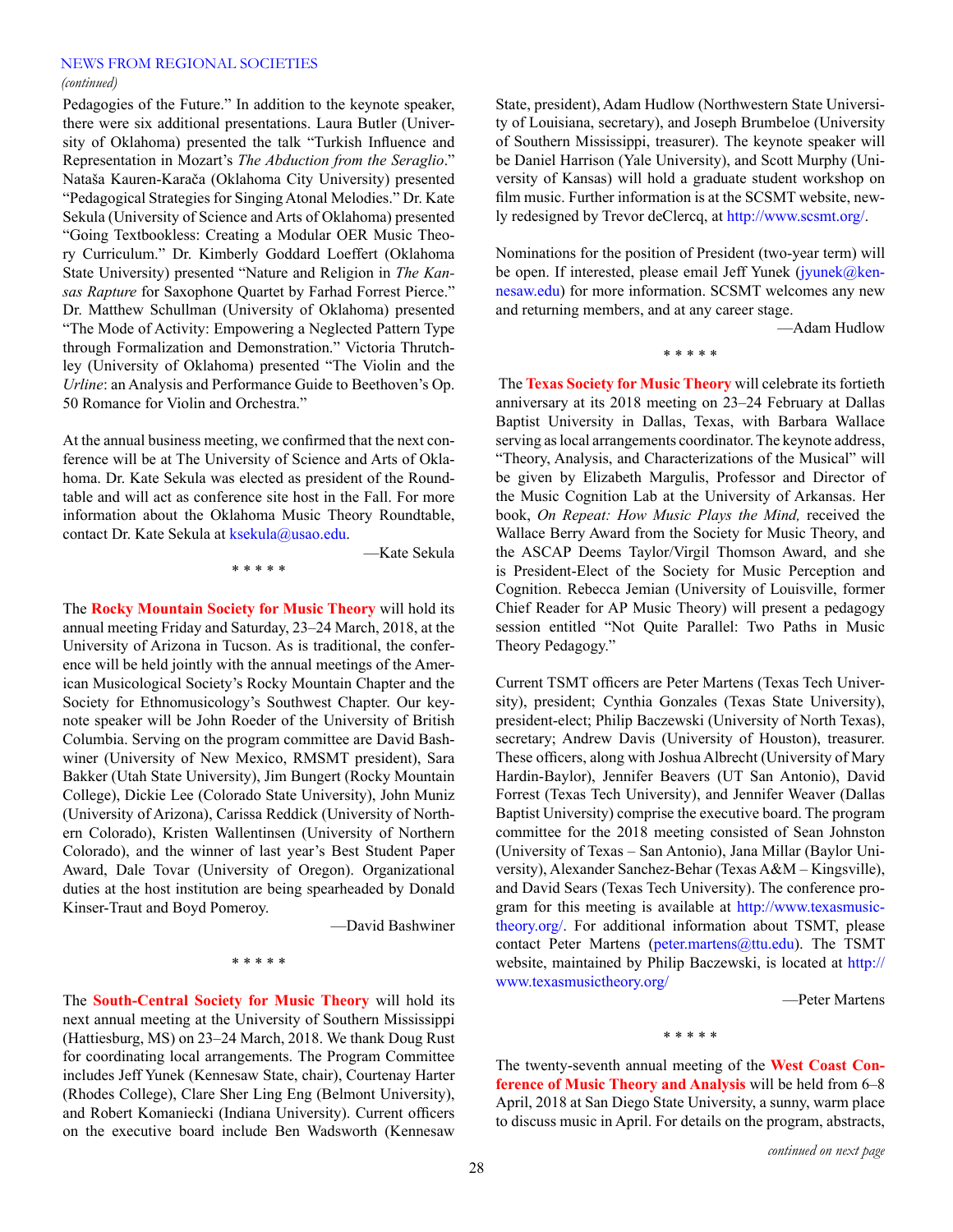#### NEWS FROM REGIONAL SOCIETIES *(continued)*

and hotel/travel information, check our Facebook page, [https://](https://www.facebook.com/pages/West-Coast-Conference-of-Music-Theory-and-Analysis/168828673144689) [www.facebook.com/pages/West-Coast-Conference-of-Mu](https://www.facebook.com/pages/West-Coast-Conference-of-Music-Theory-and-Analysis/168828673144689)[sic-Theory-and-Analysis/168828673144689,](https://www.facebook.com/pages/West-Coast-Conference-of-Music-Theory-and-Analysis/168828673144689) or our website, <https://www.wccmta.com/>. The program committee includes Andrew Aziz (San Diego State University), chair, Jack Boss (University of Oregon), Russell Knight (Scripps and Pomona Colleges), and Janet Bourne (University of California at Santa Barbara).

Amy Bauer of the University of California at Irvine will be our keynote speaker. She is the author of *Ligeti's Laments: Nostalgia, Exoticism, and the Absolute* (Ashgate, 2011). The West Coast Conference welcomes new members, especially those from schools in our region or neighboring ones that haven't participated in the past. Dues are quite inexpensive, \$5 for students and \$10 for regular, and can be paid at the registration table at our yearly meeting. If you have questions or comments about the conference, please contact me at  $if$ boss $@$ uoregon. [edu](mailto:jfboss@uoregon.edu) or School of Music and Dance, 1225 University of Oregon, Eugene, OR, 97403-1225.

# **GRADUATE STUDENT ORGANIZATIONS**

The Fred Fox School of Music at the **University of Arizona (Tucson)** held its third Graduate Student Music Conference on 9–10 February, 2018. Dr. Suzannah Clark of Harvard University delivered the keynote speech. She shared research on the aesthetics of song and singing in the middle ages, and led a student workshop on elements of nineteenth-century music theory.

—Gwyndolyn Morneault

#### \* \* \* \* \*

The students of the Department of Music at the Graduate Center of the City University of New York (CUNY) are pleased to announce the twenty-first annual **Graduate Students in Music (GSIM)** Conference "Voice, Listening, Aurality" in New York City on 23–24 March, 2018. The conference will include a keynote address by Dr. Ana Maria Ochoa Gautier (Columbia University). Information regarding GSIM at the Graduate Center, CUNY and the Call for Presentations is available online via our GSIM conference website: [http://gsim.commons.gc.cuny.](http://gsim.commons.gc.cuny.edu/) [edu/,](http://gsim.commons.gc.cuny.edu/) or contact [CUNY.GSIM@gmail.com](mailto:CUNY.GSIM@gmail.com) for more information.

—Xieyi (Abby) Zhang

\* \* \* \* \*

The **Indiana University Graduate Theory Association (GTA)** is pleased to announce its twenty-fourth annual Symposium of Research, which will be held on 23–24 February, 2018, at the Indiana University Jacobs School of Music in Bloomington, Indiana. The symposium will feature a diverse array of papers on various aspects of music theory, highlighted by featured presentations by Indiana University professors Gretchen Horlacher and Marianne Kielian-Gilbert. Additionally, the symposium will welcome Professor Michael Buchler (Florida State University) to deliver its keynote address. Professor Buchler will also lead a graduate student workshop as part of the symposium's events, in what is sure be an extremely stimulating weekend. Questions on any aspect of the symposium can be directed to Robert Komeniecki, President of the GTA, at  $gta@$ [indiana.edu.](mailto:gta@indiana.edu)

—Robert Komeniecki

\* \* \* \* \*

**The Society for Music Research (SMR)** at the University of Michigan is pleased to announce a graduate-student conference to be held on 10–11 March, 2018 at the School of Music, Theater, and Dance in Ann Arbor, Michigan.

The conference will bring together a range of methodologies and perspectives to engage with the broad theme of *Music and Borders*. Our keynote speaker, Alejandro L. Madrid, is an ethnomusicologist and cultural theorist at Cornell University who explores topics of transnationalism, modernity, gender, race, and embodied culture in music, dance, and expressive culture in Mexico, the U.S.-Mexico border, and the circum-Caribbean. The symposium will be complemented by a performance of Company Wang Ramirez's *Borderlines* held by the University Musical Society. The work combines dance technique, rigging, and broadcasted narrations to illustrate human experiences within our recent democracies. All are welcome to attend. Inquiries about the conference may be sent to [michiganmusicre](mailto:michiganmusicresearch@gmail.com)[search@gmail.com.](mailto:michiganmusicresearch@gmail.com)

—Jake Arthur

# **OTHER NEWS**

We are pleased to announce the second annual symposium of the **LGBTQ+ Music Study Groups**, an organization with the financial support of professional bodies throughout the UK and Ireland, including the Royal Musical Association (RMA), the British Forum for Ethnomusicology (BFE), the Society for Musicology in Ireland (SMI), and the UK & Ireland branch of the International Association for the Study of Popular Music (IASPM).

The symposium, "Queerness, Voice, Embodiment," will take place at Maynooth University (near Dublin, Ireland), 20–21 April, 2018. In addition to paper presentations, on such themes as queer of color critique and further intersections of race, ethnicity, class, disability, caste, Irish LGBTQ+ communities, homonationalism, and queerness, religion and spirituality, the symposium will include a panel on the subject of 'LGBTQ+ Identities, eth-